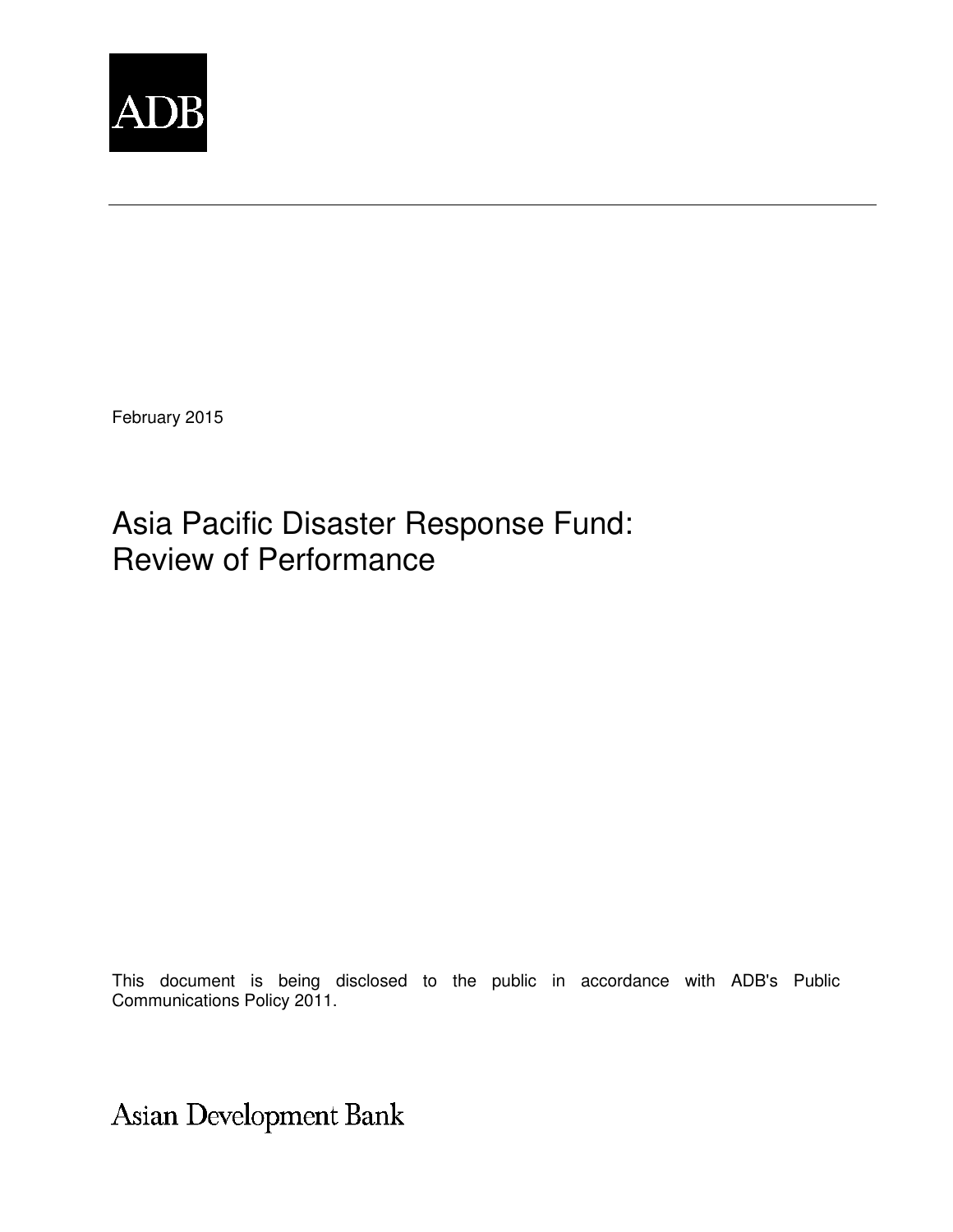#### **ABBREVIATIONS**

| <b>ADB</b><br><b>ADF</b><br><b>APDRF</b><br><b>CWRD</b><br><b>DEAP</b><br><b>DMC</b><br><b>EARD</b><br><b>EFAP</b><br><b>OCR</b> | $\overline{\phantom{m}}$<br>$\qquad \qquad -$ | Asian Development Bank<br>Asian Development Fund<br>Asia Pacific Disaster Response Fund<br>Central and West Asia Department<br>Disaster and Emergency Assistance Policy<br>developing member country<br>East Asia Department<br><b>Emergency Food Assistance Project</b><br>ordinary capital resources |
|----------------------------------------------------------------------------------------------------------------------------------|-----------------------------------------------|--------------------------------------------------------------------------------------------------------------------------------------------------------------------------------------------------------------------------------------------------------------------------------------------------------|
|                                                                                                                                  |                                               |                                                                                                                                                                                                                                                                                                        |
| <b>PARD</b>                                                                                                                      |                                               | <b>Pacific Department</b>                                                                                                                                                                                                                                                                              |
| <b>RSDD</b>                                                                                                                      |                                               | Regional and Sustainable Development Department                                                                                                                                                                                                                                                        |
| <b>SARD</b>                                                                                                                      |                                               | South Asia Department                                                                                                                                                                                                                                                                                  |
| <b>SERD</b>                                                                                                                      |                                               | Southeast Asia Department                                                                                                                                                                                                                                                                              |
| UN                                                                                                                               |                                               | <b>United Nations</b>                                                                                                                                                                                                                                                                                  |
|                                                                                                                                  |                                               |                                                                                                                                                                                                                                                                                                        |

#### **NOTE**

In this report, "\$" refers to US dollars.

| <b>Vice-President</b><br><b>Director General</b><br><b>Unit Head</b> | B. Lohani, Knowledge Management and Sustainable Development<br>C. Locsin, Regional and Sustainable Development Department (RSDD)<br>P. Bhandari, Climate Change Coordination and Disaster Risk<br>Management Unit, RSDD |
|----------------------------------------------------------------------|-------------------------------------------------------------------------------------------------------------------------------------------------------------------------------------------------------------------------|
| Team leader<br><b>Team members</b>                                   | C. Benson, Senior Disaster Risk Management Specialist, RSDD<br>M.J. David, Senior Public Management Officer (Disaster Risk<br>Management), RSDD                                                                         |

In preparing any country program or strategy, financing any project, or making any designation of, or reference to, a particular territory or geographic area in this document, the Asian Development Bank does not intend to make any judgments as to the legal or other status of any territory or area.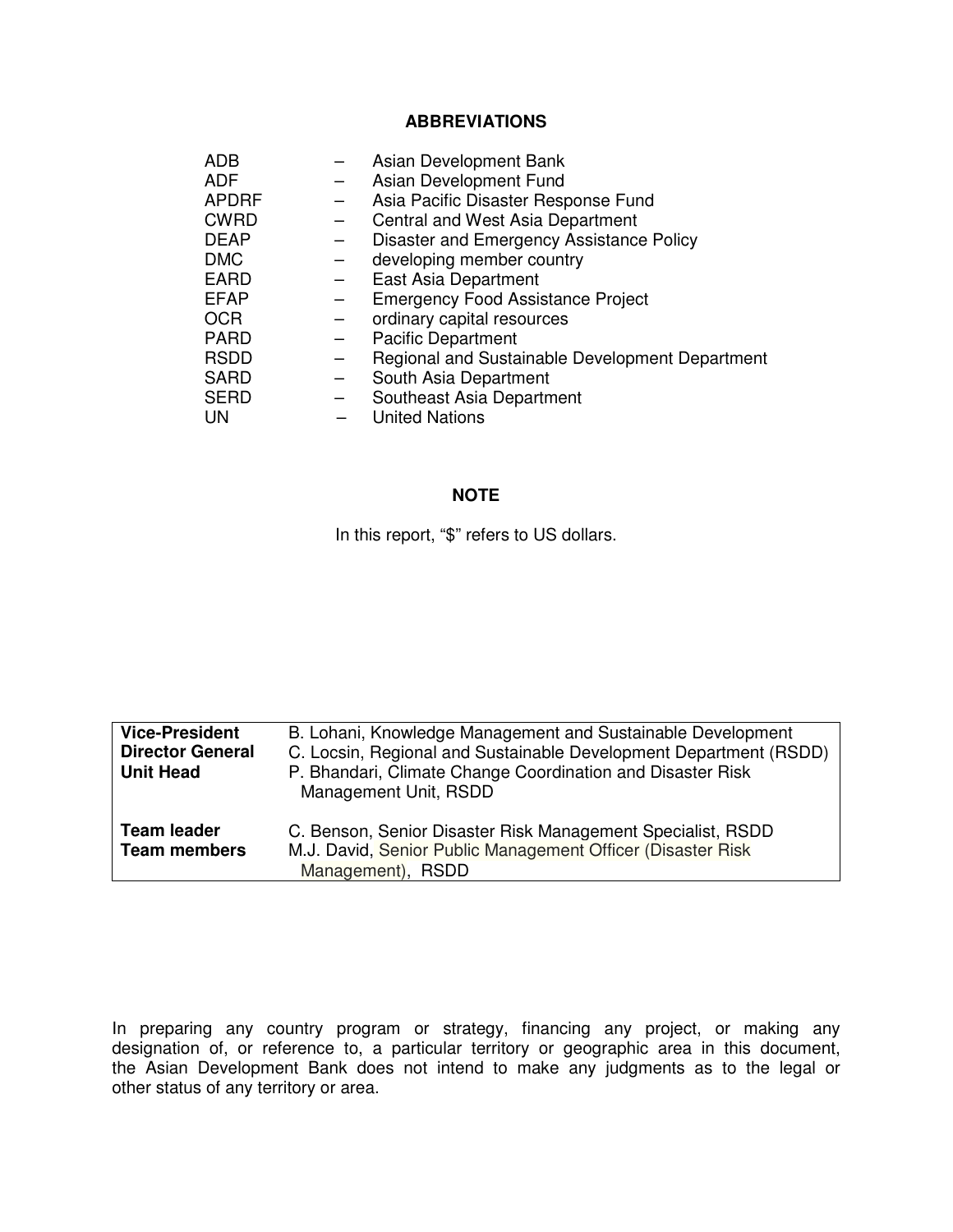## **CONTENTS**

| T.   | <b>INTRODUCTION</b>                                                   | 1              |
|------|-----------------------------------------------------------------------|----------------|
| ΙΙ.  | <b>BACKGROUND</b>                                                     |                |
|      | Establishment of the Fund<br>Α.                                       | 1              |
|      | В.<br>Implementation Arrangements                                     | $\overline{c}$ |
| III. | <b>FUND PERFORMANCE</b>                                               | 3              |
|      | Resources<br>Α.                                                       | 3              |
|      | В.<br>Allocations                                                     | 5              |
|      | C.<br>Timeliness of Grant Approval, Effectiveness, and Implementation | 8              |
|      | Use of Funds<br>D.                                                    | 12             |
|      | Е.<br>Grant Closing and Liquidation                                   | 14             |
|      | F.<br>Auditing                                                        | 16             |
|      |                                                                       |                |
| IV.  | ASSESSMENT OF IMPLEMENTATION ARRANGEMENTS AND                         | 17             |
|      | <b>GRANT EFFECTIVENESS</b>                                            | 17             |
|      | Appropriateness of Implementation Arrangements<br>А.                  | 17             |
|      | В.<br>Satisfaction of Eligibility Criteria                            | 18             |
|      | C.<br>Performance of Eligibility Criteria in Targeting Resources      | 19             |
|      | D.<br>Value-Added Contribution                                        | 21             |
|      | Е.<br>Project Impact                                                  | 23             |
|      | Follow-On ADB Assistance<br>F.                                        | 26             |
| V.   | <b>CONCLUSIONS</b>                                                    | 26             |
|      | <b>APPENDIXES</b>                                                     |                |
|      |                                                                       |                |
| 1.   | <b>Project Summaries</b>                                              | 29             |

2. Tables 35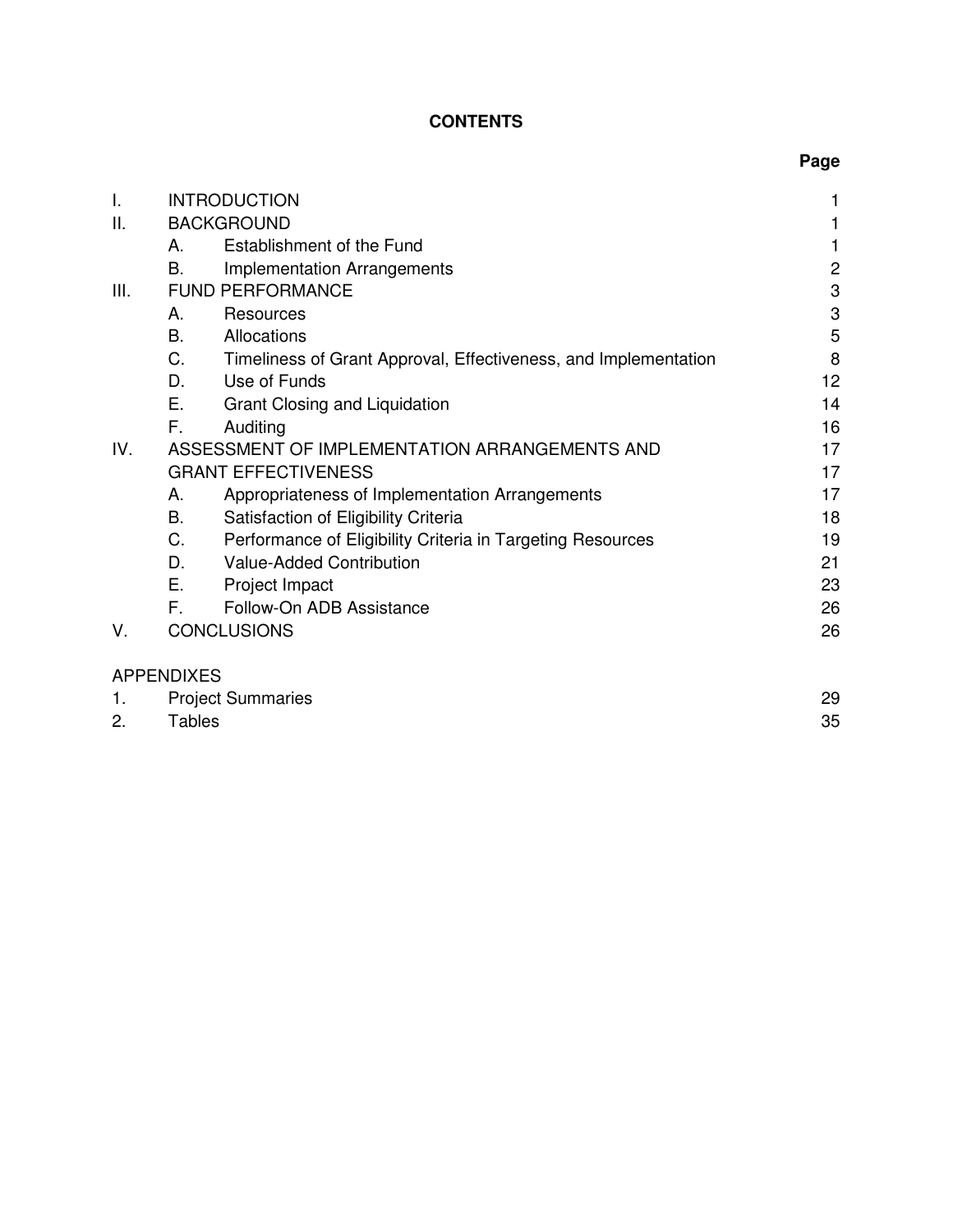## **I. INTRODUCTION**

1. This report reviews performance of the Asia Pacific Disaster Response Fund (APDRF) under its first tranche of funding. The provisions set forth in the Board paper establishing the fund require a review before replenishment may be sought. Any request for replenishment must be based on such a review, including an assessment of the fund's effectiveness and the appropriateness of its implementation arrangements.<sup>1</sup>

2. The review covers the period from April 2009, when the fund was first approved, to December 2014. During this period, 20 grants were approved by the President. The review covers fund performance, including fund resources; fund allocations; timeliness; use of funds; liquidation; and auditing. It also assesses the implementation arrangements and grant effectiveness, including the appropriateness of arrangements, the satisfaction of eligibility criteria, the performance of eligibility criteria in targeting resources, the value-added contribution of the grants, and project impact. It concludes with a summary of fund performance and a discussion of opportunities for improvement.

3. The Climate Change Coordination and Disaster Risk Management Unit of the Regional and Sustainable Development Department (RSDD) conducted the review. It is based on (i) a desk-based review of APDRF documentation, including files held by the Controller's Department; and (ii) correspondence and discussions with project officers for approved grants.

## **II. BACKGROUND**

## **A. Establishment of the Fund**

4. Strategy 2020 identifies disaster and emergency assistance as one of the areas of operations for the Asian Development Bank (ADB), reflecting the considerable challenges that natural hazards pose to development in Asia and the Pacific. The strategy states that ADB will continue to mainstream disaster risk management and provide early and medium-term disaster response and assistance in partnership with specialized aid agencies.<sup>2</sup> The 2004 Disaster and Emergency Assistance Policy (DEAP) also stresses the importance of disaster risk reduction, preparedness, and post-disaster response. $3$  It seeks to address disaster and emergency assistance in an integrated fashion, covering all aspects of disaster risk management. A companion DEAP Action Plan was approved in April 2008 and remained in effect for 6 years.<sup>4</sup> This action plan recommended exploring the provision of a quick-disbursing fund for developing member countries (DMCs) affected by a major disaster.

5. In line with these directives, the ADB Board of Directors approved the establishment of the APDRF on 1 April 2009 as a special fund to provide timely, incremental grant resources to DMCs in order to help them cover the initial costs of responding to a major disaster. The APDRF was designed to provide quick-disbursing grants of up to \$3 million per event to assist DMCs in meeting immediate expenses to restore life-saving services to affected populations, augmenting aid provided by other donors in times of national crisis. The fund was intended to

 $\overline{a}$ 1 ADB. 2009. Establishment of the Asia Pacific Disaster Response Fund. Manila.

<sup>&</sup>lt;sup>2</sup> ADB. 2008. Strategy 2020: The Long-Term Strategic Framework of the Asian Development Bank, 2008–2020. Manila.

 $3/$  ADB. 2004. Disaster and Emergency Assistance Policy. Manila.

<sup>&</sup>lt;sup>4</sup> The 2008 DEAP Action Plan was succeeded by the Operational Plan for Integrated Disaster Risk Management, 2014–2020 in April 2014.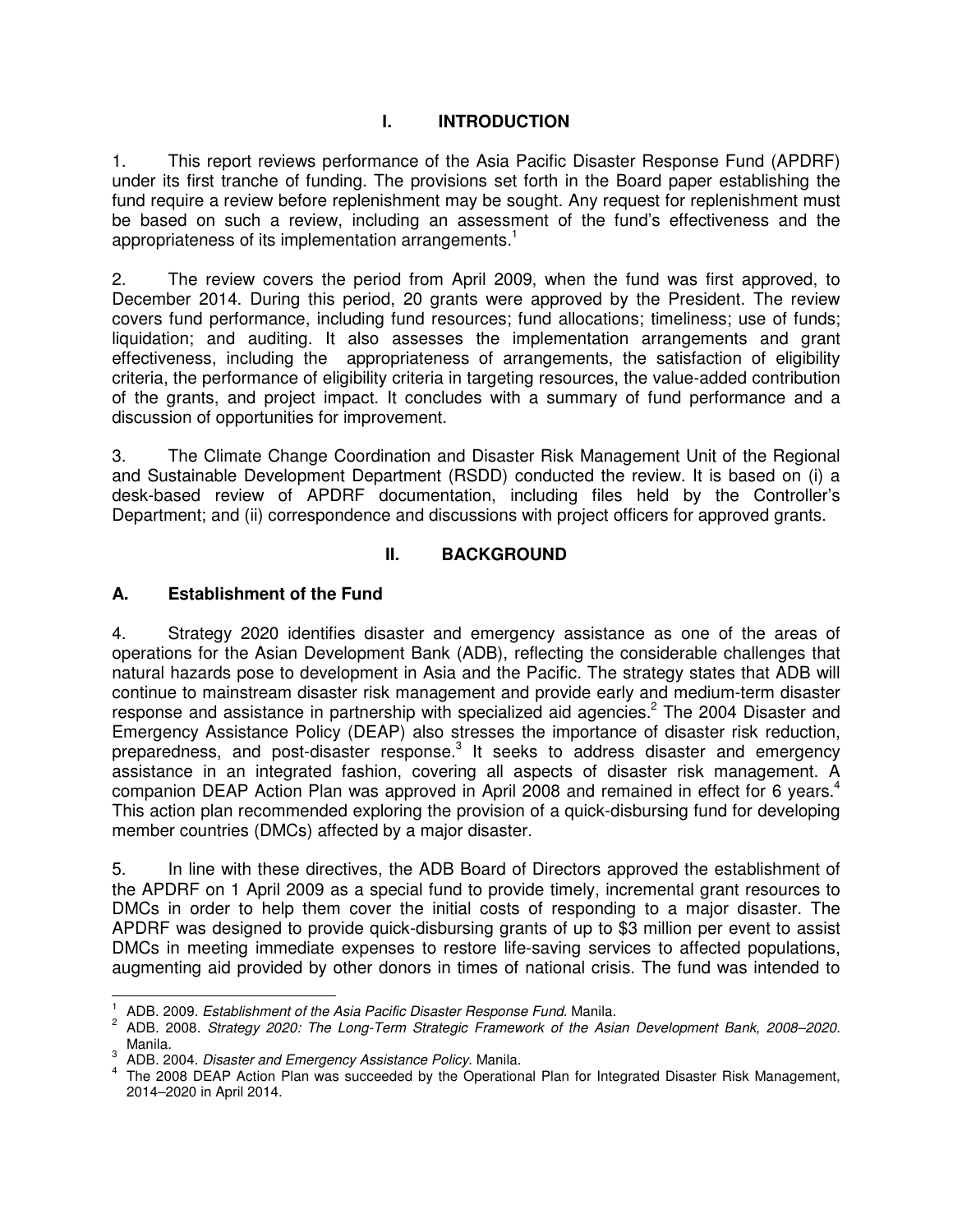bridge the gap between existing ADB loan and grant arrangements to reduce disaster risk and longer-term lending for post-disaster reconstruction. It would only apply to disasters triggered by natural hazard events.

6. An initial tranche of \$40 million was transferred to the APDRF from uncommitted resources of the Asian Tsunami Fund. The APDRF paper indicated that ADB would also accept contributions to the fund from bilateral, multilateral, and individual sources, including companies and foundations, on an untied grant basis. To ensure cost-effective processing and reporting, a minimum contribution of \$500,000 equivalent was set.

## **B. Implementation Arrangements**

7. ADB approved the implementation guidelines governing the provision of APDRF grants on 17 April 2009.<sup>5</sup> The authority to approve APDRF grants was delegated to the ADB President. RSDD was given the responsibility for managing the APDRF, in close consultation with regional departments and resident mission disaster focal points.

8. Any DMC can access the APDRF in the event of a disaster that satisfies the fund's eligibility criteria. The fund paper set three eligibility criteria: (i) a natural disaster has occurred in the DMC, (ii) a statement of national emergency has been officially declared by the affected DMC, and (iii) the United Nations (UN) humanitarian/resident coordinator has confirmed the scale and implications of the disaster and has indicated a general amount of funding required to assist in alleviating the situation. The second criteria was revised in 2010 to require the declaration of a state of emergency beyond the capacity of the country and its own agencies to meet the immediate expenses necessary to restore life-saving services to the affected populations (paras. 60–61).<sup>6</sup>

9. Central governments are the recipients of the grants. They in turn can allocate funds to local governments, government agencies, and other suitable national or international entities, including nongovernment organizations. Unless otherwise agreed by ADB, the grant closing date is set at 6 months after the signing of the grant agreement.

10. APDRF grants can be used to procure goods, works, and services related to disaster response, such as emergency rescue and communication equipment; medical kits; personal hygiene kits; food and bottled drinking water; transitional shelter; water purification and sanitation systems; aviation fuel; and debris sifting, site clearance, and safe disposal of rubble. Disbursements are allowed for up to 100% of eligible costs (including applicable taxes and duties). APDRF resources can be used following procurement procedures suitable for emergency response. ADB's Procurement Guidelines (2013, as amended from time to time) and ADB's Guidelines on the Use of Consultants (2013, as amended from time to time) do not apply.

11. Recipient governments are required to confirm the use of the grant through a statement of expenditure to be submitted promptly after the grant closing date. Within 6 months of receipt of the statement of expenditure by ADB, the recipient's supreme audit institution or another audit firm acceptable to ADB is required to provide an audit report on the use of the grant, including the imprest account and the statement of expenditure.

<sup>&</sup>lt;u>.</u><br><sup>5</sup> ADB. 2009. *Asia Pacific Disaster Response Fund: Implementation Guidelines. Manila.<br><sup>6</sup> ADB. 2010. Amendment to Condition for Assistance of the Asian Bosific Disaster Rest* 

ADB. 2010. Amendment to Condition for Assistance of the Asian Pacific Disaster Response Fund. Manila.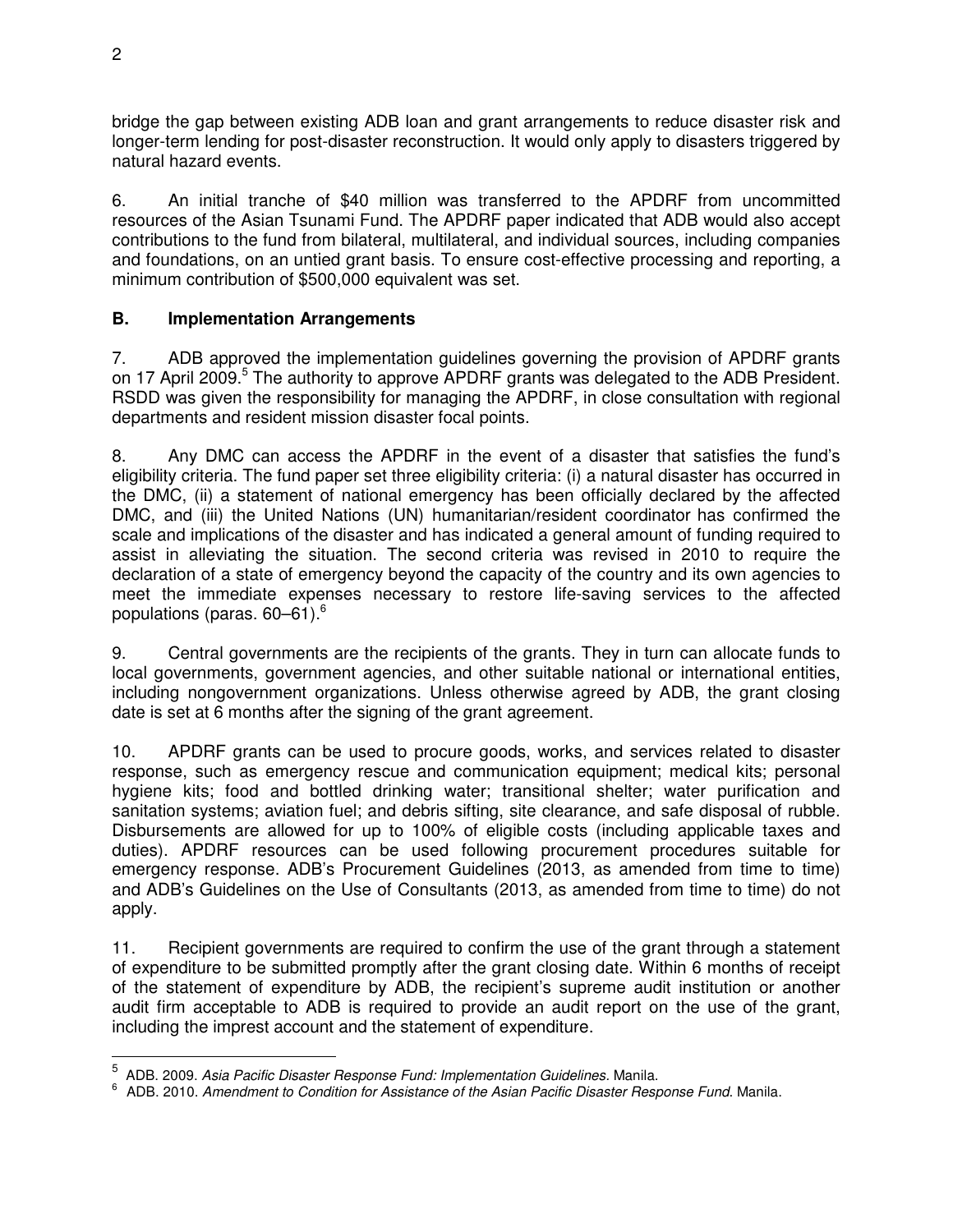#### **III. FUND PERFORMANCE**

#### **A. Resources**

12. **Contributions to the fund.** An initial tranche of \$40 million was transferred to the APDRF from uncommitted resources of the Asian Tsunami Fund. No further contributions have been made.

13. The fund can receive resources from bilateral, multilateral, and individual sources. Although ADB has sought to mobilize funds from such sources in a number of meetings and other forums, the APDRF has not received any external contributions. Bilateral donors channel significant multilateral humanitarian relief resources through specialized UN agencies with dedicated humanitarian relief expertise, particularly the UN Central Emergency Response Fund.<sup>7</sup> However, because ADB does not have humanitarian assistance technical capabilities and expertise, it is not well positioned to attract humanitarian relief resources earmarked for disbursement through multilateral channels. Bilateral donors are also typically keen to retain some portion of their humanitarian budget for direct support to affected countries. This direct support provides strong donor visibility in the immediate aftermath of major disasters, contributing to positive political relationships with affected governments.

14. **Fund approvals.** From April 2009 to December 2014, 20 APDRF grants totaling \$39.7 million were approved, providing assistance to 12 DMCs. Undisbursed balances of \$4.6 million have subsequently been returned to the fund, leaving \$4.9 million remaining in the APDRF as of 31 December 2014 (Table 1). All government requests for support from the APDRF have been met.

| <b>Approval</b><br>Year | Country     | <b>Grant Title</b>                                 | Grant<br><b>Number</b> | <b>Approved</b><br><b>Amount</b> | <b>Disbursed</b><br><b>Amount</b> | <b>Undisbursed</b><br><b>Balance</b> |
|-------------------------|-------------|----------------------------------------------------|------------------------|----------------------------------|-----------------------------------|--------------------------------------|
| 2009                    | Philippines | Typhoon Ketsana                                    | 162                    | 3,000,000                        | 1,650,000                         | 1,350,000                            |
| 2009                    | Samoa       | Earthquake and Tsunami<br>Disaster Response        | 165                    | 1,000,000                        | 1,000,000                         | $\Omega$                             |
| 2009                    | Indonesia   | West Sumatera Earthquake<br><b>Disaster</b>        | 168                    | 3,000,000                        | 2,999,460                         | 540                                  |
| 2010                    | Mongolia    | Dzud Disaster Response                             | 200                    | 2,500,000                        | 2,500,000                         | 0                                    |
| 2010                    | Pakistan    | National Flood Emergency<br>Response               | 214                    | 3,000,000                        | 2,976,972                         | 23,028                               |
| 2010                    | Indonesia   | Mount Merapi Disaster<br>Response                  | 237                    | 3,000,000                        | 0                                 | 3,000,000                            |
| 2011                    | Sri Lanka   | Flood Disaster Response                            | 247                    | 3,000,000                        | 3,000,000                         | 0                                    |
| 2011                    | Pakistan    | Sindh and Balochistan<br>Flood Disaster Response   | 266                    | 3,000,000                        | 2,999,380                         | 620                                  |
| 2011                    | Cambodia    | Cambodia Flooding 2011:<br>Humanitarian Assistance | 268                    | 3,000,000                        | 2,830,291                         | 169,709                              |
| 2011                    | Thailand    | Thailand Flooding 2011                             | 269                    | 3,000,000                        | 3,000,000                         | 0                                    |

**Table 1: Asia Pacific Disaster Response Fund Grant Approvals, 2009–2014**  (\$)

<sup>-&</sup>lt;br>7 This UN fund provides rapid initial funding for life-saving assistance at the onset of humanitarian crises and critical support for poorly funded, essential humanitarian response operations. It was launched in March 2006 and allocates about \$400 million annually.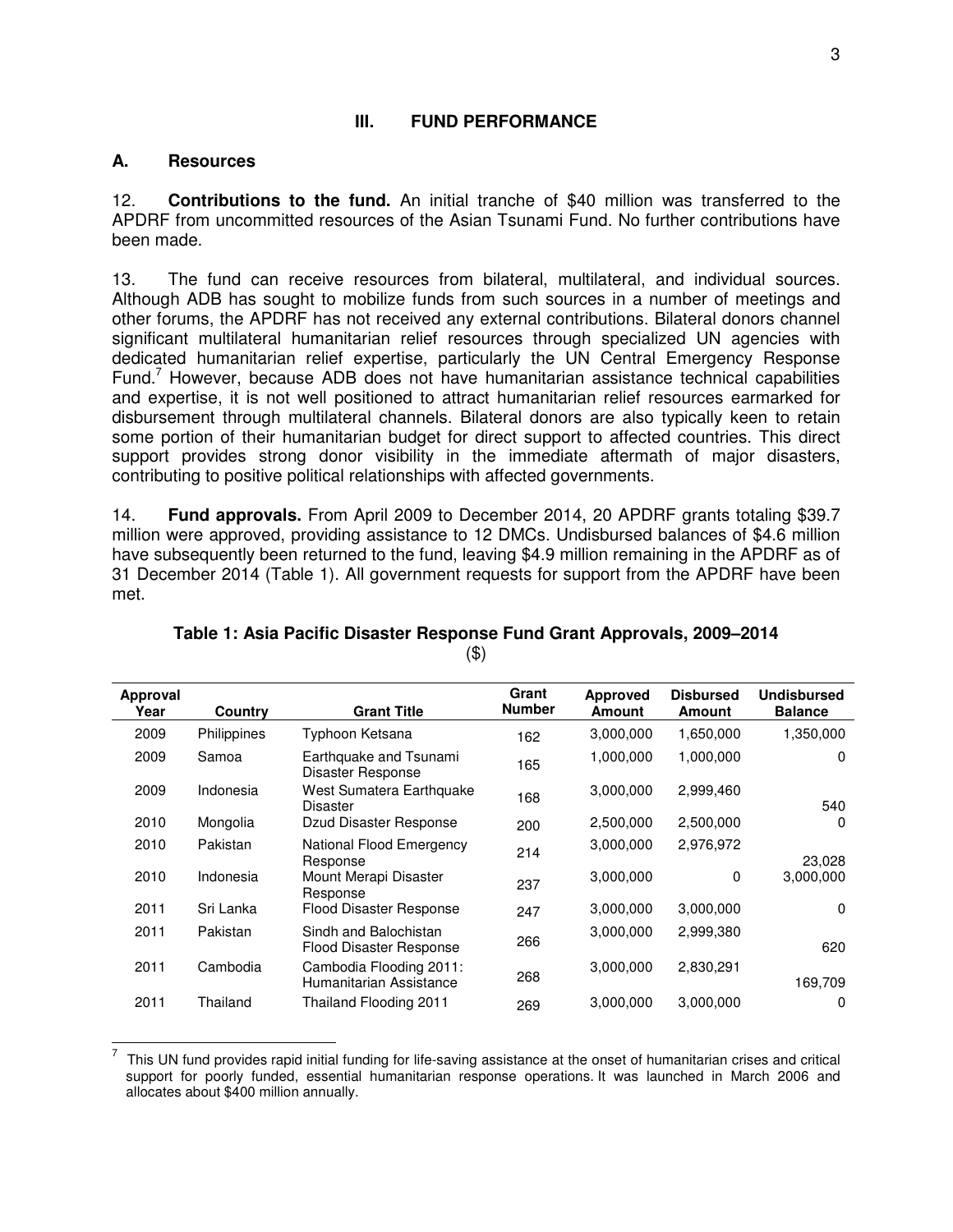| Approval<br>Year              | Country             | <b>Grant Title</b>                                 | Grant<br><b>Number</b> | Approved<br><b>Amount</b> | <b>Disbursed</b><br><b>Amount</b> | <b>Undisbursed</b><br><b>Balance</b> |
|-------------------------------|---------------------|----------------------------------------------------|------------------------|---------------------------|-----------------------------------|--------------------------------------|
| 2011                          | Philippines         | Tropical Storm Washi                               | 279                    | 3,000,000                 | 3,000,000                         | 0                                    |
| 2012                          | Fiji                | Fiji Flood Emergency<br>Response                   | 283                    | 1,000,000                 | 1,000,000                         | 0                                    |
| 2012                          | Fiji                | Fiji Flood Rehabilitation                          | 286                    | 1,000,000                 | 1,000,000                         | 0                                    |
| 2012                          | Samoa               | Cyclone Emergency<br>Response                      | 333                    | 500,000                   | 500,000                           | 0                                    |
| 2013                          | Marshall<br>Islands | Drought Disaster Response                          | 344                    | 100,000                   | 100,000                           | 0                                    |
| 2013                          | Marshall<br>Islands | Second Drought Disaster<br>Response                | 351                    | 200,000                   | 200,000                           | 0                                    |
| 2013                          | Philippines         | Typhoon Haiyan (Yolanda)                           | 369                    | 3,000,000                 | 3,000,000                         | 0                                    |
| 2013                          | Cambodia            | Cambodia Flooding 2011:<br>Humanitarian Assistance | 372                    | 3,000,000                 | 2,987,502                         | 12,498                               |
| 2013                          | Palau               | Super Typhoon Haiyan<br>Response                   | 381                    | 200,000                   | 200,000                           | 0                                    |
| 2014                          | Solomon<br>Islands  | Flood Disaster Response                            | 385                    | 200,000                   | 200,000                           | 0                                    |
| $\bigcap$ $\bigcap$ $\bigcap$ | $-1$ $-1$ $-1$ $-1$ | <b>TOTAL</b>                                       |                        | 39,700,000                | 35,143,604                        | 4,556,396                            |

Source: Grant Financial Information System.

15. The number and value of grant approvals have fluctuated from year to year, reflecting the timing of disaster events. From 2009 to 2013, three to five grants were approved each year (Figure 1). Only one grant was approved in 2014. Annual total grant approvals have varied in value terms between \$0.2 million in 2014 and \$15.0 million in 2011. Four of the five grants approved in 2011 were made in response to floods linked to La Niña conditions, which resulted in a higher incidence of extreme rainfall events in Asia.<sup>8</sup>



<sup>-&</sup>lt;br>8 La Niña conditions, which involve a cooling of the sea surface temperature in the equatorial Pacific, occur at irregular intervals and are associated with heavier rainfall in Asia.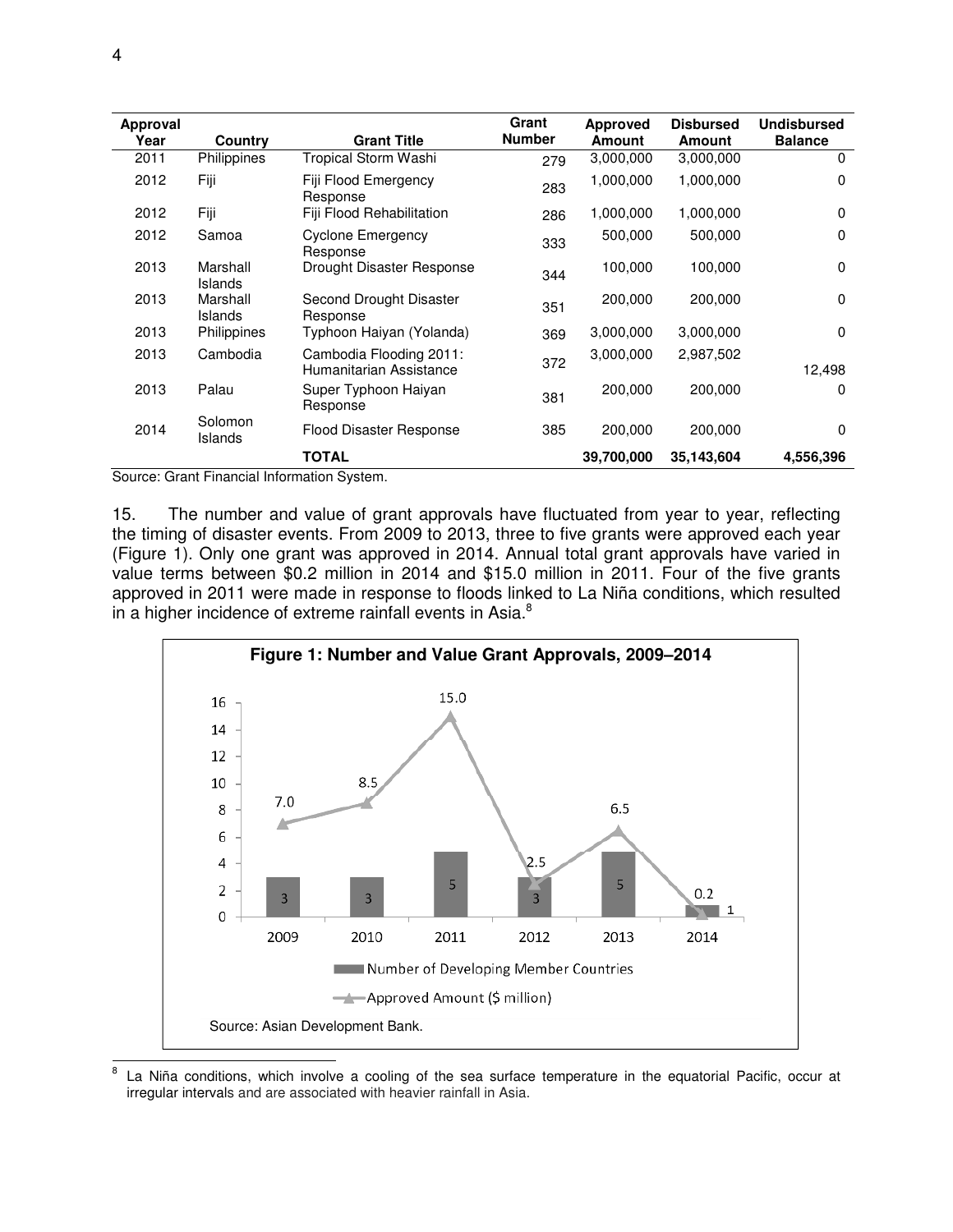16. **Returned funds.** Undisbursed balances and canceled funds totaling \$4.6 million were returned to the fund. These included \$3 million from a 2010 grant for Indonesia that was subsequently canceled because the executing agency failed to (i) submit a detailed work plan or procurement plan in compliance with the provisions of the grant agreement, and (ii) justify its request to extend the grant closing date for 18 months (para. 45).

17. Undisbursed balances from five other grants were returned because the funds were not used. These returns include \$1.4 million from the 2009 grant to the Philippines in response to Typhoon Ketsana (locally named Ondoy). Returns from the remaining four grants totaled \$193,898.

18. As of 31 December 2014, eight APDRF grants had not been financially closed, which means some additional proceeds could be returned. However, the APDRF has not received any indication that a substantial portion of any of these grants is likely to be returned.



#### **B. Allocations**

19. **Grant recipients.** All five regional departments have tapped the APDRF. DMCs covered by the Southeast Asia Department (SERD) have received the largest number of grants in value terms (Figure 2). The region has accounted for 8 of the 20 grants approved, amounting to \$24 million or 61% of the total approved. Pacific Department (PARD) DMCs have also received eight grants. However, reflecting the much smaller scale of disasters in Pacific island economies both in terms of the number of people affected and the scale of physical damage—these grants have totaled \$4.2 million, equivalent to 11% of the approved resources. DMCs of the Central and West Asia Department (CWRD) have received the second highest allocation of grants in value terms, receiving two grants totaling \$6 million. South Asia Department (SARD) DMCs have received one grant for \$3.0 million, while East Asia Department (EARD) DMCs have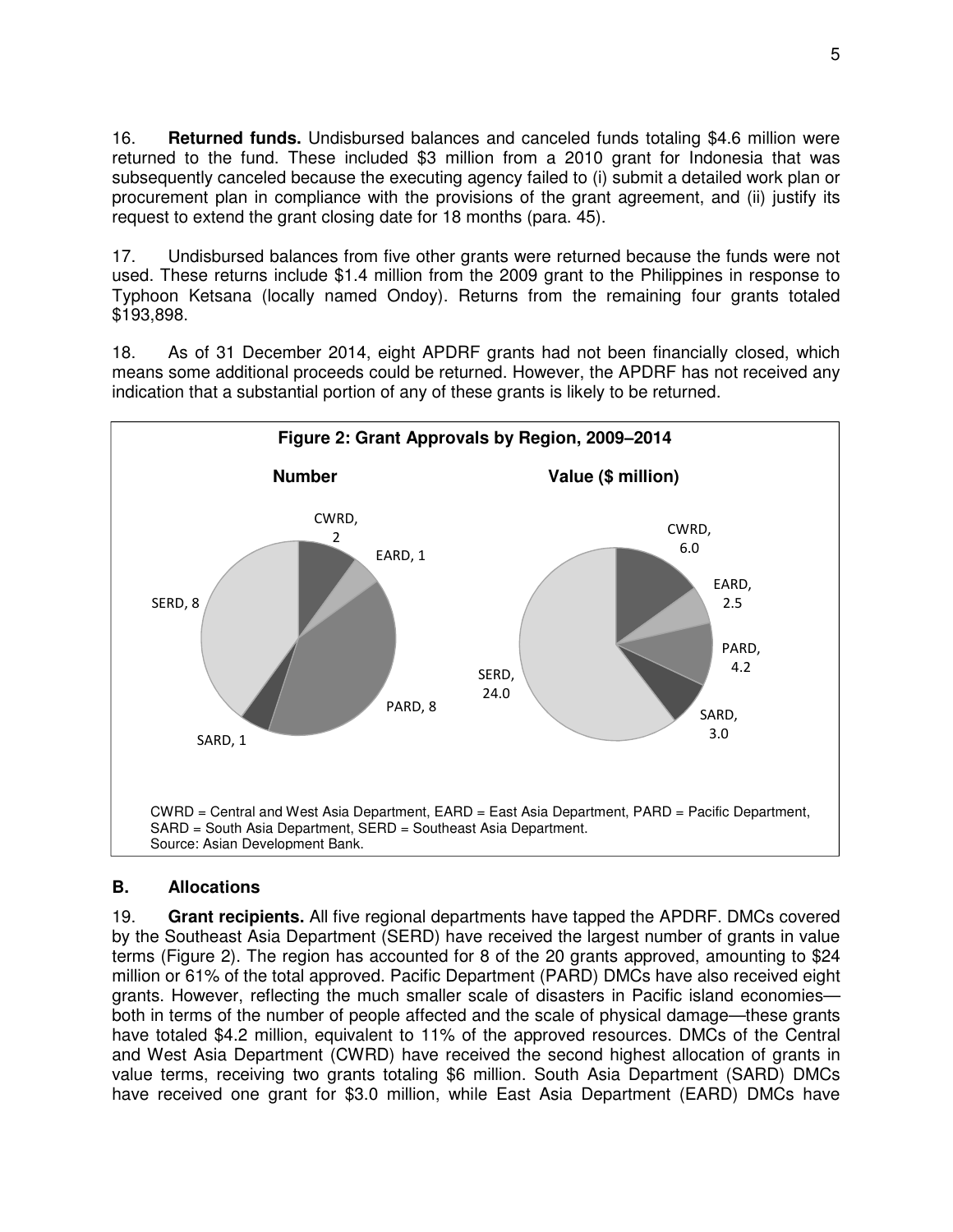received one grant for \$2.5 million.

20. The Philippines has been the largest single recipient of APDRF grants, both in number and value (Figure 3). The country has received three grants, each for the maximum amount of \$3 million. The Philippines has received 23% of total approved grants in value terms. Six DMCs have each received two grants (Cambodia, Fiji, Indonesia, Marshall Islands, Pakistan, and Samoa); five DMCs (Mongolia, Palau, Solomon Islands, Sri Lanka, and Thailand) have each received one grant. The Marshall Islands is the only country to have received two APDRF grants in response to the same disaster. An extended drought resulted in a continuing need for humanitarian support over a prolonged period, justifying two successive grants.



21. DMCs that only have access to Asian Development Fund (ADF) resources have accounted for 7 (35%) of the 20 grants approved to date, blend countries for 5 (25%) of the grants, and countries only with access to ordinary capital resources (OCR) for the remaining 8 grants (40%).<sup>9</sup> However, ADF-only countries have accounted for only 20% of total approved grants in value terms because several of these grants were extended to Pacific countries and were relatively small (Figure 4). Blend countries have accounted for 29% of total grants in value terms and OCR countries for the remaining 50%.

22. **Types of disaster.** About 85% of grants have been approved in response to climaterelated disasters. Floods alone have accounted for nine grants totaling \$23.2 million, equivalent to 51% of total grant approvals (Figure 5). Five grants have been approved in response to

<sup>-&</sup>lt;br>9 Blend countries receive loans from both ADF and OCR.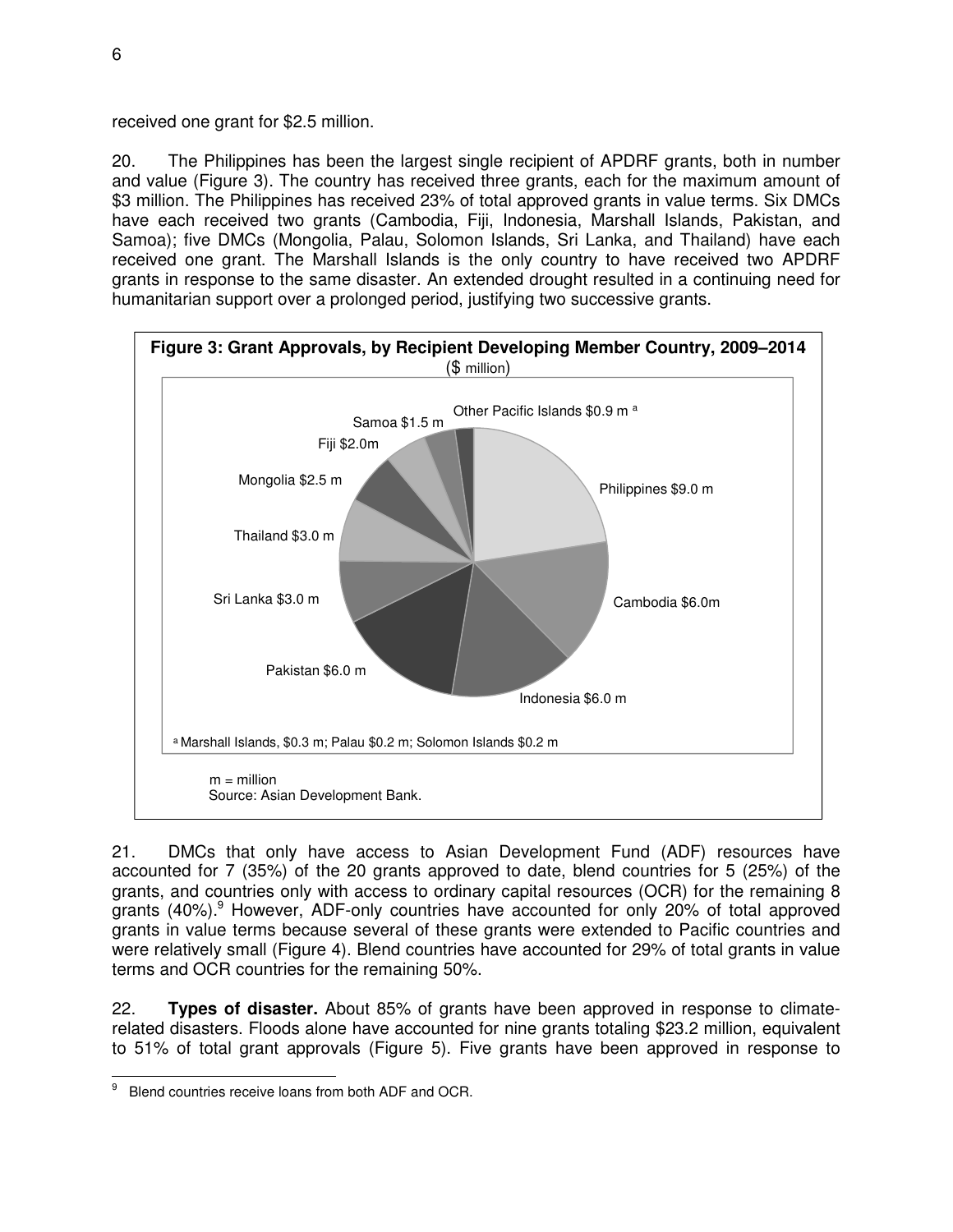tropical cyclones,<sup>10</sup> including the three grants approved for the Philippines. Grants have also been provided in response to droughts, dzud,<sup>11</sup> earthquakes, tsunamis, and volcanic eruptions.





<sup>&</sup>lt;sup>10</sup> Tropical cyclone is the generic term for cyclones, hurricanes, and typhoons. All three of the latter terms describe the same type of natural hazard. The term applied depends on the location of origin of a particular event.

 $\overline{1}$ 

<sup>&</sup>lt;sup>11</sup> A dzud is a Mongolian term relating to winter climatic extremes associated with snowfall and temperature. Dzud pose a particular threat to livestock populations.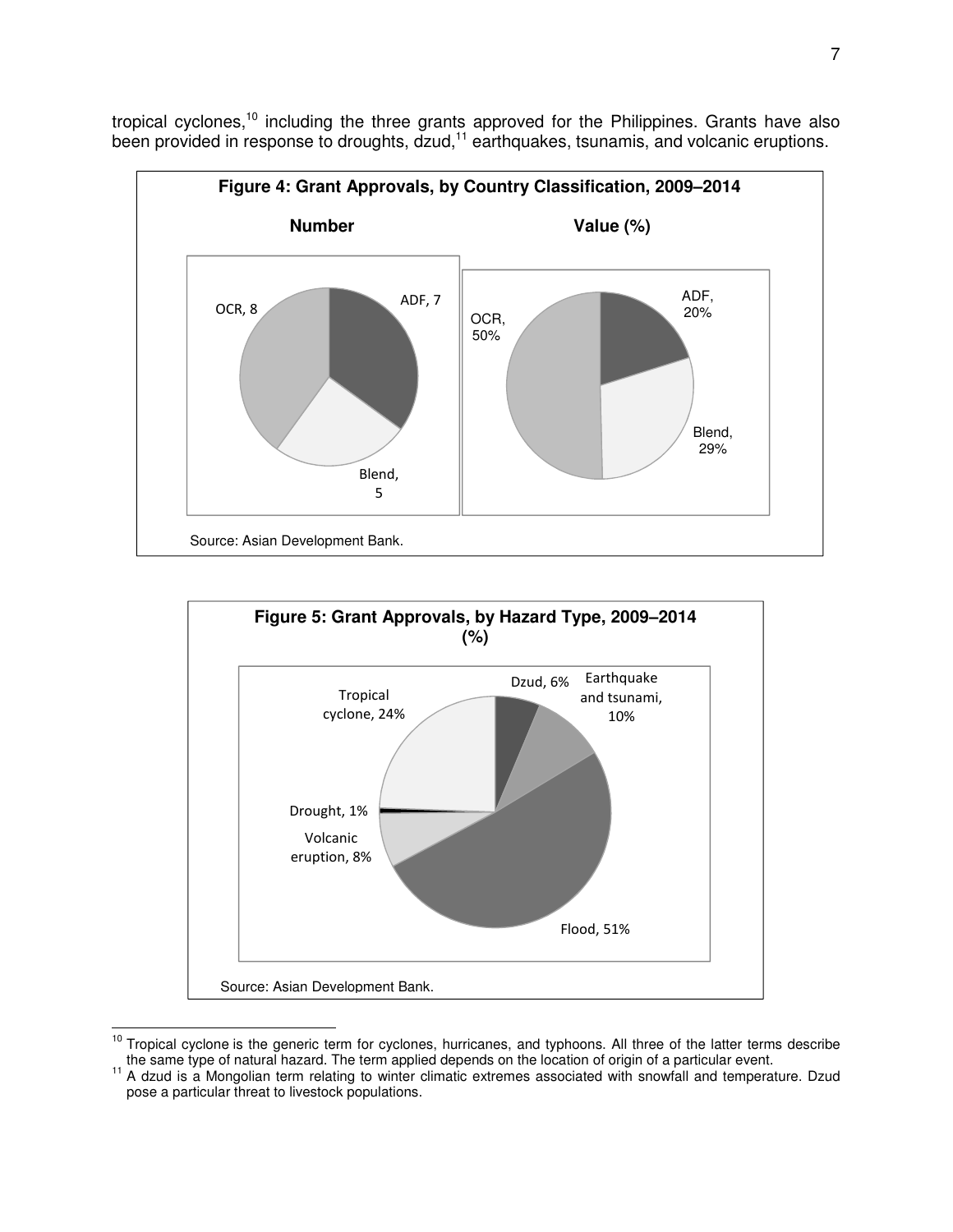## **C. Timeliness of Grant Approval, Effectiveness, and Implementation**

23. APDRF grants have typically been approved promptly in response to government requests, supporting the timely and effective use of grant resources.

24. **Request for support.** Government requests for APDRF assistance have generally been received promptly following a disaster. Seven of the grants have been provided in response to tropical cyclones, earthquakes, and tsunamis. These types of hazard have a brief duration and the scale of damage is quickly apparent. ADB received official requests for assistance within a week of occurrence of six of the seven tropical cyclones, earthquakes, and tsunamis supported through the APDRF (Table 2). The request for assistance following the 2009 earthquake in Indonesia took slightly longer at 12 days.

25. The remaining 13 grants have entailed responses to situations of flood, drought, and dzud, where it is less clear-cut at what point an event escalates to the point of a major disaster. However, the date on which a disaster is declared provides a useful proxy. Disasters were declared in 11 of these cases (paras. 62–63). Requests for ADB support were received within 1 week of the declaration of a disaster in three cases, within 3 weeks in five cases, and the day before the declaration of a disaster in one case. In contrast, the request for ADB support in response to the 2009–2010 dzud in Mongolia was received 58 days following the declaration of a disaster. This lag reflected the time required to consider and approve a change to one of the three APDRF eligibility criteria to accommodate a potential request for support in response to this event (paras. 60–61).

| Approval<br>Year | Country          | <b>Disaster</b>        | <b>Disaster Date</b>   | <b>Declaration of</b><br>Disaster/<br>Emergency | <b>Request to</b><br><b>ADB</b> |  |
|------------------|------------------|------------------------|------------------------|-------------------------------------------------|---------------------------------|--|
| 2009             | Philippines      | Tropical cyclone       | 26-Sep-09              | 28-Sep-09                                       | 28-Sep-09                       |  |
| 2009             | Samoa            | Earthquake and tsunami | 29-Sep-09              | 29-Sep-09                                       | 30-Sep-09                       |  |
| 2009             | Indonesia        | Earthquake             | 30-Sep-09              | 01-Oct-09                                       | 12-Oct-09                       |  |
| 2010             | Mongolia         | Dzud                   | Dec 2009 - May<br>2010 | 02-Feb-10                                       | 01-Apr-10                       |  |
| 2010             | Pakistan         | Flood                  | Late July 2010         | 05-Aug-10                                       | 18-Aug-10                       |  |
| 2010             | Indonesia        | Volcanic eruption      | 26-Oct-10              | 05-Nov-10                                       | 26-Nov-10                       |  |
| 2011             | Sri Lanka        | Flood                  | Dec 2010               | 11-Feb-11                                       | 10-Feb-11                       |  |
| 2011             | Pakistan         | Flood                  | Mid-Aug 2011           | Balochistan 16<br>Sep 11/ Sindh<br>6 Oct 11     | 27-Sep-11                       |  |
| 2011             | Cambodia         | Flood                  | 22-Sep-11              |                                                 | 27-Oct-11                       |  |
| 2011             | Thailand         | Flood                  | Aug-Sep 2011           | 20-Oct-11                                       | 4-Nov-11                        |  |
| 2011             | Philippines      | Tropical cyclone       | 16-18Dec11             | 20-Dec-11                                       | 21-Dec-11                       |  |
| 2012             | Fiji             | Flood                  | 23-27Jan12             | 25-Jan-12                                       | 8-Feb-12                        |  |
| 2012             | Fiji             | Flood                  | 29Mar-3Apr12           | $1-Apr-12$                                      | 5-Apr-12                        |  |
| 2012             | Samoa            | Tropical cyclone       | 13-14Dec12             | 17-Dec-12                                       | 20-Dec-12                       |  |
| 2013             | Marshall Islands | Drought                | <b>Early 2013</b>      | 19-Apr-13                                       | 10-May-13                       |  |
| 2013             | Marshall Islands | Drought                | <b>Early 2013</b>      | $8-May-13$                                      | $11$ -Jun-13                    |  |

## **Table 2: Timeline for Request for Fund Support, 2009–2014**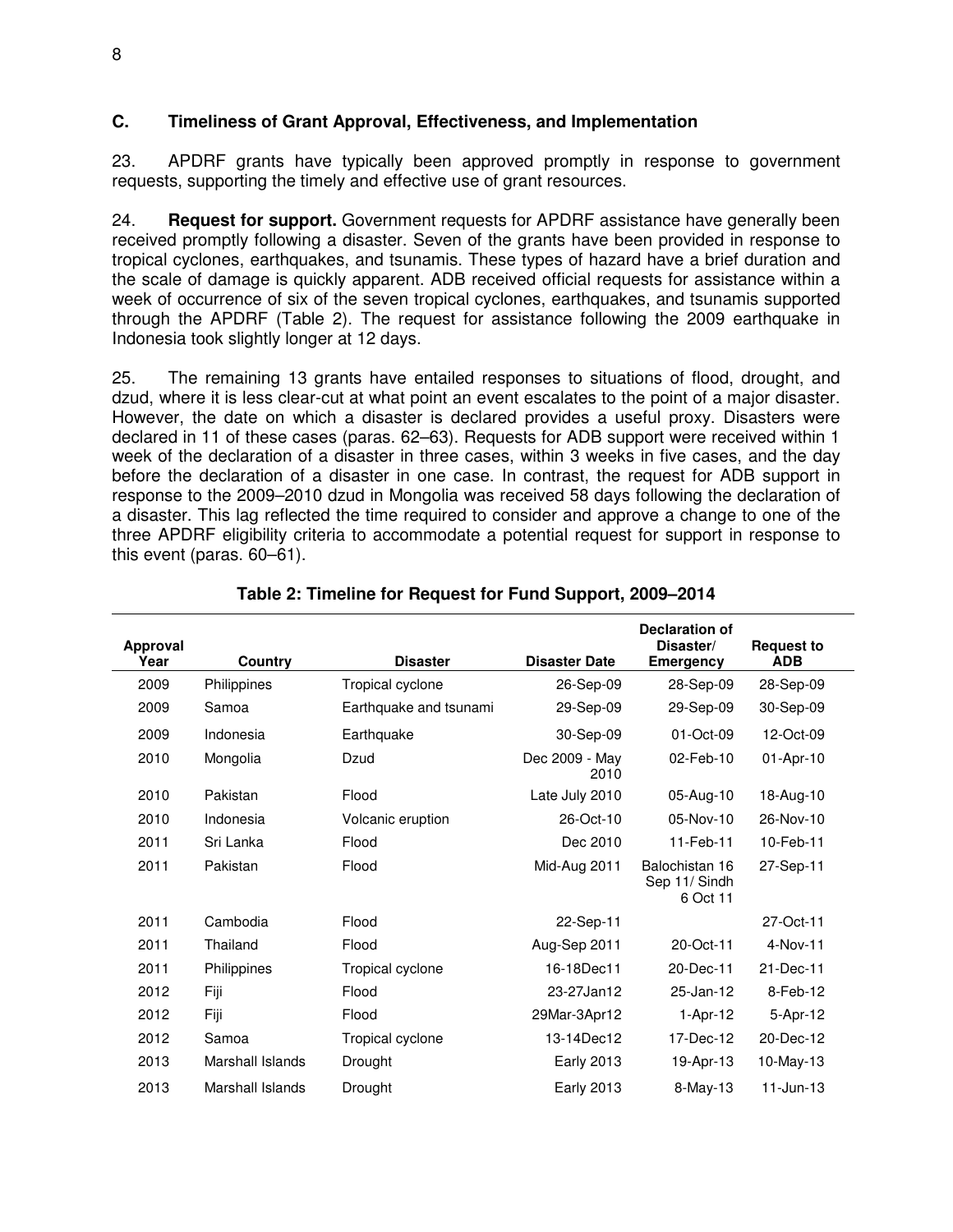| Approval<br>Year | Country            | <b>Disaster</b>  | <b>Disaster Date</b> | Declaration of<br>Disaster/<br>Emergency | <b>Request to</b><br><b>ADB</b> |
|------------------|--------------------|------------------|----------------------|------------------------------------------|---------------------------------|
| 2013             | <b>Philippines</b> | Tropical cyclone | 08-Nov-13            | 11-Nov-13                                | 12-Nov-13                       |
| 2013             | Cambodia           | Flood            | 3rd week of<br>Sep13 |                                          | 21-Oct-13                       |
| 2013             | Palau              | Tropical cyclone | 7-Nov-13             | $9-Nov-13$                               | $8-Nov-13$                      |
| 2014             | Solomon Islands    | Flood            | 3-5 April 2014       | $4 -$ Apr $-14$                          | 10-Apr-14                       |

Source: Asian Development Bank.

26. **ADB confirmation of eligibility.** Following the receipt of an official request for APDRF support, ADB's first step is to confirm satisfaction of the three eligibility criteria. This step has taken 6.7 days an average and just 2.6 days excluding four grants for which some delays were encountered (Table 3). These four grants were (i) the 2011 Pakistan grant, where a disaster for one of the affected provinces was not declared until after the formal request for APDRF support; (ii) the 2013 Cambodia grant, where an issue pertaining to the country's non-declaration of a disaster needed to be resolved (para. 62); (iii) the second 2013 Marshall Islands grant, where justification for a second tranche of support was required; and (iv) the 2013 Palau grant, where it took time to ascertain the country's humanitarian needs.

| Approval<br>Year | Country          | <b>Disaster</b>           | <b>Request to</b><br><b>ADB</b> | <b>RSDD</b><br><b>Endorsement</b> | Approval<br>Date |
|------------------|------------------|---------------------------|---------------------------------|-----------------------------------|------------------|
| 2009             | Philippines      | Tropical cyclone          | 28-Sep-09                       | 29-Sep-09                         | 29-Sep-09        |
| 2009             | Samoa            | Earthquake and<br>tsunami | 30-Sep-09                       | 02-Oct-09                         | 02-Oct-09        |
| 2009             | Indonesia        | Earthquake                | 12-Oct-09                       | 12-Oct-09                         | 13-Oct-09        |
| 2010             | Mongolia         | Dzud                      | 01-Apr-10                       | 05-Apr-10                         | 12-Apr-10        |
| 2010             | Pakistan         | Flood                     | 18-Aug-10                       | 18-Aug-10                         | 19-Aug-10        |
| 2010             | Indonesia        | Volcanic eruption         | 26-Nov-10                       | 02-Dec-10                         | 07-Dec-10        |
| 2011             | Sri Lanka        | Flood                     | 10-Feb-11                       | 14-Feb-11                         | 16-Feb-11        |
| 2011             | Pakistan         | Flood                     | 27-Sep-11                       | 11-Oct-11                         | 24-Oct-11        |
| 2011             | Cambodia         | Flood                     | 27-Oct-11                       | 28-Oct-11                         | 02-Nov-11        |
| 2011             | Thailand         | Flood                     | 4-Nov-11                        | 10-Nov-11                         | 17-Nov-11        |
| 2011             | Philippines      | Tropical cyclone          | 21-Dec-11                       | 22-Dec-11                         | 22-Dec-11        |
| 2012             | Fiji             | Flood                     | 8-Feb-12                        | 13-Feb-12                         | 15-Feb-12        |
| 2012             | Fiji             | Flood                     | 5-Apr-12                        | 9-Apr-12                          | 16-Apr-12        |
| 2012             | Samoa            | Tropical cyclone          | 20-Dec-12                       | 21-Dec-12                         | 24-Dec-12        |
| 2013             | Marshall Islands | Drought                   | 10-May-13                       | $15$ -May-13                      | 17-May-13        |
| 2013             | Marshall Islands | Drought                   | $11$ -Jun-13                    | 28-Jun-13                         | $10 -$ Jul-13    |
| 2013             | Philippines      | Tropical cyclone          | 12-Nov-13                       | 13-Nov-13                         | 13-Nov-13        |
| 2013             | Cambodia         | Flood                     | 21-Oct-13                       | 12-Nov-13                         | 14-Nov-13        |
| 2013             | Palau            | Tropical cyclone          | 8-Nov-13                        | 17-Dec-13                         | 18-Dec-13        |
| 2014             | Solomon Islands  | Flood                     | 10-Apr-14                       | 11-Apr-14                         | 16-Apr-14        |

**Table 3: Time Line for Grant Endorsement and Approval, 2009–2014**

ADB = Asian Development Bank, RSDD = Regional and Sustainable Development Department. Source: Asian Development Bank.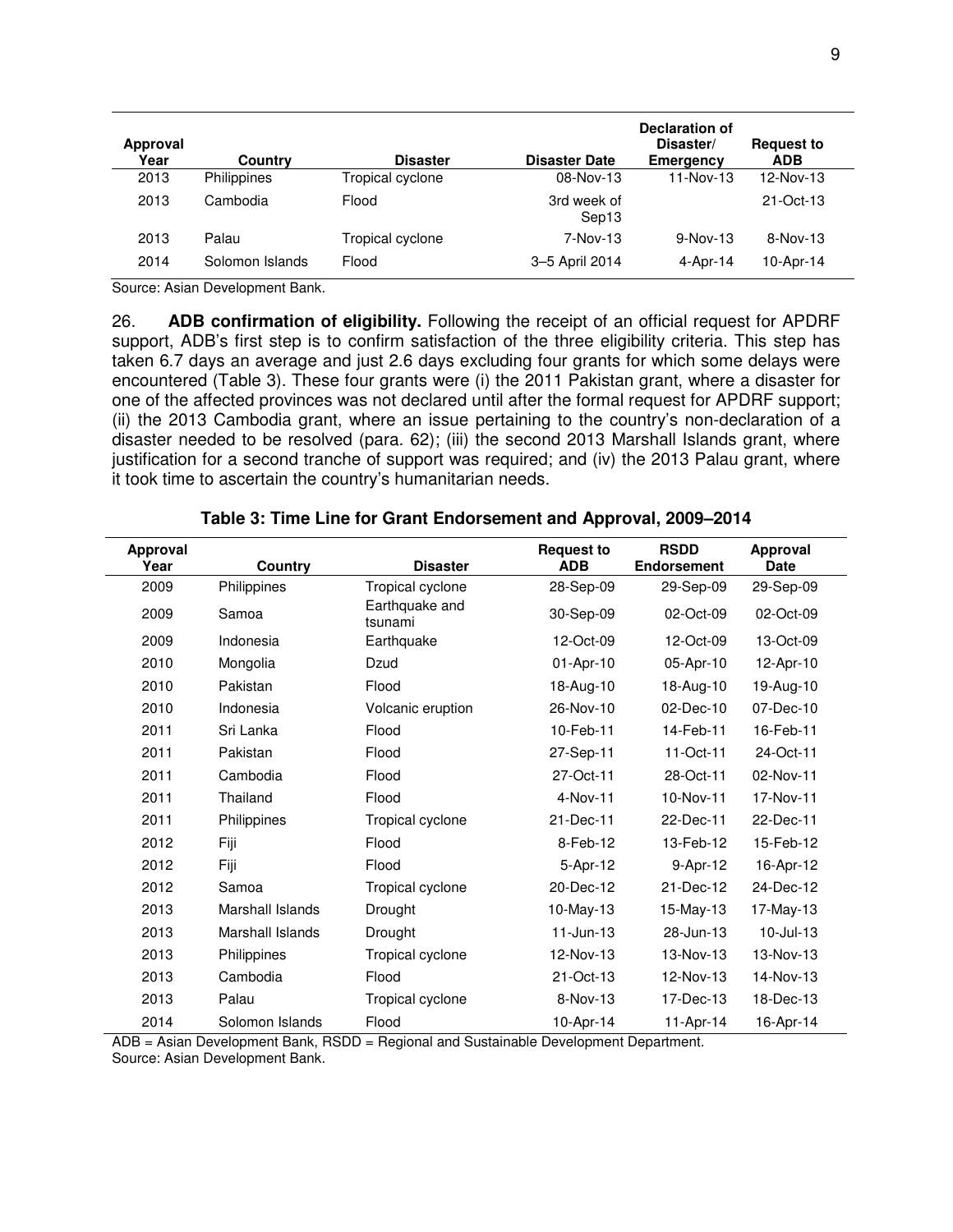27. **Grant approval.** The APDRF implementation guidelines specify that, where conditions permit, the relevant operations vice-president will convey his or her recommendation to the President for grant approval within 72 hours of confirmation that the eligibility criteria have been met. Information on the date of submission to the President is not readily available. However, 15 of the 20 APDRF grants were approved within 3 working days from the date of RSDD confirmation that the eligibility criteria were satisfied (Table 3). Three other grants were approved within 5 days; of the remaining two, one was approved in 8 days, the other in 9 days.

28. Strong internal coordination, collaboration, and communication within ADB between the relevant resident mission, regional department, Controller's Department, Office of Administrative Services, Office of General Counsel, Operations Services and Financial Management Department, RSDD, Treasury Department, and the relevant vice-president's office have been widely cited as key in securing both rapid grant approval and rapid effectiveness and disbursement of funds. All ADB departments have consistently recognized the urgency in approving and disbursing APDRF grants and have prioritized associated duties and responsibilities as and when required. The One ADB spirit was exemplified, in particular, in the processing of a grant for the Philippines in response to Typhoon Washi (Sendong) in 2011. ADB received the request for this grant on 21 December 2011, approved it 1 day later, and the grant became effective a 4 days after that—even though ADB was open for only 3 days from 21 to 26 December.

29. In its capacity as the fund manager, RSDD has prepared a step-by-step checklist for use by project teams in preparing APDRF grants. This checklist has been widely applied and has proved useful in contributing to smooth processing, as most project officers have no experience in processing APDRF grants.

30. Project officers have also cited strong external working relationships and close dialogue and coordination with relevant government agencies, the UN humanitarian or resident coordinator, and other development partners as essential elements in ensuring timely APDRF approval and effective grant use.

31. **Grant effectiveness.** Grant effectiveness has typically promptly followed grant approval. The time between grant approval and effectiveness has averaged 12.5 days, falling to just 4.8 days if four grants for which delays were encountered are excluded, and 3.5 days if weekends are not counted. In eight cases, the time between grant approval and effectiveness was 2 days or less.

| Approval<br>Year | Country            | <b>Disaster</b>           | Approval<br><b>Date</b> | Agreement<br><b>Date</b> | <b>Effectivity</b><br>Date |
|------------------|--------------------|---------------------------|-------------------------|--------------------------|----------------------------|
| 2009             | <b>Philippines</b> | Tropical cyclone          | 29-Sep-09               | $01 - Oct-09$            | $01 - Oct-09$              |
| 2009             | Samoa              | Earthquake and<br>tsunami | 02-Oct-09               | 02-Oct-09                | 02-Oct-09                  |
| 2009             | Indonesia          | Earthquake                | $13 - Oct-09$           | $21 - Oct-09$            | $21 - Oct-09$              |
| 2010             | Mongolia           | Dzud                      | 12-Apr-10               | 14-Apr-10                | 14-Apr-10                  |
| 2010             | Pakistan           | Flood                     | 19-Aug-10               | 22-Oct-10                | 22-Oct-10                  |
| 2010             | Indonesia          | Volcanic eruption         | $07 - Dec - 10$         | $10 - Jan-11$            | 19-Jan-11                  |
| 2011             | Sri Lanka          | Flood                     | 16-Feb-11               | 18-Feb-11                | 18-Feb-11                  |
| 2011             | Pakistan           | Flood                     | 24-Oct-11               | 27-Oct-11                | 27-Oct-11                  |
| 2011             | Cambodia           | Flood                     | 02-Nov-11               | $04 - Nov - 11$          | 04-Nov-11                  |

**Table 4: Time Line for Grant Agreement and Effectiveness, 2009–2014**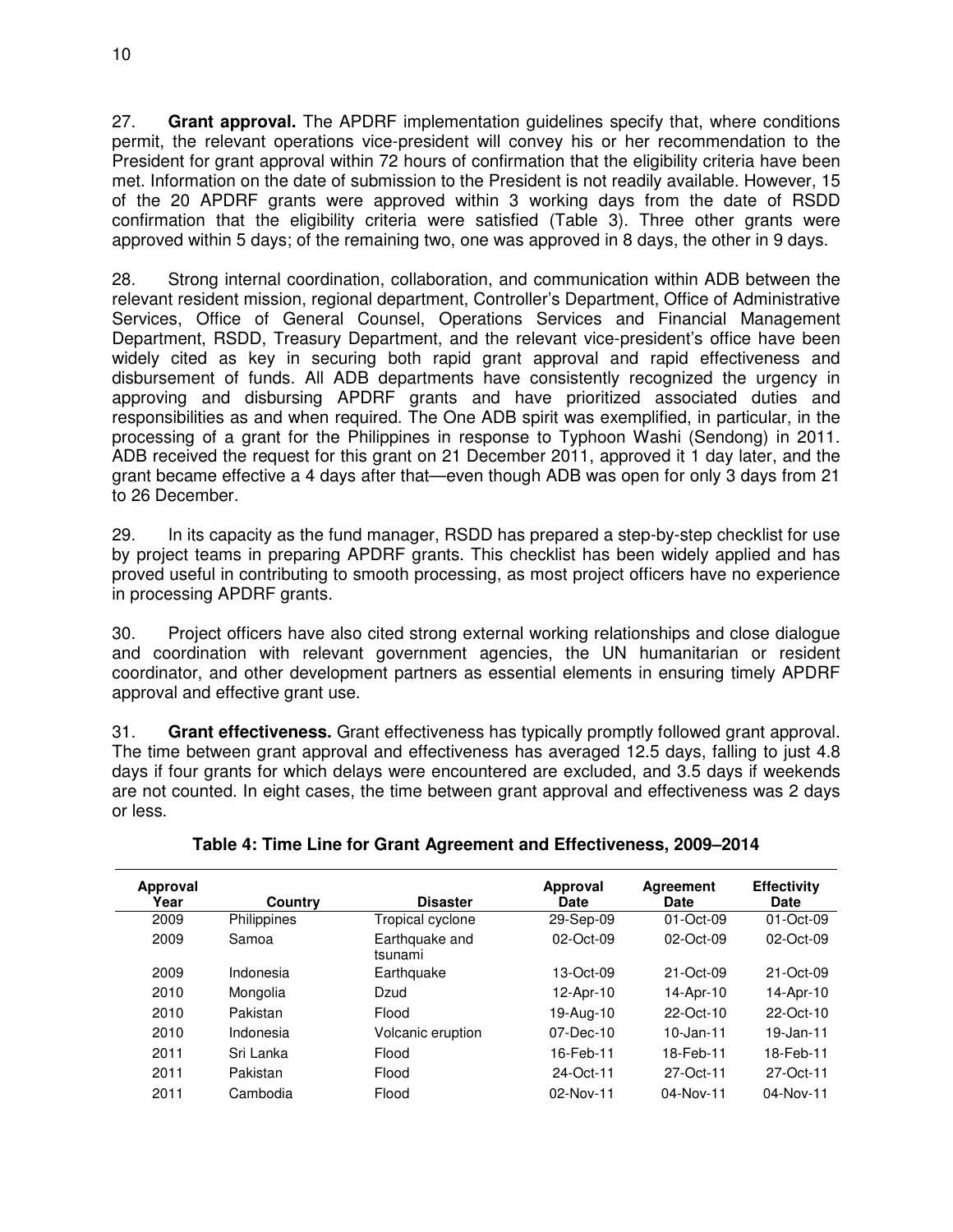| Approval<br>Year | <b>Country</b>   | <b>Disaster</b>  | Approval<br><b>Date</b> | <b>Agreement</b><br><b>Date</b> | <b>Effectivity</b><br><b>Date</b> |
|------------------|------------------|------------------|-------------------------|---------------------------------|-----------------------------------|
| 2011             | Thailand         | Flood            | 17-Nov-11               | 22-Dec-11                       | 27-Dec-11                         |
| 2011             | Philippines      | Tropical cyclone | 22-Dec-11               | 23-Dec-11                       | 26-Dec-11                         |
| 2012             | Fiji             | Flood            | 15-Feb-12               | 06-Mar-12                       | 12-Mar-12                         |
| 2012             | Fiji             | Flood            | 16-Apr-12               | 19-Apr-12                       | 19-Apr-12                         |
| 2012             | Samoa            | Tropical cyclone | 24-Dec-12               | $02$ -Jan-13                    | $02$ -Jan-13                      |
| 2013             | Marshall Islands | Drought          | 17-May-13               | 24-May-13                       | 29-May-13                         |
| 2013             | Marshall Islands | Drought          | $10$ -Jul-13            | $18 -$ Jul-13                   | $23 -$ Jul-13                     |
| 2013             | Philippines      | Tropical cyclone | 13-Nov-13               | 14-Nov-13                       | 14-Nov-13                         |
| 2013             | Cambodia         | Flood            | 14-Nov-13               | 22-Nov-13                       | 22-Nov-13                         |
| 2013             | Palau            | Tropical cyclone | 18-Dec-13               | 20-Dec-13                       | 20-Dec-13                         |
| 2014             | Solomon Islands  | Flood            | 16-Apr-14               | 22-Apr-14                       | 22-Apr-14                         |

Source: Asian Development Bank.

32. Grant effectiveness of a 2010 grant in response to a volcanic eruption in Indonesia took 43 days following grant approval, in part because the grant agreement was modified to require a work plan and procurement plan to help overcome previous difficulties encountered in the implementation of a 2009 APDRF grant for Indonesia (para. 45). Grant effectiveness of a 2010 grant for Pakistan was delayed by 64 days following grant approval while institutional arrangements were being determined. Grant effectiveness of the first of two grants for Fiji in response to the two 2012 floods was delayed by 20 days beyond grant approval because the grant signatory, the Minister of Finance who also holds the position of Prime Minister, was absent. Effectiveness of the 2011 grant for Thailand was delayed by 40 days as a consequence of a change in government.

33. Some flexibility in standard operating procedure was required for both of the 2013 grants for the Marshall Islands to avoid delays in these cases. Receipt of original copies of the signed grant agreement are normally required to declare grant effectiveness and of the original withdrawal applications to initiate funds disbursement. This can take some time in countries, such as the Marshall Islands, where ADB does not have a resident mission. Therefore, ADB agreed in these cases to accept scanned copies of the grant agreement instead, while the Marshall Islands development coordination officer accepted the original withdrawal application on ADB's behalf.

34. **Grant implementation.** Unless otherwise agreed by ADB, the APDRF Board paper and implementation guidelines specify that the grant closing date should occur within 6 months after signing of the grant agreement. The grant closing date is defined in the grant agreement as the date after which "ADB may terminate the right of the Recipient to make any withdrawals from the Grant Account, or such other date as may be agreed between ADB and the Recipient for such purpose."<sup>12</sup> Only expenditures incurred on or before the grant closing date are eligible for financing.

35. A number of grants have run into implementation challenges, in several cases resulting in an extension of the grant closing date. These challenges have included

(i) lack of familiarity on the part of government officials with government emergency procurement procedures, as occurred in Pakistan following the 2011 floods;

 $\overline{a}$ <sup>12</sup> ADB. 2009. Establishment of the Asia Pacific Disaster Response. Manila. Appendix 2: Asia Pacific Disaster Response Fund Grant Regulations. Section 2.01, item 9.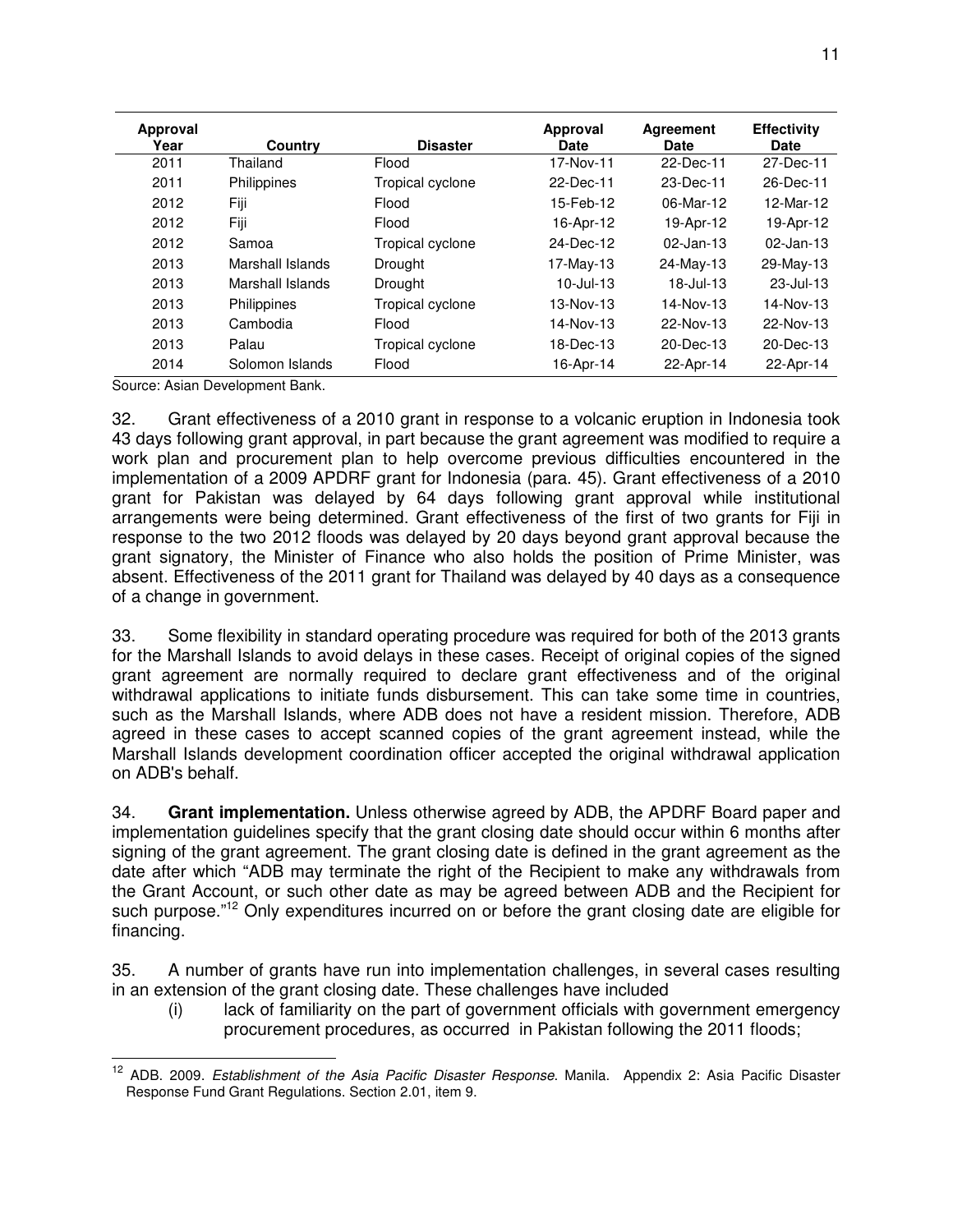- (ii) delays in disbursement withdrawals pending the return to office of authorized signatories, as occurred under the second of the two 2012 grants for Fiji;
- (iii) delays in the government's procurement approval process, as was also the case for the second of the two 2012 grants for Fiji; and
- (iv) delays in fund transfer from the imprest account to the implementing agency pending government approval of all donor emergency assistance as part of its annual budget deliberations, as occurred in Samoa following the 2012 tropical cyclone.

36. In total, an extension of the closing date was secured for five grants: the 2011 and 2014 grants for Cambodia, the 2011 grant for the Philippines, the 2012 grant for Thailand, and the second 2012 grant for Fiji.

37. Grant extensions were required for the two Cambodia grants because of the complexity of activities supported, involving civil works, cash-for-work, and, in one case, the subsidized sale of rice seed. An additional 7 months extension was approved for implementation of the 2011 grant (with a further 4 months allowed to process pending claims and payments from contractors and service providers, and to close the project account, in reality taking 7 months) and an extension of 2 months for implementation of the 2013 grant. However, these time frames were modest relative to the activities accomplished.

38. Meanwhile, monthly progress review meetings between ADB and the Sri Lankan Ministry of Finance to discuss the utilization of an APDRF grant provided in response to the 2011 flood were reported to play a key role in timely implementation of this grant and grant closing within 6 months of grant signing.

#### **D. Use of Funds**

39. The APDRF implementation guidelines permit considerable flexibility in the use of funds. Grant agreements can state broad indicative uses or be more specific. However, decisions regarding the use of funds can subsequently be amended without any prior agreement with ADB, provided the use of resources remains in accordance with the stated intent of the fund to restore life-saving services to affected populations. Governments have appreciated this flexibility, which has enabled adjustments in the use of APDRF resources following the refinement of information on the scale and nature of humanitarian needs and the receipt of additional pledges of in-kind (and thus inflexible) humanitarian assistance from elsewhere.

40. Grant agreements for 6 of the 20 approved grants indicated that the funds would be used for general relief purposes (Table 5 and Appendix Table A2.1). The remainder were more specific, detailing a range of proposed uses. Ten of these indicated that the funds would be used at least in part to procure relief supplies, such as food and water; seven for shelter; seven for the restoration of community infrastructure and public services, including the repair of irrigation canals; five for some form of livelihoods restoration; three for agricultural inputs, including seeds; two for debris clearance; one to cover logistical costs; and one for disease control.

41. Actual use has varied from these original intentions in a number of cases. The purchase of relief goods has been the single most supported activity; 10 of the 20 APDRF grants involved some use of grant proceeds for this purpose. The restoration of community infrastructure, temporary shelter, and livelihoods restoration have been significant, as also anticipated. However, a number of additional uses to those originally envisaged have also been supported,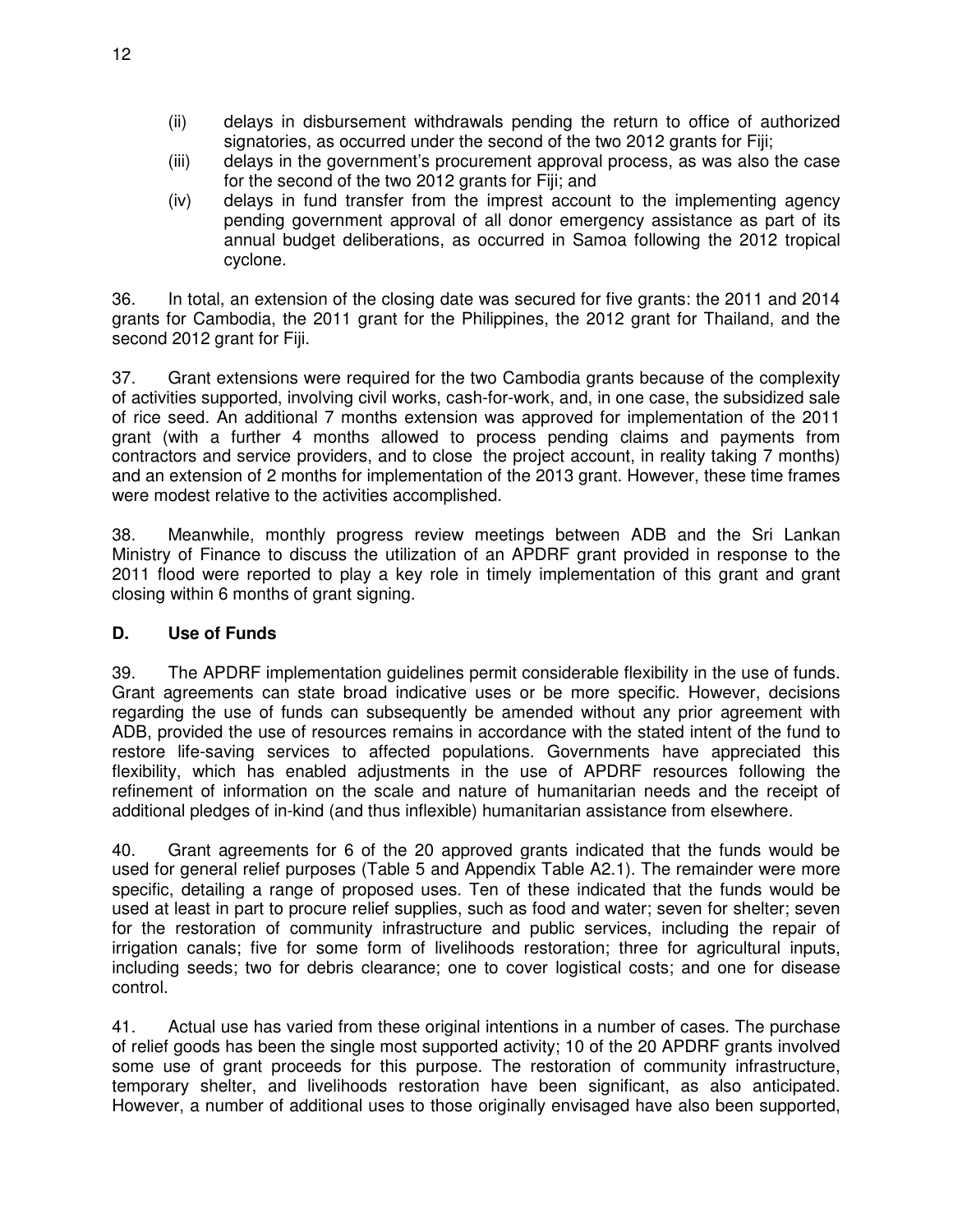involving the procurement of emergency response equipment, cash transfers, water purification and sanitation systems, power and electricity supply restoration, and school teaching materials.

| Intended purpose of grants                                                                   | <b>Number of grants</b><br>indicating this<br>intended purpose | <b>Number of grants</b><br>supporting this<br>actual use |
|----------------------------------------------------------------------------------------------|----------------------------------------------------------------|----------------------------------------------------------|
| General relief purposes                                                                      | 6                                                              | N/A                                                      |
| Relief goods                                                                                 | 10                                                             | 10                                                       |
| Temporary shelter                                                                            |                                                                | 5                                                        |
| Debris clearance                                                                             | 2                                                              |                                                          |
| Logistics and transportation                                                                 |                                                                |                                                          |
| Seed and agricultural inputs                                                                 |                                                                |                                                          |
| Restoration of community infrastructure and public services,<br>including irrigation systems |                                                                |                                                          |
| Disease control                                                                              |                                                                |                                                          |
| Livelihoods restoration                                                                      | 5                                                              | 5                                                        |
| Cash transfers                                                                               |                                                                |                                                          |
| Emergency response equipment                                                                 |                                                                |                                                          |
| Water purification and sanitation systems                                                    |                                                                |                                                          |
| Power and electricity restoration                                                            |                                                                |                                                          |
| School teaching materials                                                                    |                                                                |                                                          |
| N <sub>1</sub> not opplieable                                                                |                                                                |                                                          |

| Table 5: Intended Purpose versus Actual Use of Grants, 2009-2014 |  |  |
|------------------------------------------------------------------|--|--|
|------------------------------------------------------------------|--|--|

 $NA = not applicable.$ 

Note: The table is based on provisional information for grants that are still pending liquidation. Source: Asian Development Bank.

42. Some variation between intended and actual use is unsurprising given the fluidity of an immediate post-disaster situation, with assistance from a range of sources rapidly pouring in to meet particular needs. Options should be reconsidered where needed to support effective grant use. Some other changes in use simply reflect an elaboration of use during implementation.

43. In 10 cases, APDRF grants were used to support activities straddling humanitarian relief and early recovery purposes.<sup>13</sup> A crossover between humanitarian relief and early recovery operations is inevitable, and some activities can serve both purposes, such as cash-for-work programs (para. 77) and certain infrastructure repairs.

44. Three of these cases have involved grants for the Pacific, entailing a particularly significant shift in the use of these grants relative to original intentions. In Pacific countries, immediate humanitarian needs are often met promptly in the aftermath of a disaster because (i) the absolute numbers affected are relatively small; (ii) international development partner engagement in the region is high, often resulting in a relatively good response to requests for humanitarian support; (iii) family and cultural social safety nets are strong in many Pacific countries; and (iv) overseas Pacific communities also provide post-disaster support. These factors, in combination with certain country procurement system issues and practices in two cases (para 35), resulted in the use of APDRF grants to support infrastructure repair. These repairs supported the humanitarian relief efforts, while also contributing to early recovery. In

 $\overline{a}$  $13$  Post-disaster response is divided into three overlapping phases: (i) humanitarian assistance, involving aid to the affected population to meet their basic needs (food, water, medical services, temporary shelter, and search and rescue); (ii) early recovery, involving the restoration of essential services and temporary repairs to support the reestablishment of economic and social activities; and (iii) reconstruction, involving the comprehensive, full restoration of infrastructure.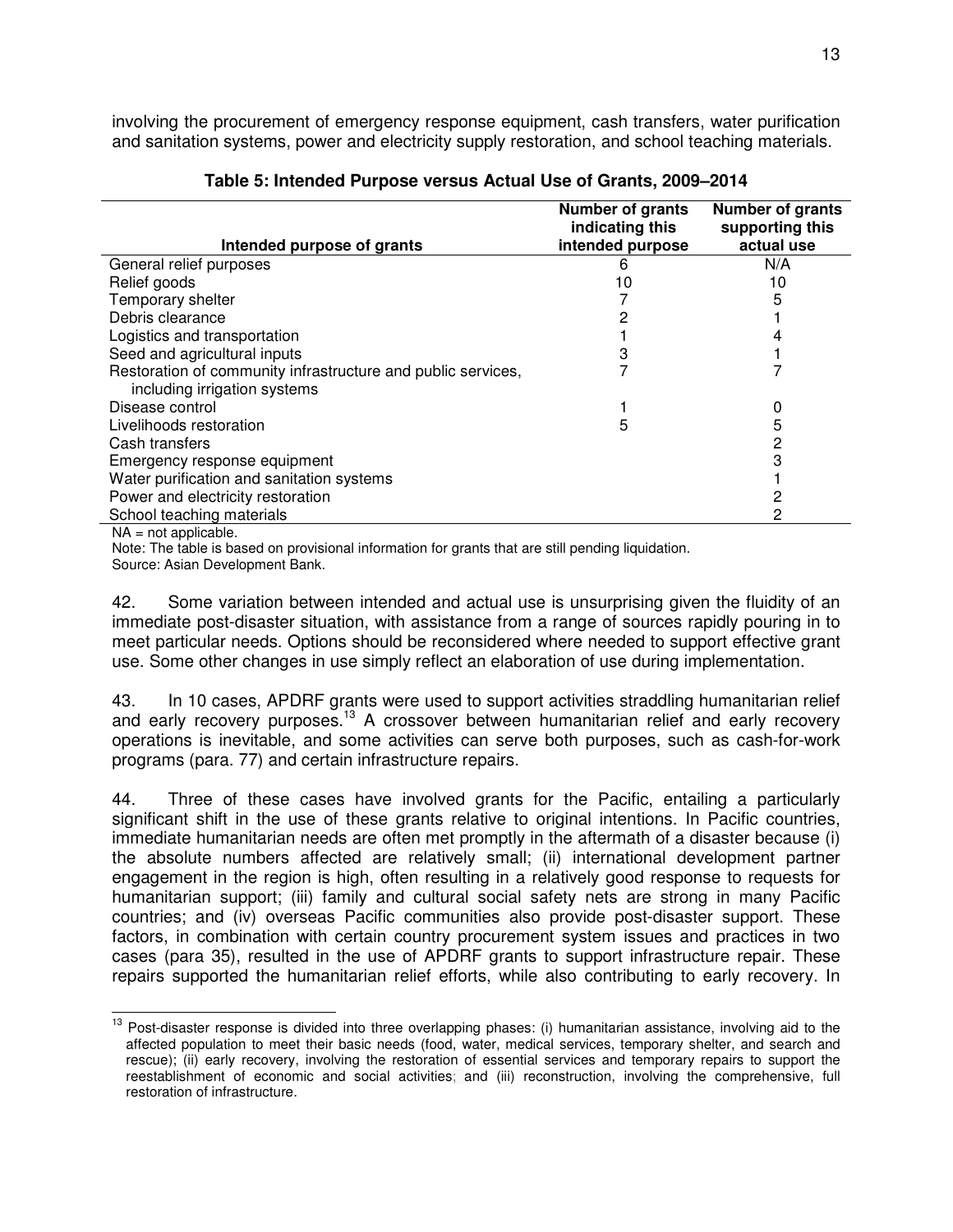14

Samoa, which received an overwhelming global humanitarian response following a tsunami in 2009, the related APDRF grant was used in part to restore electricity to tsunami-affected and new settlement areas. The grant was also utilized to procure materials to reprint curriculum and other educational aids. In Fiji, an APDRF grant provided in response to floods in 2012 was used to repair a bridge, in this case constituting a replacement activity for liquidation purposes. In the Solomon Islands, an APDRF grant provided in response to the 2014 floods was used to support the repair of a bridge in Honiara to retain connectivity and to provide access to hospital and humanitarian support to affected people.

45. Meanwhile, delays in the establishment of an imprest account influenced the use of a 2009 APDRF grant for Indonesia following an earthquake in West Sumatra. Although this grant became effective only 21 days after the earthquake occurred, it took more than 3 additional months for the government to establish the imprest account—by which the time the emergency phase was ending. In consequence, the APDRF grant was used to purchase emergency response equipment for future disasters, such as pick up trucks, motorcycles, rubber boats, and a communications vehicle. This equipment was delivered about 7 months after the earthquake. Another APDRF grant was approved for Indonesia the following year in response to a volcanic eruption. To help ensure that this new grant was used to provide direct support to the affected population, its grant agreement required the preparation of a work plan and disbursement plan before procurement. Despite repeated meetings between ADB and the responsible government agencies, the government was unable to prepare acceptable plans and the grant was subsequently canceled about a year after its approval.

## **E. Grant Closing and Liquidation**

46. Recipient governments are required to confirm the use of the grant through a statement of expenditure to be submitted "promptly" after the grant closing date (footnote 3). In practice, the liquidation process has experienced substantial delays, in sharp contrast to the generally positive experience regarding the timeliness of grant approval and effectiveness. To date, 16 grants have been at least partially liquidated (12 fully liquidated, 4 partially liquidated). For the 12 fully liquidated grants, final liquidation occurred on average 80 weeks after grant signing (Table 6). Only two of these grants were fully financially liquidated within 4 months of the original or revised grant closing date.<sup>14</sup> Three grants are pending liquidation, two of which have not submitted any liquidation in more than a year since the grant closing date The 2010 grant for Mongolia achieved the fastest full liquidation, taking 35 weeks from grant signing, although the subsequent audit was considerably delayed (paras. 52–53). In contrast, liquidation of the 2009 grant for the Philippines took 175 weeks from grant signing, equivalent to 3.4 years.

| Approval<br>Year | Country            | <b>Disaster</b>        | Agreement<br><b>Date</b> | Last/Final<br>Liquidation<br><b>Date</b> | (Partial)<br><b>Cancellation</b><br><b>Date</b> | <b>Financial</b><br><b>Closing</b><br><b>Date</b> |
|------------------|--------------------|------------------------|--------------------------|------------------------------------------|-------------------------------------------------|---------------------------------------------------|
| 2009             | <b>Philippines</b> | Tropical cyclone       | 01-Oct-09                | 08-Feb-13                                | 26-Apr-13                                       |                                                   |
| 2009             | Samoa              | Earthquake and tsunami | 02-Oct-09                | $01-Sep-10$                              |                                                 | 14-Dec-10                                         |
| 2009             | Indonesia          | Earthquake             | 21-Oct-09                | 31-Dec-10                                |                                                 | 31-Dec-10                                         |
| 2010             | Mongolia           | Dzud                   | 14-Apr-10                | 15-Dec-10                                |                                                 | 30-Jun-14                                         |

|  |  |  | Table 6: Timeline for Grant Liquidation and Financial Closing, 2009-2014 |  |
|--|--|--|--------------------------------------------------------------------------|--|
|--|--|--|--------------------------------------------------------------------------|--|

 $\overline{1}$ <sup>14</sup> For regular investment grants, ADB normally presumes that a 4-month winding up period is necessary to submit and liquidate any expenditure incurred on or before the grant closing date and an additional 2 months is necessary to refund any outstanding advances.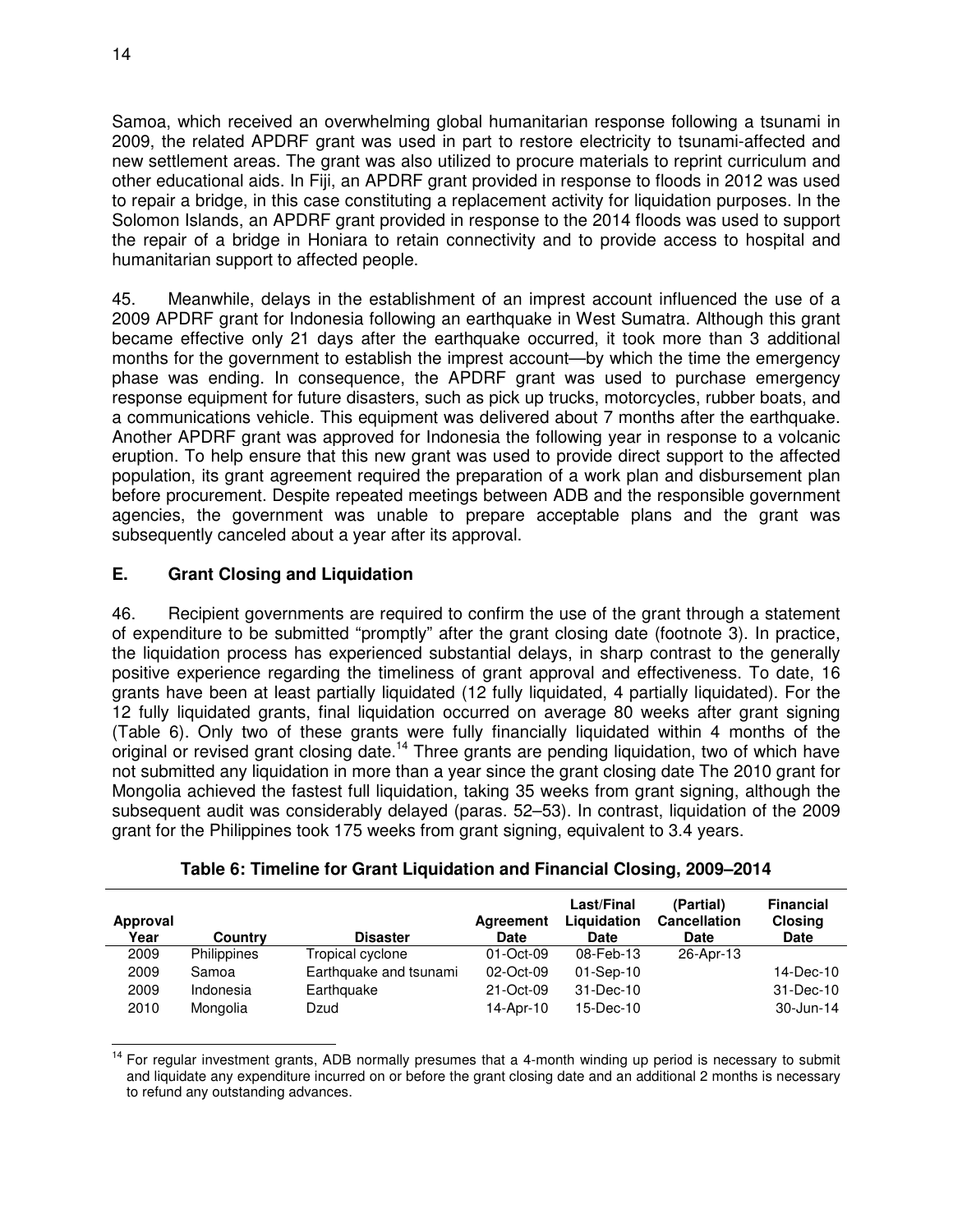| Approval<br>Year | Country                    | <b>Disaster</b>   | <b>Agreement</b><br><b>Date</b> | Last/Final<br>Liquidation<br>Date | (Partial)<br><b>Cancellation</b><br>Date | <b>Financial</b><br><b>Closing</b><br><b>Date</b> |
|------------------|----------------------------|-------------------|---------------------------------|-----------------------------------|------------------------------------------|---------------------------------------------------|
| 2010             | Pakistan                   | Flood             | 22-Oct-10                       | 02-Feb-12                         |                                          | 30-Sep-13                                         |
| 2010             | Indonesia                  | Volcanic eruption | $10$ -Jan-11                    | N/A                               | 22-Dec-11                                | N/A                                               |
| 2011             | Sri Lanka                  | Flood             | 18-Feb-11                       | 13-Feb-12                         |                                          | 04-Jul-13                                         |
| 2011             | Pakistan                   | Flood             | 27-Oct-11                       | 19-Jun-13                         |                                          | 30-Sep-13                                         |
| 2011             | Cambodia                   | Flood             | 04-Nov-11                       | 25-Jul-13                         |                                          | 15-Aug-13                                         |
| 2011             | Thailand                   | Flood             | 22-Dec-11                       | 29-Apr-14                         |                                          | 27-May-14                                         |
| 2011             | Philippines                | Tropical cyclone  | 23-Dec-11                       | 15-Jan-13                         |                                          | 16-Oct-14                                         |
| 2012             | Fiji                       | Flood             | 06-Mar-12                       | 05-Nov-13                         |                                          |                                                   |
| 2012             | Fiji                       | Flood             | 19-Apr-12                       | 18-Oct-13                         |                                          | 28-Jul-14                                         |
| 2012             | Samoa                      | Tropical cyclone  | $02$ -Jan-13                    | 28-Oct-14                         |                                          | 23-Dec-14                                         |
| 2013             | Marshall<br><b>Islands</b> | Drought           | 24-May-13                       |                                   |                                          |                                                   |
| 2013             | Marshall<br><b>Islands</b> | Drought           | 18-Jul-13                       |                                   |                                          |                                                   |
| 2013             | Philippines                | Tropical cyclone  | 14-Nov-13                       | 29-Apr-14                         |                                          |                                                   |
| 2013             | Cambodia                   | Flood             | 22-Nov-13                       | 03-Jun-14                         |                                          |                                                   |
| 2013             | Palau                      | Tropical cyclone  | 20-Dec-13                       |                                   |                                          |                                                   |
| 2014             | Solomon<br>Islands         | Flood             | 22-Apr-14                       | 16-Oct-14                         |                                          |                                                   |

 $N/A$  = not applicable.

Source: Asian Development Bank.

47. Project officers have reported significant challenges in liquidation. Difficulties and delays have been encountered pertaining to

- (i) poor communications and coordination between executing and implementing agencies regarding their respective liquidation responsibilities;
- (ii) government capacity to prepare statements of expenditure, exacerbated by poor bookkeeping during the emergency relief phase because of time pressure;
- (iii) delays in securing statements of expenditure against eligible items;
- (iv) challenges in identifying eligible activities in cases where grant disbursement has been delayed or where the implementing agency has paid for eligible activities after grant closing;
- (v) processing of replacement liquidation based on claims from a new implementing agency where the original statements of expenditure were disallowed, as occurred for the second 2011 APDRF grant in response to floods in Fiji;
- (vi) the time required to collect cash from the subsidized sale of rice seeds to beneficiary farmers, as occurred with the 2011 APDRF grant for Cambodia;
- (vii) the absence from office of the designated signatory; and
- (viii) the refund of unused balances to ADB, with additional challenges in at least one case pertaining to the requirement to return funds in US dollars rather than local currency.

48. Use of retroactive financing was granted for the 2013 APDRF grant for the Philippines in an effort to avoid previously encountered issues in liquidation, which had resulted in the return of a significant part of a 2009 grant. The stipulation that APDRF grants should not be used for retroactive financing of expenditure is only contained in the APDRF implementation guidelines and not in the fund paper, so it can be waived with the approval of RSDD's director general.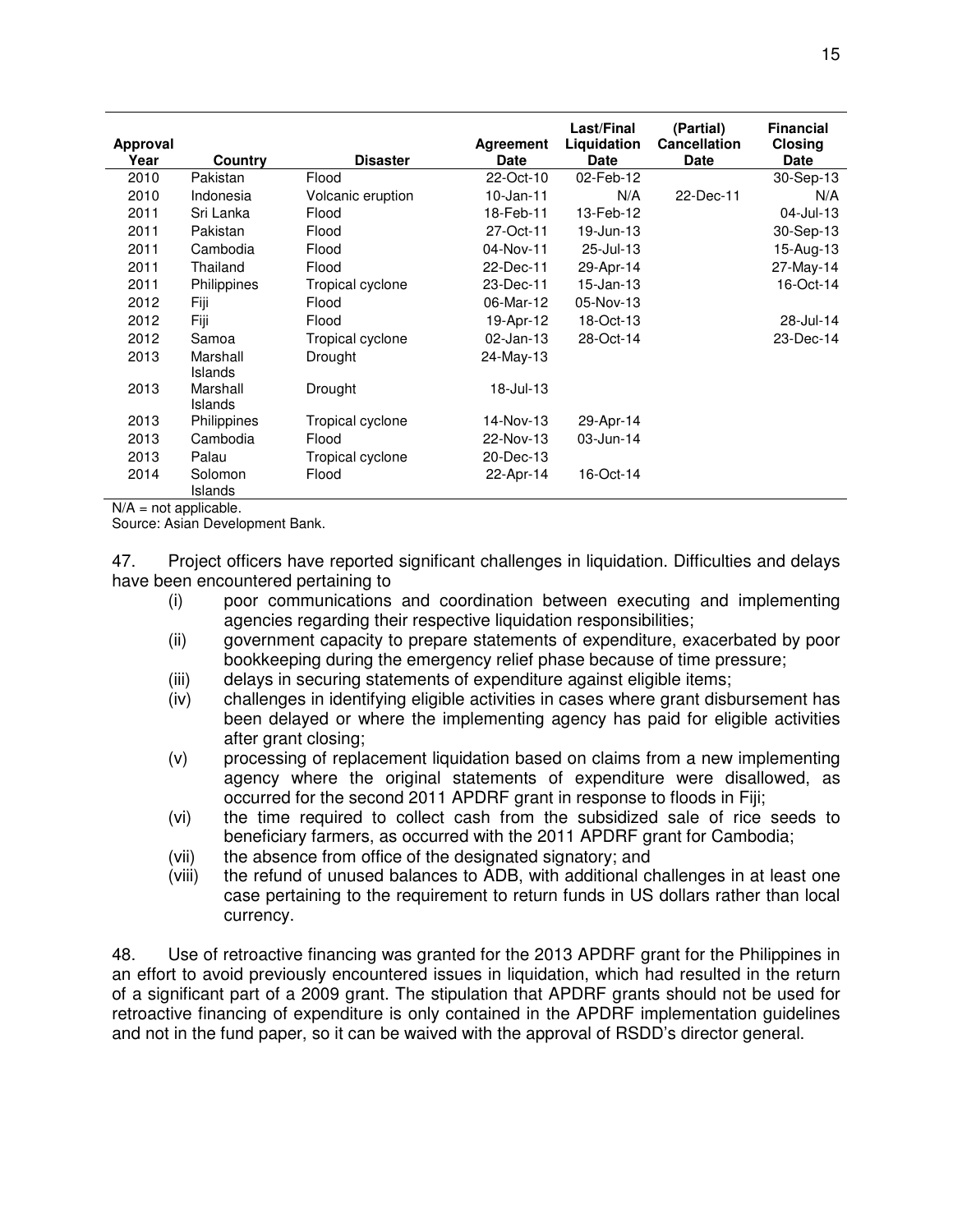## **F. Auditing**

49. Auditing has been challenging in some cases. This has commonly reflected limited auditing capacity and lack of clarity on APDRF auditing responsibilities within recipient governments, combined with limited knowledge and understanding of APDRF requirements and ADB's disbursement policies and procedures. Eleven APDRF grants have been financially closed with an average of 11.9 months between final liquidation and financial closing and 27.4 months between grant signing and financial closing.<sup>15</sup> Only six of them have met the APDRF requirement that the audit report be provided within 6 months of receipt of the statements of expenditure by ADB. In one of these six cases, involving the 2009 grant for Indonesia, final liquidation and financial closure occurred on the same day. In two other cases, involving the 2011 grants for Cambodia and Thailand, the grants were financially closed within a month of liquidation. In contrast, liquidation to financial closure for the remaining five APDRF grants that have been closed took 9.3–42.5 months, with an average of 21.9 months. Excluding Mongolia, which accounted for the 42.5-month lag, the average falls to 16.7 months. Of the remaining active grants, two were liquidated in 2013, implying two additional grants that have encountered significant delays in auditing. In one of these cases, concerning the first 2012 grant to Fiji, almost 14 months had lapsed since liquidation (as of 31 December 2014). In the other, concerning the 2009 grant to the Philippines, 21.7 months had lapsed.

50. The lengthy delay in auditing of the 2009 grant for the Philippines provides an example of the associated challenges. The issues encountered in this case include the following:

- (i) auditing responsibilities were originally, by default, accorded to the executing agency, the Department of Finance, because it held the imprest account but the executing agency did not liquidate the project, complicating auditing;
- (ii) the project was implemented in multiple regions, requiring an audit report from each region; and
- (iii) the Department of Finance does not normally implement projects, so it was unfamiliar with ADB's disbursement and liquidation procedures,

51. Auditing responsibilities in this case were belatedly reassigned to the implementing agency, the Department of Social Welfare and Development. Auditing for the more recent APDRF grant for the Philippines, approved in response to Typhoon Haiyan (locally named Yolanda) in November 2013, should be significantly smoother. Drawing on lessons learned, the government clearly assigned the responsibility for this task to the implementing agency, the Department of Social Welfare and Development.

- 52. Other audit findings included
	- (i) insufficient proof of the cash transfers from local government to individual herders in Mongolia, coupled with initial recording of these cash transfers as materials because they were intended for restocking of livestock;
	- (ii) a disclaimer of opinion regarding the audited project financial statements for the first 2011 APDRF grant for Fiji, requiring further outstanding action before the project can be financially closed; and
	- (iii) delays linked to government requirements to complete the audit as part of its broader annual audit process at the end of the financial year, as in Pakistan.

 $\overline{a}$ <sup>15</sup> Financial closing is defined as the date on which all project-related financial transactions for the grant account are finalized, an acceptable audit report has been received by ADB, and the account is closed on ADB's books.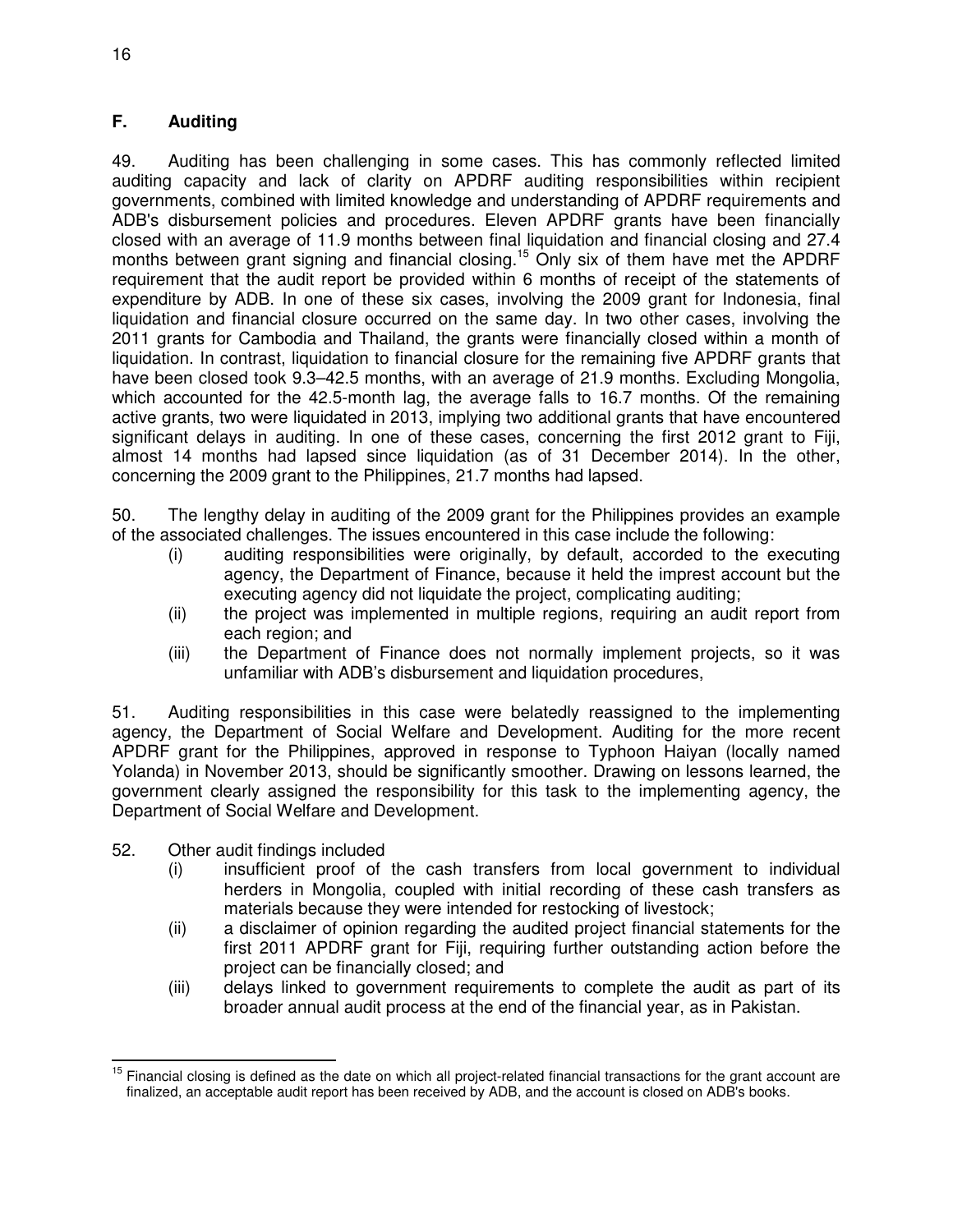53. In the case of Mongolia, ADB agreed that a specific written assertion by the Ministry of Finance on the distribution of this grant through the 13 recipient aimags to herders would suffice to resolve this issue.<sup>16</sup>

## **IV. ASSESSMENT OF IMPLEMENTATION ARRANGEMENTS AND GRANT EFFECTIVENESS**

## **A. Appropriateness of Implementation Arrangements**

54. APDRF implementation arrangements have been broadly appropriate, supporting timely approval and effectiveness of grant resources and allowing room for adjustment in the use of resources in line with identified gaps in humanitarian support. Certain limitations in access to the fund relating to the eligibility criteria have been resolved (paras. 61–62).

55. Implementation arrangements could be enhanced by permitting the regular use of retroactive financing. A change in the APDRF implementation guidelines to permit the use of retroactive financing of disaster relief costs incurred after a disaster would support governments in identifying eligible items of expenditure and speed up liquidation significantly.

56. Grant implementation, liquidation, and auditing performance can also be strengthened through enhanced monitoring arrangements and closer coordination with ADB. ADB project officers should seek periodic meetings with implementing and executing agencies to help encourage strong monitoring and to help identify and address any potential issues in grant administration. Project officers should also coordinate with the auditor to ensure that APDRF requirements and ADB disbursement policies and procedures are understood.

57. Several project officers have indicated that implementation issues regarding both the speed of implementation and use of grant resources could be significantly improved if grants were implemented either by local governments, where capacity remains intact, or by nongovernment organizations. The APDRF guidelines state that, although the recipients are central governments, they can allocate funds to local governments, government agencies, and other suitable national or international entities, including nongovernment organizations. APDRF grants for the Philippines, for instance, have channeled funds through local governments, although this has recently resulted in auditing challenges (paras. 50–51). Project officers should ensure that governments are aware of implementing arrangement options, while also encouraging careful monitoring and clear assignment of responsibilities where grants are implemented by local governments or nongovernment organizations.

58. Internal ADB reporting arrangements could be improved to support enhanced grant administration. Implementation arrangements should be adjusted to require the submission of a brief report to RSDD at grant closing and the preparation of a project completion report at financial closing. These documents should assess grant performance, in particular how effectively the grant performed, and identify lessons. They should also include information on project beneficiaries, including sex-disaggregated data. Only limited data is currently available on project beneficiaries. Sex-disaggregated information, in particular, is only readily available for two APDRF grants, both relating to assistance for Cambodia.

 $\overline{a}$ <sup>16</sup> Administratively, Mongolia is divided into 21 provinces (aimag) and the capital city. Provinces are further divided into regions (soum).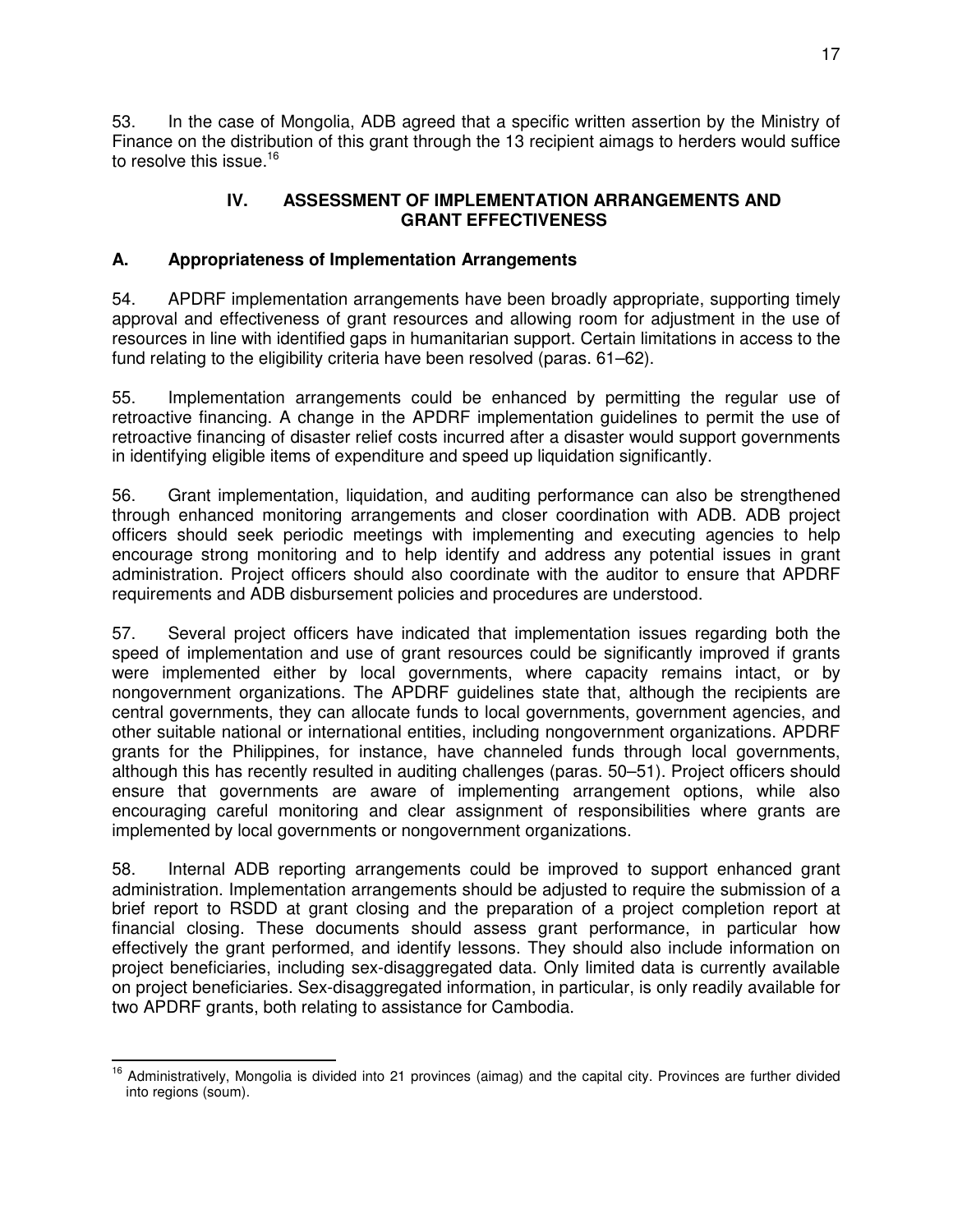## **B. Satisfaction of Eligibility Criteria**

59. Meeting the three criteria for accessing the APDRF has been straightforward in most cases, as reflected in the short period between receipt of the official request for APDRF support and grant approval. However, some challenges have been encountered in satisfying the second eligibility criterion. These challenges resulted in an amendment to this criterion in 2010 to help ensure that certain DMCs are not precluded from accessing the APDRF because of differences in disaster legislation.

60. According to the original terms and conditions of the APDRF, a state of national emergency had to be declared by the affected DMC to access the fund. Legislation in many DMCs requires the declaration of a state of emergency before government disaster response funds can be released. However, the declaration of a national emergency is not required in some countries to release national funding or to precipitate a request for external assistance. In some cases national government resources can be released and international assistance requested following the declaration of a provincial disaster, the declaration of an emergency without reference to affected administrative levels, or no declaration at all. A government may also choose not to announce a state of emergency because of strategic considerations.

61. In recognition of these facts, and in direct response to a dzud in Mongolia, the second eligibility criterion for accessing the APDRF was amended in March 2010 to require "the declaration of a state of emergency beyond the capacity of the country and its own agencies to meet the immediate expenses necessary to restore life-saving services to the affected populations," rather than the declaration of a national emergency as previously required. Mongolia experienced a severe dzud in 2009–2010, resulting in the loss of 8.8 million livestock in 2010 alone—equivalent to about a quarter of the country's livestock population. The dzud caused considerable economic and social hardship for the country's rural community, and states of disaster were announced in 15 aimags (provinces). However, the government chose not to declare a national state of emergency because a national disaster declaration in 2009 for pandemic influenza H1N1 had resulted in unintended and detrimental consequences for the business sector. Following the amendment to the eligibility criteria, Mongolia successfully accessed the APDRF, receiving a \$2.5 million grant.

62. The revised second criterion has been waived on three occasions to permit the provision of APDRF support in response to major disasters where there has been no declaration of a state of emergency at any level of administration. The Government of Cambodia declined to declare a state of emergency following both the 2011 and 2013 floods because it was reluctant to indicate that the scale of the events was beyond its response capacity.<sup>17</sup> For the same reason, it chose not to launch a UN flash appeal on either occasion (para. 67) but indicated that humanitarian aid was welcome. In lieu of a declaration of a state of emergency, a series of special plenary sessions of the Cambodia Council of Ministers to discuss the government's response to the floods were referenced in the memo to the ADB President seeking approval for the 2011 grant. The memo to the President pertaining to the 2013 grant cited the mobilization of resources to provide immediate relief and emergency assistance through the coordinated efforts of national, provincial, and local government, with contributions from other development

 $\overline{a}$ <sup>17</sup> Memo from Kunio Senga, Director General, SERD to Haruhiko Kuroda, President dated 28 October 2011 with subject Cambodia Flooding 2011 - Request for ADB Financial Assistance from the Asia Pacific Disaster Response Fund; Memo from James Nugent, Director General, SERD to Takehiko Nakao, President dated 11 November 2013 with subject Cambodia Flooding 2013 - Request for ADB Financial Assistance from the Asia Pacific Disaster Response Fund.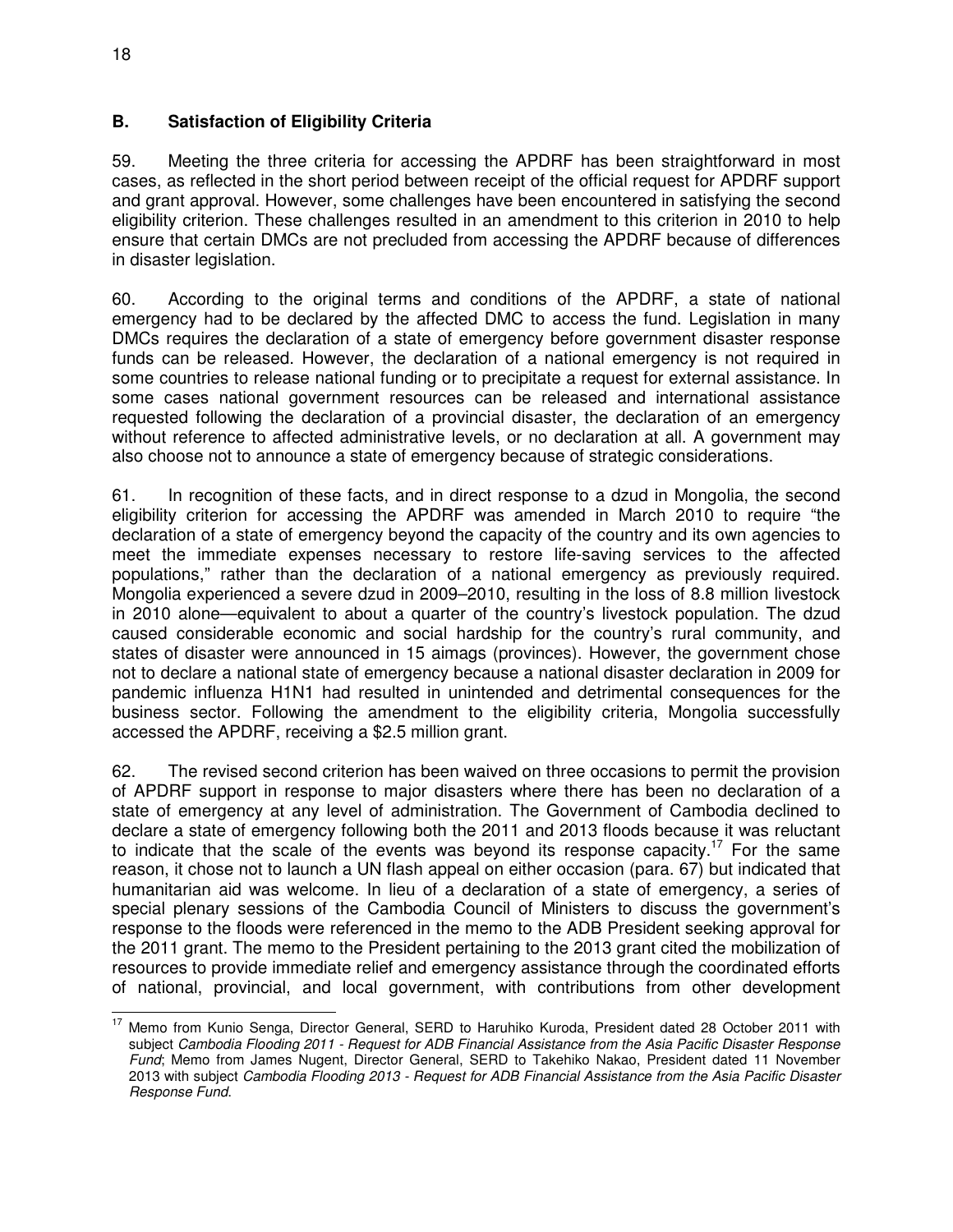partners used as evidence of the severity of the event.

63. In the case of the 2011 floods in Sri Lanka, the government chose not to declare a state of emergency because of concerns that a declaration would have adverse consequences for its economic development programs, including for the tourism sector.<sup>18</sup> Instead, the APDRF memo to the President referred to the establishment of a Presidential task force to oversee the reconstruction efforts, as well as to the government's announcement that it would welcome foreign assistance, as indicators of the severity of the floods.

64. ADB should continue to accommodate such situations when they arise, drawing on alternative indicators of the severity of an event, as was done in these three cases. To ensure that DMCs can access APDRF resources in a timely manner, an amendment to the second criterion could be considered to formally reflect appropriate alternative indicators. Any amendment should retain the criterion's clear-cut nature, while also ensuring that no DMC is excluded from accessing the humanitarian support provided through the APDRF, either because it has no legal provision regarding the declaration of a state of emergency or because of domestic economic or political concerns.

## **C. Performance of Eligibility Criteria in Targeting Resources**

65. Overall, the eligibility criteria have been extremely effective in targeting APDRF resources to countries most in need of external humanitarian assistance. APDRF grants have been provided in response to some of the most significant disasters in ADB's DMCs relative to country coping capacity, as measured by the number affected relative to total population and the disasters for which UN appeals have been launched.

66. From January 2009 to October 2014, 318 disasters triggered by natural hazards in ADB's DMCs were recorded in the Emergency Events Database, a global disaster database.<sup>19</sup> These events were ranked according to the number of people affected relative to total population for the country. According to this measure of disaster severity, APDRF grants were approved in response to  $\frac{3}{7}$  of the 10 most severe events<sup>20</sup> and 10 of the top 16 events over that period (Table 6). Seventeen of the APDRF grants were provided in response to the top 50 events.

| Rank           | Year | <b>Disaster</b>  | Country     | <b>Number of People</b><br><b>Affected</b> | $\sim$ 000.000 $\sim$ 0.000 $\sim$<br>as % of<br><b>Population</b> |
|----------------|------|------------------|-------------|--------------------------------------------|--------------------------------------------------------------------|
|                | 2009 | Drought          | Kyrgyzstan  | 2,000,000                                  | 37.0                                                               |
| 2              | 2009 | Dzud             | Mongolia    | 769.113                                    | 28.6                                                               |
| 3              | 2013 | Tropical cyclone | Philippines | 17,944,508                                 | 18.4                                                               |
| $\overline{4}$ | 2011 | Flood            | Thailand    | 9,500,000                                  | 14.8                                                               |
| 5              | 2010 | Flood            | Thailand    | 8,970,653                                  | 14.1                                                               |

#### **Table 6: Disasters in Asia and the Pacific, 2009–2014**  (People Affected Relative to Total Population)

 $\overline{1}$ <sup>18</sup> Memo from Sultan H. Rahman, Director General, SARD to Haruhiko Kuroda, President dated 14 February 2011 with subject SRI – Flood Disaster - Request for ADB Financial Assistance from the Asia Pacific Disaster Response Fund.

<sup>19</sup> D. Guha-Sapir, R. Below, and P. Hoyois. 2015. Emergency Events Database: International Disaster Database. www.emdat.be

<sup>20</sup> These seven events accounted for 8 of the 20 APDRF grants, reflecting the approval of 2 grants in response to the 2013 drought in the Marshall Islands.

**People Affected**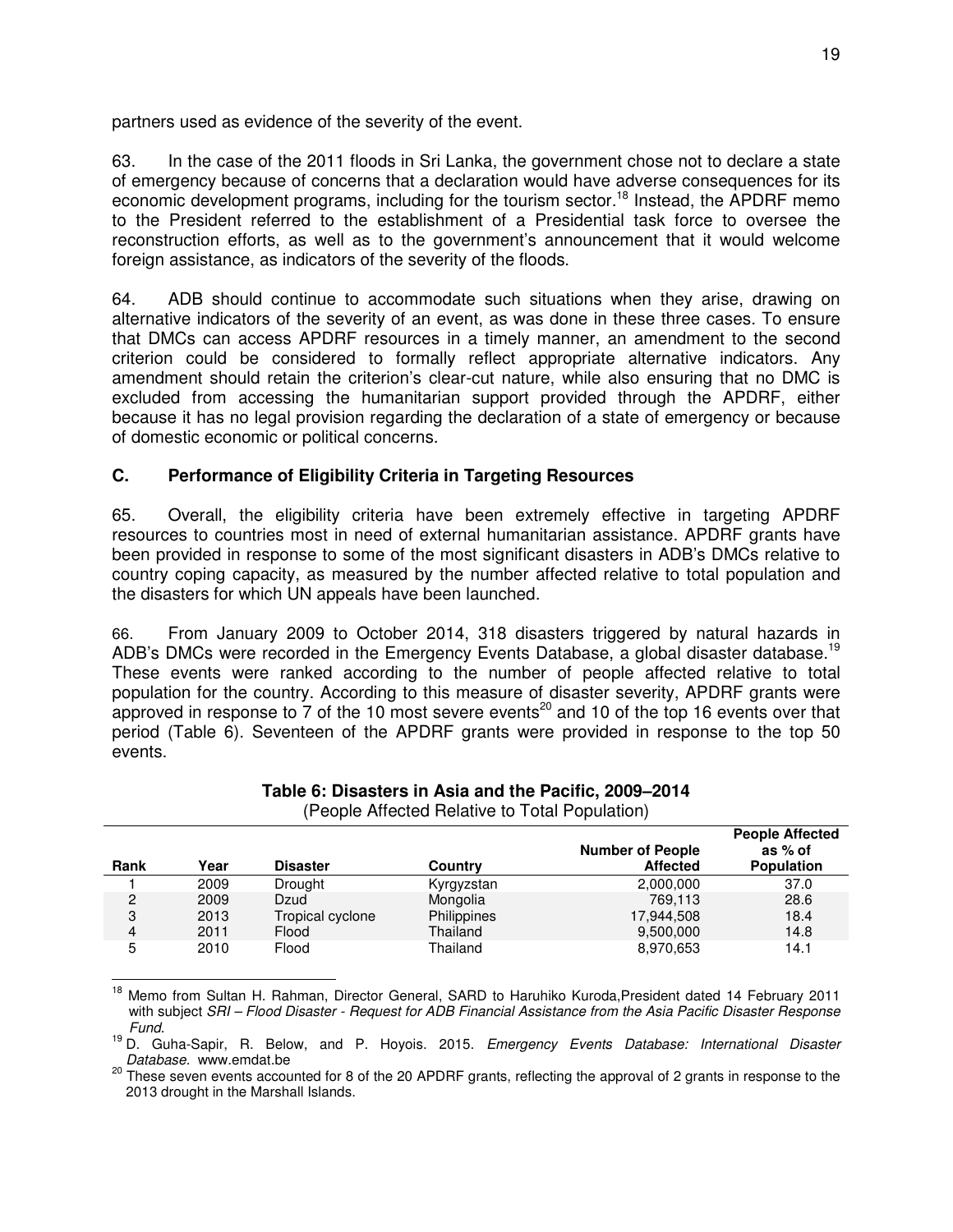|       |      |                         |                  |                         | <b>People Affected</b> |
|-------|------|-------------------------|------------------|-------------------------|------------------------|
|       |      |                         |                  | <b>Number of People</b> | as % of                |
| Rank  | Year | <b>Disaster</b>         | Country          | <b>Affected</b>         | Population             |
| 6     | 2009 | Tropical cyclone        | Philippines      | 12,221,563              | 13.4                   |
| 7     | 2013 | Drought                 | Marshall Islands | 6,384                   | 11.8                   |
| 8     | 2010 | Flood                   | Pakistan         | 20,363,496              | 11.7                   |
| 9     | 2011 | Flood                   | Cambodia         | 1,640,023               | 11.3                   |
| 10    | 2010 | Flood                   | <b>PRC</b>       | 140,194,000             | 10.5                   |
| 11    | 2010 | Drought                 | Thailand         | 6,482,602               | 10.2                   |
| 12    | 2011 | <b>Tropical cyclone</b> | Philippines      | 9,468,676               | 10.1                   |
| 13    | 2013 | Flood                   | Cambodia         | 1,500,000               | 10.0                   |
| 14    | 2010 | Tropical cyclone        | Cook Islands     | 2,202                   | 9.3                    |
| 15    | 2012 | Drought                 | Sri Lanka        | 1,800,000               | 8.9                    |
| $16*$ | 2014 | Flood                   | Solomon Islands  | 50,000                  | 8.7                    |
| 17    | 2013 | Flood                   | Lao PDR          | 574,253                 | 8.6                    |
| 18    | 2012 | Tropical cyclone        | Philippines      | 7,560,480               | 7.9                    |
| 19    | 2014 | Tropical cyclone        | Vanuatu          | 20,000                  | 7.4                    |
| 20    | 2011 | Flood                   | <b>PRC</b>       | 93,360,000              | 6.9                    |
| 21    | 2011 | Flood                   | Lao PDR          | 430,000                 | 6.7                    |
| 22    | 2012 | Tropical cyclone        | Samoa            | 12,703                  | 6.7                    |
| 23    | 2011 | Drought                 | Afghanistan      | 1,750,000               | 6.6                    |
| 24    | 2011 | Flood                   | Sri Lanka        | 1,293,924               | 6.2                    |
| 25    | 2013 | Flood                   | Thailand         | 3,515,254               | 5.3                    |
| 26    | 2013 | Tropical cyclone        | Palau            | 900                     | 5.1                    |
| 27    | 2012 | Flood                   | Philippines      | 4,601,628               | 4.8                    |
| 28    | 2010 | Tropical cyclone        | Fiji             | 39,101                  | 4.6                    |
| 35    | 2011 | Flood                   | Pakistan         | 5,400,755               | 3.0                    |
| 37    | 2009 | Tsunami                 | Samoa            | 5,585                   | 3.0                    |
| 47    | 2012 | Flood                   | Fiji             | 19,545                  | 2.3                    |
| 64    | 2012 | Flood                   | Fiji             | 10,566                  | 1.2                    |
| 65    | 2009 | Earthquake              | Indonesia        | 2,850,364               | 1.2                    |
| 159   | 2010 | Volcanic eruption       | Indonesia        | 152,200                 | 0.1                    |

Lao PDR = Lao People's Democratic Republic, PRC = People's Republic of China.

Note: Disasters supported by grants from the Asia Pacific Disaster Relief Fund are highlighted in grey. Source: Asian Development Bank.

67. Since the establishment of the APDRF on 1 April 2009, the UN has launched 12 appeals relating to natural hazard events in Asia and the Pacific. APDRF grants were provided in response to eight of these events, although not directly in response to the related UN appeals (Table 7). This is further evidence that APDRF grants have been provided in response to some of the most significant disasters in the region since the fund's establishment.

68. APDRF grants were provided in response to five of the seven UN flash appeals, relating to the 2009 earthquake in Indonesia, a 2009 tropical cyclone in the Philippines, the 2010 and 2011 floods in Pakistan, and the 2011 floods in Sri Lanka.<sup>21</sup> Over the same period, the UN launched one consolidated appeal for Asia and the Pacific, relating to the 2009–2010 dzud in Mongolia; a humanitarian action plan in response to a 2012 tropical cyclone in the Philippines; and a strategic response plan in response to a 2013 tropical cyclone in the Philippines. APDRF grants were provided in response to all three of these events. The UN also launched two "other" appeals—one pertaining to mud flows in Tajikistan (2009), the other for additional floods in Pakistan (2012). No APDRF grants were provided in response to these disasters.

 $\overline{a}$ <sup>21</sup> The other three flash appeals were issued in response to a tropical cyclone in Lao PDR (2009), a further flood in Pakistan (2011), and an earthquake in the Philippines (2013).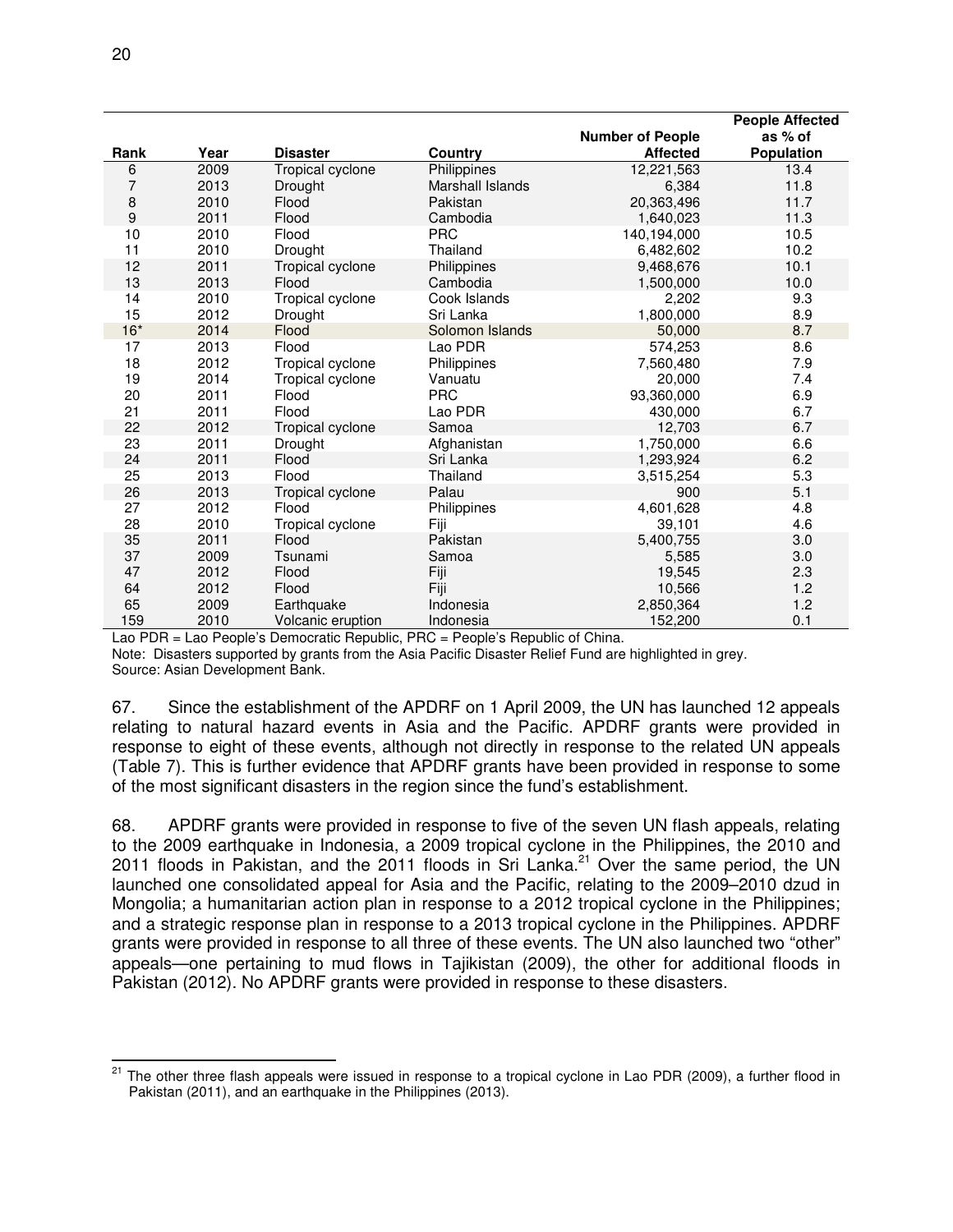| Year | <b>Country</b> | <b>Disaster</b>  | Type of appeal <sup>a</sup> | <b>APDRF</b> grant |
|------|----------------|------------------|-----------------------------|--------------------|
| 2009 | Indonesia      | Earthquake       | Flash                       | X                  |
| 2009 | Lao PDR        | Tropical cyclone | Flash                       |                    |
| 2009 | Philippines    | Tropical cyclone | Flash                       | X                  |
| 2009 | Tajikistan     | <b>Mudflow</b>   | Other                       |                    |
| 2010 | Pakistan       | <b>Floods</b>    | Flash                       | X                  |
| 2010 | Mongolia       | Dzud             | Consolidated                | X                  |
| 2011 | Pakistan       | <b>Floods</b>    | Flash                       | X                  |
| 2011 | Sri Lanka      | <b>Floods</b>    | Flash                       | X                  |
| 2012 | Pakistan       | <b>Floods</b>    | Other                       |                    |
| 2012 | Philippines    | Tropical cyclone | Humanitarian Action Plan    | X                  |
| 2013 | Philippines    | Earthquake       | Flash                       |                    |
| 2013 | Philippines    | Tropical cyclone | Strategic response plan     | X                  |

**Table 7: United Nations Disaster-Related Appeals, 2009–2014**

Lao PDR = Lao People's Democratic Republic.

<sup>a</sup> Flash appeals are launched within 5–7 days of the occurrence of a sudden onset emergency and focus on urgent humanitarian needs over the next 3–6 months. Consolidated appeals include projected activities for the following year. A strategic response plan may be prepared for a protracted or sudden onset emergency that requires international humanitarian assistance.

Source: Data drawn from the online Financial Tracking Service at http://fts.unocha.org/ on 31 November 2014. <sup>22</sup>

#### **D. Value-Added Contribution**

 $\overline{a}$ 

69. Humanitarian assistance needs in the aftermath of a major disaster are substantial, typically amounting to about 16% of direct physical damage in the event of an earthquake and  $23\%$  in the event of a tropical cyclone or flood.<sup>23</sup> This humanitarian assistance is required urgently, together with some initial flows of resources to support the early recovery process. Most governments in the region make an annual budget appropriation for contingency purposes including disaster response—sometimes through a line item for a range of unforeseen circumstances, sometimes specifically for response to natural hazard events. However, these resources are typically limited.

70. As a consequence, governments often struggle to address immediate humanitarian needs in the aftermath of a major disaster, let alone start early recovery efforts. Funding shortages can exacerbate the length and scale of human suffering and delay the recovery efforts, prolonging the humanitarian relief phase and increasing the indirect economic losses incurred as a consequence of damage to physical assets. Governments turn to the international community for additional support for humanitarian response, early recovery, and longer-term reconstruction. The scale of the international response is unpredictable, in part reflecting geopolitical considerations, the extent of media coverage of a disaster, and the number and scale of other recent disasters. However, international appeals often do not meet their targets, and a considerable amount of the humanitarian assistance provided is in kind, such as food,

<sup>&</sup>lt;sup>22</sup> The Financial Tracking Service is a global, real-time database that records all reported international humanitarian aid (including that for nongovernment organizations, the Red Cross and Red Crescent Movement, bilateral aid, inkind aid, and private donations). Financial Tracking Service data is based on reports from donors and recipient

<sup>&</sup>lt;sup>23</sup> D.Bitran. 2004. *Importancia Relativa De Los Gastos De Emergencia Y Los Correspondientes A La Remoción De*<br><sup>23</sup> D.Bitran. 2004. *Importancia Relativa De Los Gastos De Emergencia Y Los Correspondientes A La Remoción De* Escombros En Desastres Naturales. Report prepared for AIR Worldwide. Boston.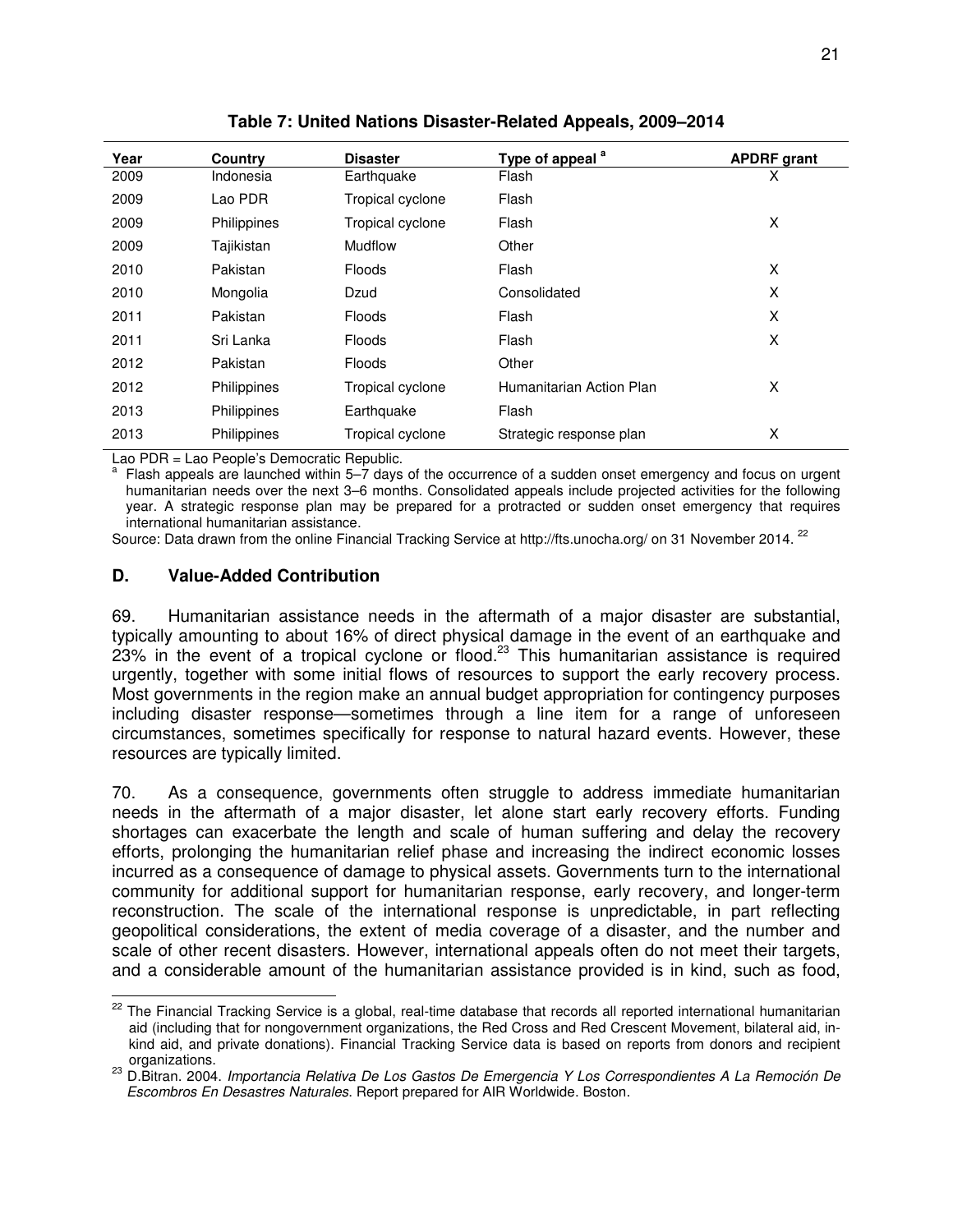tents, and medical supplies. APDRF grants help meet the funding gap and provide some additional flexibility by taking the form of financial support. Therefore, APDRF grants potentially provide significant value-added.

71. Data limitations prevent precise quantification of the funding gap for humanitarian assistance. However, APDRF grants were compared with total reported international humanitarian assistance provided in response to each of the disasters supported through the APDRF to gauge its relative significance (Table 8). The reported assistance includes some support for early recovery, as well as humanitarian assistance, inflating the figures in some instances. Conversely, humanitarian assistance is sometimes underreported. Nevertheless, the data provide a reasonable indicator of total support and some insight on the APDRF's contribution.

72. The data indicate that APDRF grants have provided a significant portion of total reported international humanitarian assistance in a number of cases, exceeding 10% of the total provided in response to seven events. The APDRF provided particularly significant resources relative to other contributions in response to the 2010 volcanic eruption in Indonesia and the two 2012 floods in Fiji. This primarily reflected the limited scale of the impact of these disasters and, thus of other flows of international support. The APDRF also provided a significant contribution to the 2010 dzud response in Mongolia, reflecting challenges in attracting international support from elsewhere because human lives were not in any immediate danger and because of the limited absolute scale of need relative to concurrent emergencies elsewhere (most notably the January 2010 Haiti earthquake). The UN appeal for the Mongolian dzud raised only \$3.4 million of its \$18.2 million target. Therefore, the additional \$2.5 million provided by the APDRF, although not directly in response to this appeal, constituted an important additional source of support. APDRF support was also significant relative to the total amount sought through UN appeals for the 2009 earthquake in Indonesia and the 2011 Sri Lankan floods. No APDRF grants were provided specifically in response to such appeals.

73. In the immediate aftermath of major disasters in large countries, in contrast, APDRF grants have sometimes accounted for a small share of total humanitarian support. ADB may need to redouble efforts to ensure that governments understand the nature and purpose of the APDRF, including the grant ceiling, and are aware of potential additional ADB loan, grant, and technical assistance support for recovery and reconstruction. This understanding may be important in avoiding direct comparisons of APDRF grants with full programs of support from other development partners and resulting impressions that ADB support is unduly modest.

74. Some project officers have suggested that the grant ceiling could be increased to provide greater support for larger-scale disasters. However, this would take ADB more significantly into the realm of humanitarian assistance, which is not a traditional area of work either for ADB or other multilateral banks.

75. Reporting of aid flows is an important aspect of efforts to ensure high value-added of individual contributions. Comprehensive reporting of aid flows supports strong coordination of relief efforts and the identification of any major funding gaps, whether or not particular pledges of assistance are made in direct response to a UN appeal. Reporting mechanisms typically rely on self-reporting. However, an examination of the Financial Tracking Service indicated that APDRF grants are poorly reported (footnote 15). They are only listed in aid commitments for four of the disasters supported through the APDRF. ADB staff should therefore be encouraged to report the approval of APDRF grants in the Financial Tracking Service, as well as to the UN country humanitarian or resident coordinator. Coordination on the ground is essential too. In the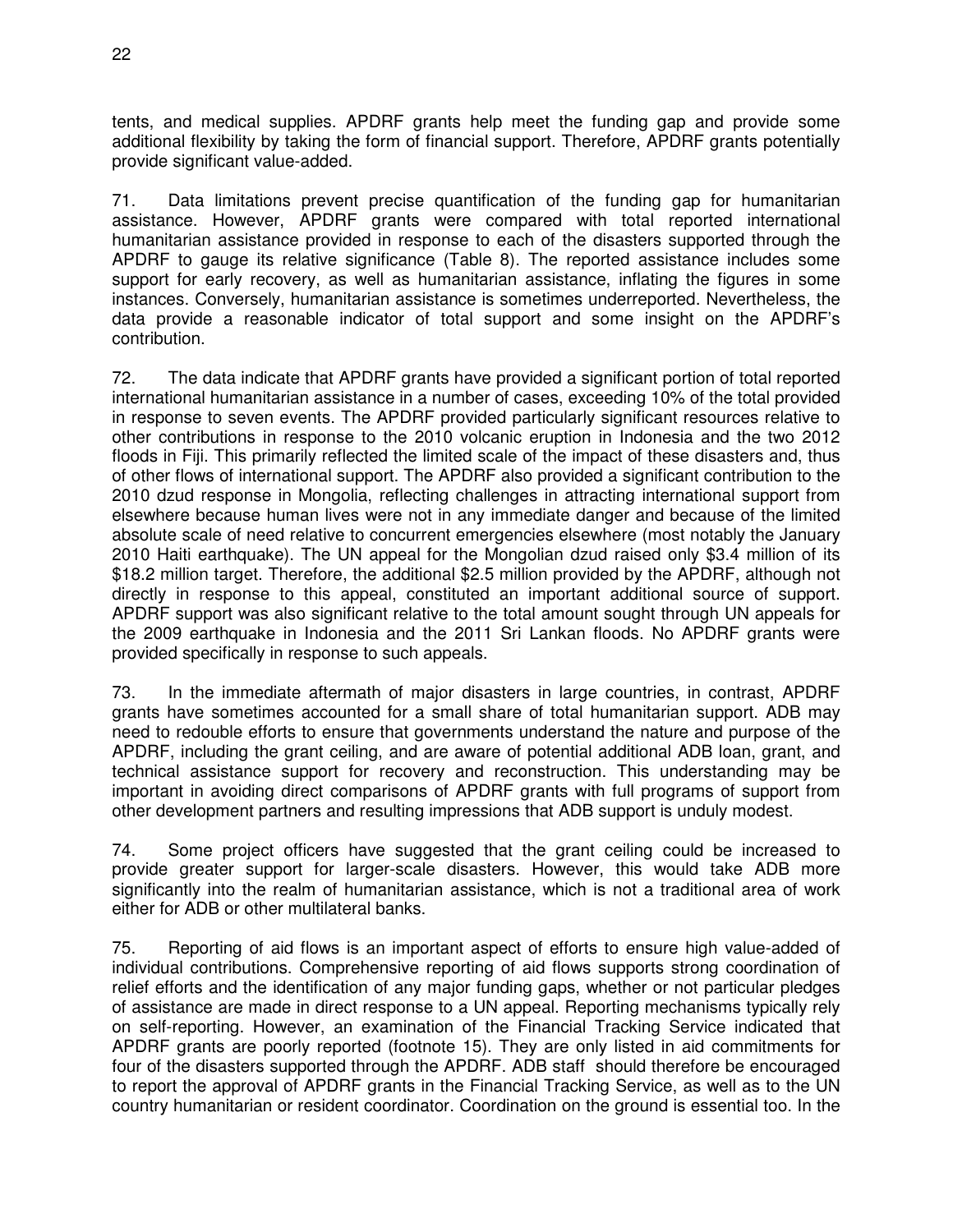response to the Pakistan floods in 2010 and 2011, for instance, close coordination with government agencies, the UN, and nongovernment organizations, both at the national and state levels, reportedly ensured that the APDRF grants were optimally used.

#### **E. Project Impact**

76. Limited evidence is available on the impact of APDRF grants, with the exception of some cash-for-work components. This evidence has indicated good outcomes, but enhanced information gathering on the impact of APDRF grants more generally is required in the future.

|                 |                  |                           |                                     | <b>Total humanitarian</b><br>assistance received <sup>a</sup> |                                       | <b>UN appeal amount</b> |                                       |
|-----------------|------------------|---------------------------|-------------------------------------|---------------------------------------------------------------|---------------------------------------|-------------------------|---------------------------------------|
| Country         | Approval<br>year | <b>Disaster</b>           | <b>APDRF</b><br>grant<br>\$ million | \$ million                                                    | <b>APDRF</b><br>support<br>as % total | \$ million              | <b>APDRF</b><br>support<br>as % total |
| Indonesia       | 2010             | Volcanic eruption         | 3.0                                 | 5.0                                                           | 60.1                                  |                         |                                       |
| Fiji            | 2012             | Flood                     | 1.0                                 | 2.6                                                           | 37.9                                  |                         |                                       |
| Fiji            | 2012             | Flood                     | 1.0                                 | 4.7                                                           | 21.4                                  |                         |                                       |
| Mongolia        | 2010             | Dzud                      | 2.5                                 | 17.4                                                          | 14.3                                  | 18.2                    | 13.8                                  |
| Cambodia        | 2011             | Flood                     | 3.0                                 | 23.5                                                          | 12.8                                  |                         |                                       |
| Samoa           | 2012             | Tropical cyclone          | 0.5                                 | 4.0                                                           | 12.6                                  |                         |                                       |
| Thailand        | 2011             | Flood                     | 3.0                                 | 27.0                                                          | 11.1                                  |                         |                                       |
| Samoa           | 2009             | Earthquake and<br>tsunami | 1.0                                 | 12.2                                                          | 8.2                                   |                         |                                       |
| Sri Lanka       | 2011             | Flood                     | 3.0                                 | 38.9                                                          | 7.7                                   | 46.4                    | 6.5                                   |
| Marshal Islands | 2013             | Drought <sup>b</sup>      | 0.3                                 | 6.5                                                           | 4.6                                   |                         |                                       |
| Indonesia       | 2009             | Earthquake                | 3.0                                 | 80.7                                                          | 3.7                                   | 38.0                    | 7.9                                   |
| Philippines     | 2009             | Tropical cyclone          | 3.0                                 | 108.5                                                         | 2.8                                   | 143.8                   | 2.1                                   |
| Solomon Islands | 2014             | Flood                     | 0.2                                 | 8.0                                                           | 2.5                                   |                         |                                       |
| Pakistan        | 2011             | Flood                     | 3.0                                 | 266.5                                                         | 1.1                                   | 356.8                   | 0.8                                   |
| Philippines     | 2013             | Tropical cyclone          | 3.0                                 | 844.8                                                         | 0.4                                   | 775.7                   | 0.4                                   |
| Pakistan        | 2010             | Flood                     | 3.0                                 | 2653.2                                                        | 0.1                                   | 1963.5                  | 0.2                                   |
| Philippines     | 2011             | Tropical cyclone          | 3.0                                 | .                                                             | $\cdots$                              |                         |                                       |
| Cambodia        | 2013             | Flood                     | 3.0                                 | .                                                             | $\cdots$                              |                         |                                       |
| Palau           | 2013             | Tropical cyclone          | 0.2                                 | $\cdots$                                                      | $\cdots$                              |                         |                                       |

#### **Table 8: Asia Pacific Disaster Relief Fund Grants Relative to Total Humanitarian Assistance for Supported Disaster Events, 2009–2014**

APDRF = Asia Pacific Disaster Response Fund, UN = United Nations, … = not available.

a Adjusted from the figure reported in the Financial Tracking Service in cases where the APDRF grant was not included in total humanitarian assistance.

b Contribution from two successive APDRF grants for the same event.

Source: Data drawn from the online Financial Tracking Service at http://fts.unocha.org/ on 30 November 2014.

77. Cash-for-work initiatives are commonly established in the aftermath of disasters, offering temporary employment to the most vulnerable segments of the affected population in public projects linked to the relief and early recovery efforts, such as debris clearance and road repair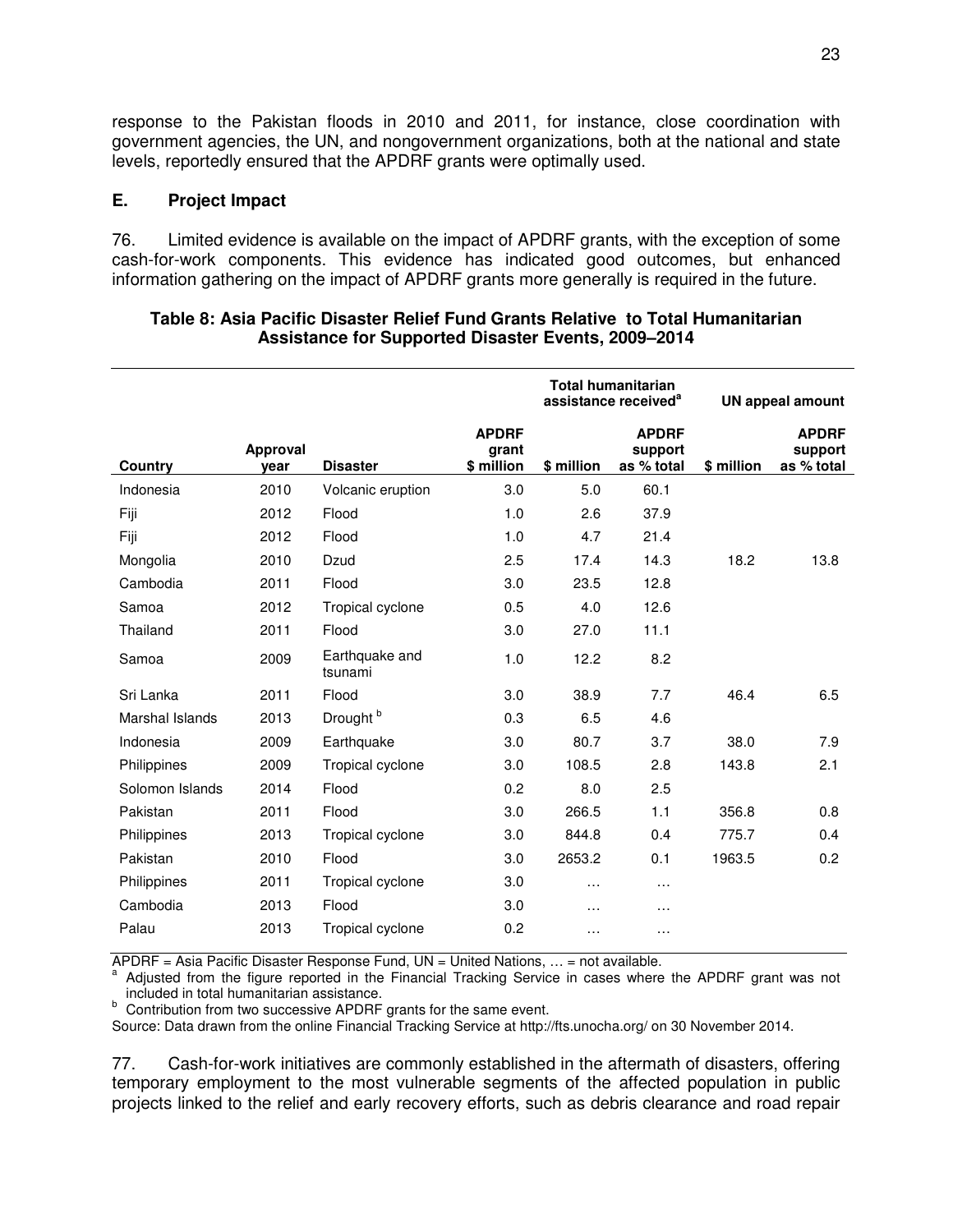projects. Cash-for-work initiatives offer a number of benefits including

- (i) rehabilitation of community assets;
- (ii) temporary opportunities for work close to home, particularly increasing opportunities for women's participation and reducing out-migration;
- (iii) provision of flexible support to affected households for use in accordance with individual priorities;
- (iv) a reduction in operational costs and issues regarding the timeliness of delivery and quality of remuneration associated with food-for-work programs;
- (v) stimulation of the local economy, spurring its recovery;
- (vi) fostering of human dignity in the receipt of assistance;
- (vii) reinforcement of accountability to affected communities; and
- (viii) fostering of community spirit as affected households come together to restore community infrastructure.

78. APDRF grants have been used in part to support cash-for work initiatives in five cases: in response to tropical cyclones in the Philippines in 2009 and 2011, the 2011 floods in Sri Lanka, and the 2011 and 2013 floods in Cambodia. The cash-for-work program in Sri Lanka, for example, supported the rehabilitation of paddy fields, irrigation canals, and rural gravel roads. About 10,500 poor households affected by the floods were involved, with one member from each family participating in the program for 4–6 months, until cultivation of the next crop began.

79. The success of cash-for-work schemes and other project components in supporting affected communities under the 2011 and 2013 APDRF grants for Cambodia has been particularly well documented (box). For instance, an internal review of the second grant concluded that project outcomes had exceeded expectations. The grant (i) supported the restoration of access to markets and social facilities, in the process upgrading roads and reducing transport costs; (ii) increased disposable income and purchasing power of participating households, including households headed by women; and (iii) had additional nontangible impacts, including the restoration of human dignity. Several communes also took action to ensure the continued maintenance of infrastructure supported through the project by setting aside price harvest proceeds or establishing community development funds.

80. The successful startup, implementation, and outcome of the project overall was attributed to several factors, including (i) strong ownership from local authorities, the active participation of villagers, and prompt guidance by and support from executing and implementation agencies; (ii) the use of the existing institutional setup and mechanisms to deliver outputs; (iii) lessons learned from the previous APDRF project for Cambodia and the Emergency Food Assistance Project  $(EFAP)^{24}$ ; (iv) the use of project staff who were familiar with the earlier grant and EFAP; (v) the transparency of transactions; and (vi) the timely payment of beneficiaries. The active participation of women in commune decisions regarding the prioritization of needs and supervision as well as construction also played an important role in the successful completion of the subprojects. At the same time, some challenges were encountered linked to the short time for project preparation and implementation, and limited staff resources relative to the number of subprojects.

81. The use of an existing project management mechanism and support from three national consultants whose times were split between the APDRF project and the EFAP, combined with

 $\overline{a}$ <sup>24</sup> ADB. 2008. Report and Recommendation of the President to the Board of Directors on a Proposed Loan and Asian Development Fund Grant Kingdom of Cambodia for the Emergency Food Assistance Project. Manila.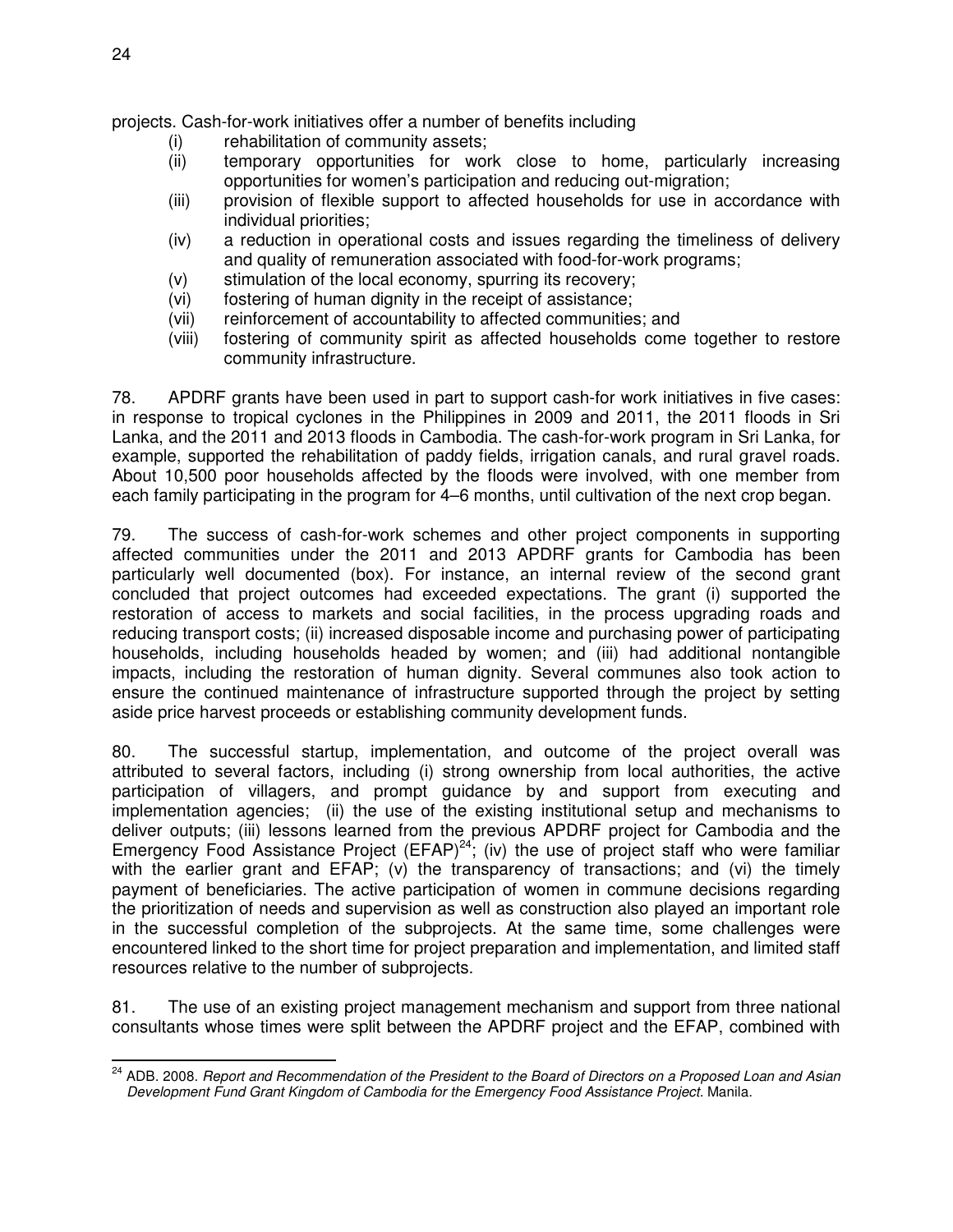strong support from all relevant line ministries at the national and subnational levels, were identified as key factors underlying the success of the earlier APDRF grant for Cambodia.

82. The APDRF grant to Mongolia in response to the 2009–2010 dzud also provided direct support to affected households: direct cash grants intended for livestock restocking were provided. Cash and voucher programs are increasingly used in humanitarian response programs because they offer even wider choices to beneficiaries, in addition to many of the benefits associated with cash-for-work programs. In the case of the 2010 APDRF grant for Mongolia, cash transfers of MNT300,000 were provided to each of 8,576 households in 13 aimags. However, the cash grants were poorly targeted, providing support to all herders within selected areas rather than only to those most affected, as originally intended. This reflected a wider issue in the allocation of both government and international assistance in response to the dzud, with local authorities choosing to spread resources across all herders rather than the most severely affected ones. This approach reflected a commonly held view that more skilled herders who had lost fewer livestock should not be penalized because of their better capabilities.

#### **Asia Pacific Disaster Relief Fund Support for the 2011 and 2013 Flood Response in Cambodia**

The first of two \$3 million grants from the Asian Pacific Disaster Relief Fund (APDRF) was approved for Cambodia in November 2011 in response to severe flooding. The floods had inundated 18 of the country's 24 provinces; affected more than 1.7 million people; caused damage to infrastructure, property, and agricultural production; and disrupted people's livelihoods and economic activities. Total damage and loss was estimated at \$600 million.

The APDRF project utilized the existing institutional setup under the Emergency Food Assistance Project (EFAP), which the Asian Development Bank had approved in 2008 to support unexpectedly high public expenditure for safety net programs for the poor and vulnerable affected by higher food, fuel, and agricultural input prices.

The APDRF project had three components:

(i) Temporary repair of canal and water reservoir embankments, involving 295,679 cubic meters of soil work to rehabilitate large embankments and canals in 24 provinces, including the national capital.

(ii) Subsidized sale of rice seed to flood-affected farmers, under which 585 tons of rice seed were sold to 12,071 flood-affected household beneficiaries from 52 communes in two provinces. At the request of the government, the \$72,681 in revenue from the sales was transferred to the Cambodia Food Reserve System established under the EFAP for use in response to future disasters. The seeds were sold, rather than freely distributed, to help ensure commitment from farmers in utilizing the seeds for their intended purpose.

(iii) Immediate repair of flood-damaged rural roads and other primary infrastructure through a cash-forwork scheme, under which 270 subprojects were implemented and 139 kilometers (km) of rural roads and 18 km of tertiary canals rehabilitated. The scheme provided jobs to 16,827 households (including 4,470 households headed by women) in 10 provinces, engaged 40,844 participants (including 17,662 women), and generated 519,325 work days. Each participant household earned \$88 on average.

Following further floods in Cambodia in 2013, a second APDRF grant was provided. Building on the success of the earlier grant, the second grant involved the same three project components and was again implemented using the institutional setups and mechanisms established under the EFAP. The grant supported 316 subprojects, which together resulted in the rehabilitation of 178 km of rural roads and 19 km tertiary canals, and provided jobs to 20,308 households (5,572 households headed by women) to the benefit of 98,807 commune residents.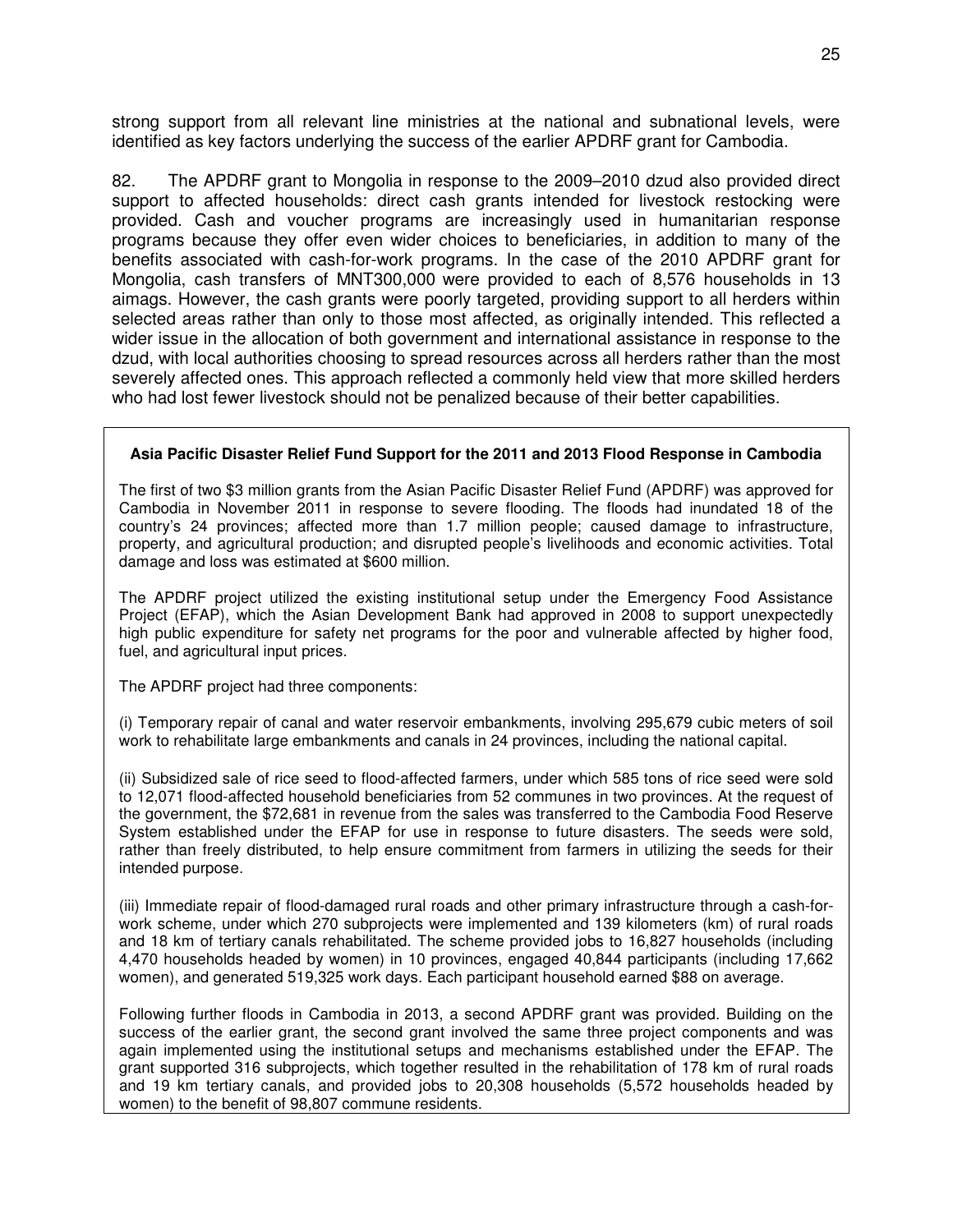83. Mechanisms for ensuring careful targeting lay well beyond the scope of the APDRF. The successful cash-for-work examples cited above could not be readily replicated without using existing social protection schemes and relevant projects. However, the success achieved by the Cambodian cash-for-work initiatives supported under the APDRF, including in targeting the poor, also suggests that where opportunities are available to rapidly channel APDRF resources through social safety net programs they should be seriously considered. Both the cash-for-work and cash transfer experiences also point to potential opportunities for ADB support more generally in strengthening social protection systems to serve as conduits for carefully targeted humanitarian assistance in case of emergencies.

## **F. Follow-On ADB Assistance**

84. Further ADB assistance for post-disaster recovery and reconstruction followed the APDRF grants on seven occasions (Table A2.3). This subsequent assistance totaled \$1.7 billion, including \$894 million to the Philippines following Typhoon Haiyan in November 2013. In all cases, however, the concerned DMCs had received prior non-APDRF support from ADB in response to previous disasters. It is this prior experience, rather than receipt of an APDRF grant, that is likely to have led to government requests for further post-disaster support.

85. Of the 12 DMCs that have received APDRF grants, 10 had received previous ADB assistance for post-disaster recovery and reconstruction. It is also likely that this knowledge and experience with ADB's post-disaster capacity contributed to their decisions to request APDRF support.

## **V. CONCLUSIONS**

86. The APDRF was established in accordance with Strategy 2020, the 2004 DEAP, and the 2008 DEAP Action Plan. The Midterm Review of Strategy 2020 reaffirmed ADB's commitment to integrated disaster risk management and indicated that ADB would strengthen its support in this area. In April 2014, ADB also approved the Operational Plan for Integrated Disaster Risk Management, 2014–2020, elaborating on ADB's plans to reduce disaster risk and strengthen its post-disaster support, in line with the 2004 DEAP.<sup>25</sup> The operational plan includes actions to enhance the quality and scope of ADB's post-disaster assistance, supporting more timely and cost-effective government-led responses, reducing the need for reprogramming of resources, and including specific measures to address the immediate and long-term needs of women and girls. More broadly, the operational plan lays out plans to strengthen government financial management of disasters, ensuring that adequate financing arrangements in place to reduce risk and to manage and transfer residual risk.

87. Thus, the APDRF remains firmly in line with ADB's policies and plans in the areas of disaster risk management, particularly in strengthening support for governments in the aftermath of disasters and supporting better financial management of disaster risk more broadly. Post-disaster assistance is expected to remain an important area of operation for ADB, reflecting the trend of rising disaster losses. Asia and the Pacific dominates disaster impact categories across all regions of the world and experiences a disproportionately large share of global disaster impacts relative to its economic and demographic size. Direct physical losses are increasing as economic development occurs with little regard to disaster risks. The latest

 $\overline{a}$ <sup>25</sup> ADB. 2014. *Operational Plan for Integrated Disaster Risk Management: 2014–2020.* Manila.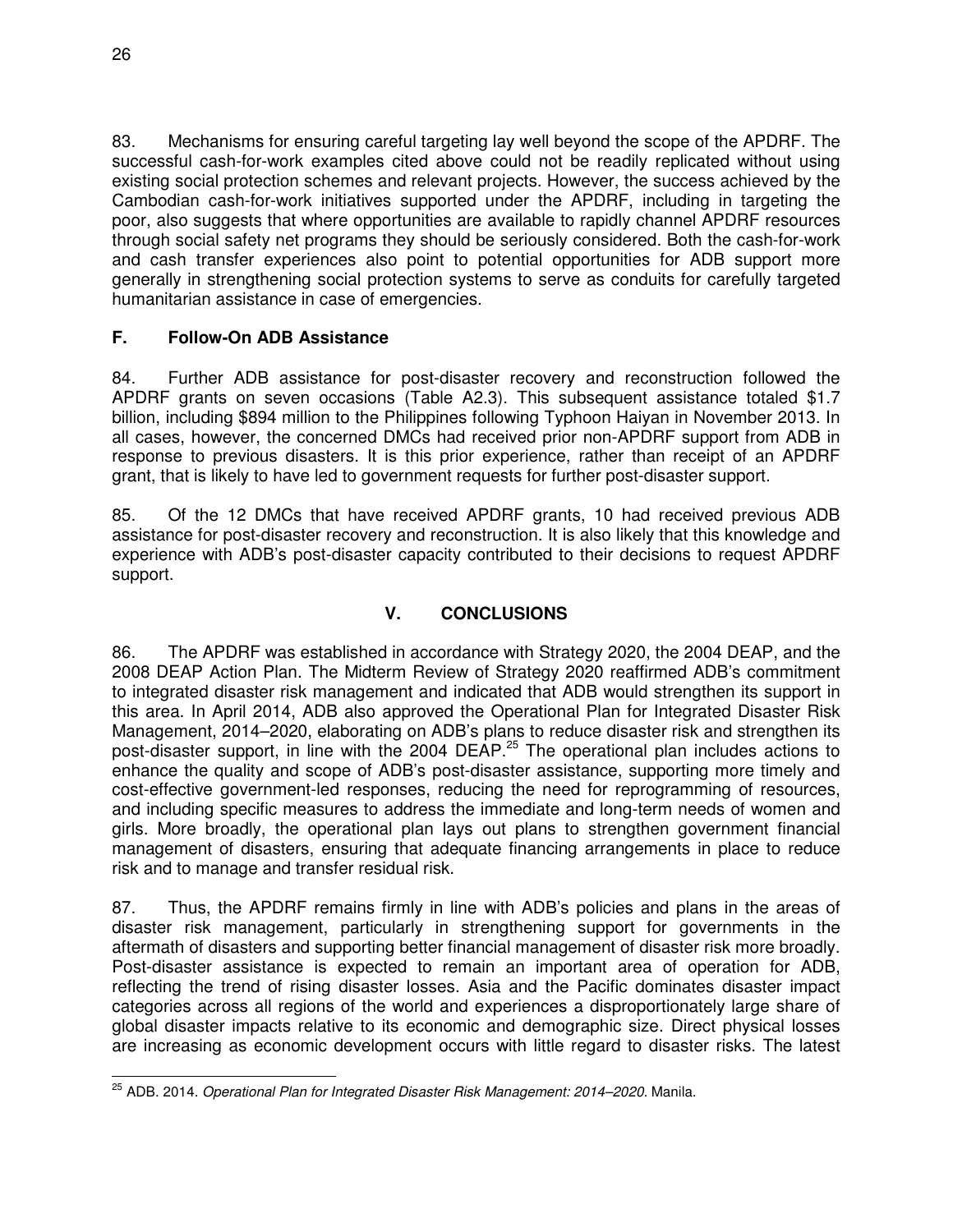reports by the Intergovernmental Panel on Climate Change indicate that the intensity and, in some areas, frequency of extreme climatic events is also expected to increase with climate change. Even if substantial action is taken immediately to strengthen resilience, average disaster losses look set to continue to rise over the next few decades in view of the sizeable levels of accumulated disaster risk and the increasing occurrence of extreme climatic events. Actual levels of assistance provided in any year will depend on the timing, intensity, and location of individual natural hazard events. However, continuing support is expected to be required both to directly assist governments in their post-disaster relief, early recovery, and reconstruction efforts, as well as to strengthen their wider financial management of disaster risk through risk transfer mechanisms, such as insurance.

88. Recipient governments appreciate the APDRF as a timely, flexible, and quick-disbursing source of stopgap financing in the immediate aftermath of disasters. It has also played a public relations role, demonstrating ADB's sympathy and concern at times of national crisis and providing direct support to governments for the response efforts.

89. All government requests for support from the APDRF have been met. However, this has required a slight relaxation in one of the three eligibility criteria on several occasions. To maintain the integrity of the fund while also ensuring that all DMCs can access humanitarian support through the APDRF in the event of a major disaster, a revision of the second eligibility criterion will be recommended by ADB management in a subsequent report for consideration by the Board. The revised criterion will require either a declaration of a state of emergency or the approval of national government funding in support of the disaster response efforts.

90. The APDRF grants have generally performed well. Grant approval and effectiveness has been timely overall. APDRF implementation arrangements have also been appropriate, supporting timely approval and effectiveness of grant resources and providing room for adjustment in the use of resources in line with identified gaps in humanitarian support. Some challenges have been encountered during liquidation and auditing.

91. Management will make the following revisions to the APDRF implementation guidelines to enhance the efficiency, effectiveness, and monitoring of the fund:

- (i) Retroactive financing of disaster relief costs incurred after a disaster totaling up to 30% of grant proceeds will be permitted on a regular basis without special approval. Retroactive financing is already permitted under emergency assistance loans. The 2004 DEAP (para. 112) allows emergency assistance loans to be used for retroactive financing of expenditures totaling no more than 30% of loan proceeds, where such expenditure has been incurred after the emergency has occurred. A change in the APDRF implementation guidelines to permit use of retroactive financing will support governments in identifying eligible items of expenditure and speed up liquidation.
- (ii) Procedures will be clarified concerning the submission of signed grant agreements and withdrawal applications in countries where ADB does not have a resident mission.
- (iii) Clarity on the timeline for liquidation will be provided both in the APDRF implementation guidelines and in individual grant agreements.
- (iv) Reporting requirements will be strengthened to require the submission of a brief report to RSDD upon grant closing and the preparation of a project completion report at financial closing. These documents should include information on project beneficiaries, including sex-disaggregated data, and assess grant performance, grant impact and outcome, and lessons learned.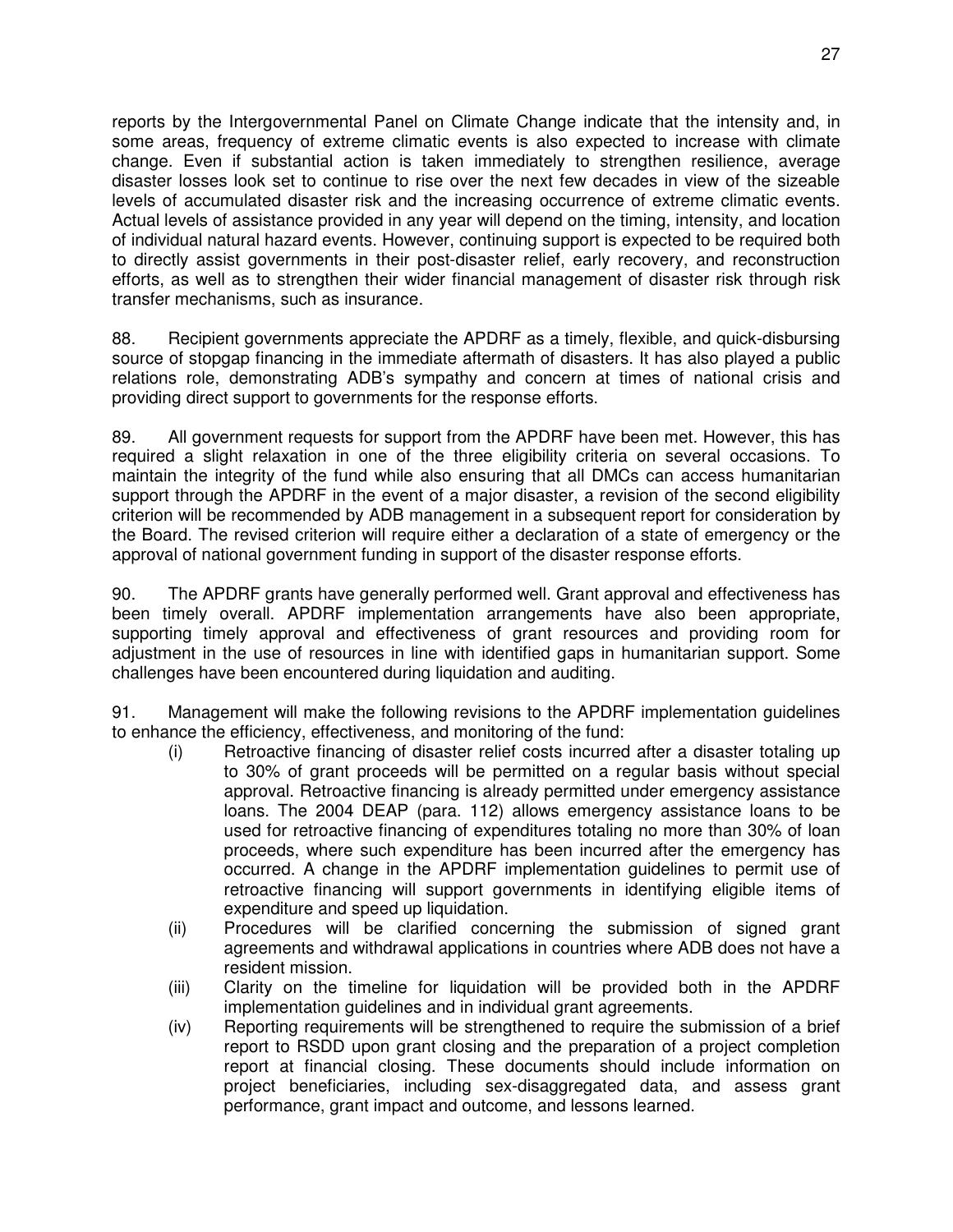- (v) Project officers will be required to report the approval of APDRF grants to the UN country humanitarian or resident coordinator. RSDD will be required to report contributions to the global Financial Tracking Service. These reporting activities will help strengthen coordination of the humanitarian response efforts, in turn helping to ensure that APDRF grants are used to maximum effect.
- (vi) Project officers will be required to hold periodic meetings with implementing and executing agencies to (a) ensure they have a good understanding of ADB policies and procedures as relevant to the APDRF, including as regards liquidation and auditing; (b) help identify and address any potential issues in grant administration; and (c) encourage and support better monitoring on the part of executing agencies. Similarly, project officers will be required to coordinate with the auditor to ensure that APDRF requirements and ADB disbursement policies and procedures are understood.

92. Taking note of the crucial role that women can play in disaster response as a result of their extensive knowledge of their communities and their social roles in managing environmental resources, future APDRF projects should seek to empower women and increase their participation in decision-making processes related to disaster response.

93. The APDRF should continue to be used judiciously, applying it to disasters where significant funding gaps exist. This will involve the continued approval of APDRF grants in response to both major disasters (defined relative to the scale of the population and economy, as well as the coping capacity of government) and slow-onset disasters that are expected to attract limited support from the international community. Continued strong coordination with other development partners, as well as governments, will be essential in supporting the effectiveness of the fund. APDRF grants are intended to augment aid provided by other donors and are most effective when carefully coordinated with government and other development partner responses.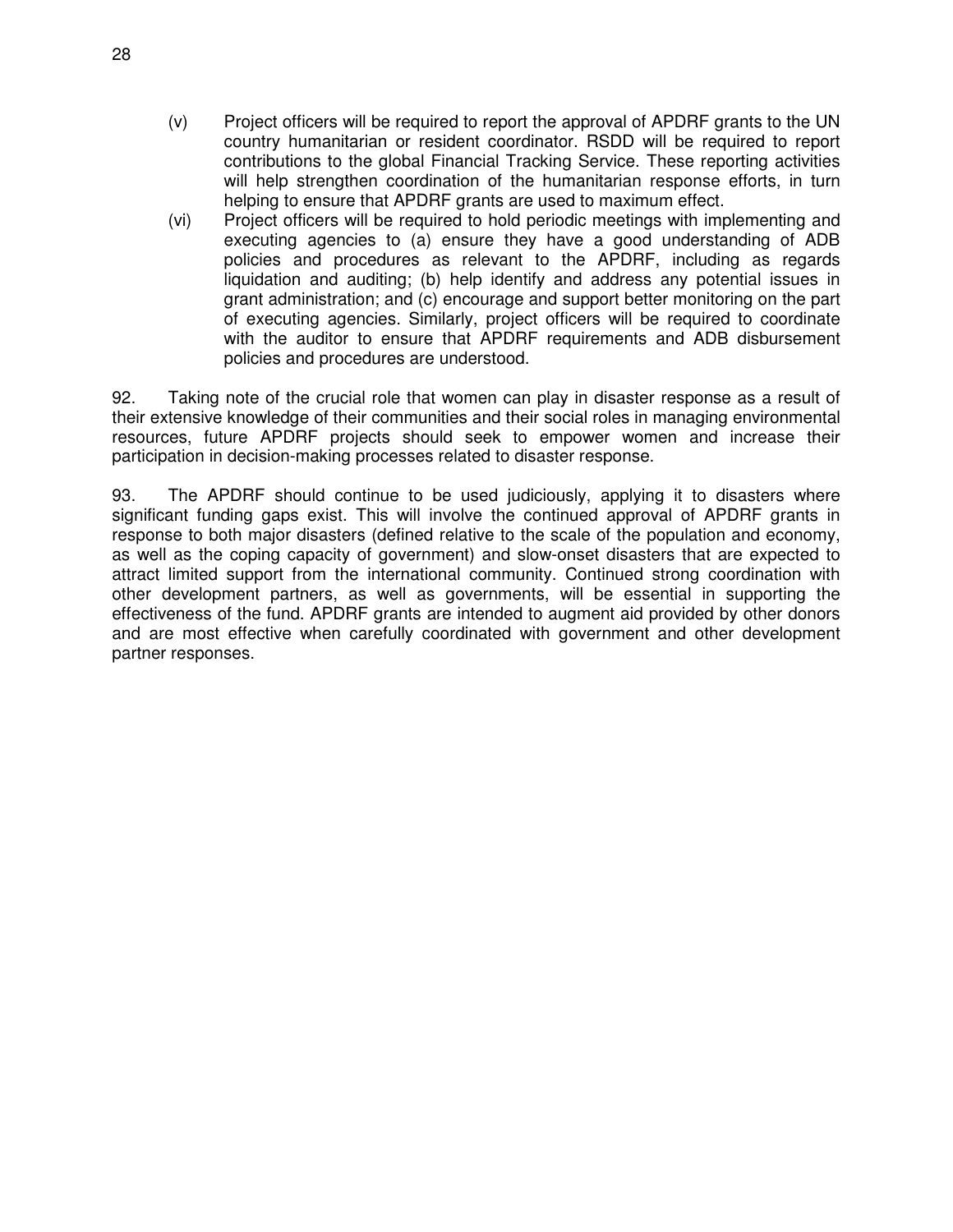## **PROJECT SUMMARIES**

**Grant 0162-PHI: Typhoon Ketsana (Philippines).** Typhoon Ketsana hit the Philippines' main island of Luzon on 26 September 2009, bringing the heaviest rainfall in the country since the 1960s. Eight regions were declared disaster areas, prompting the Government of the Philippines to declare a state of national calamity in Metro Manila and 25 provinces. Damage was initially estimated at \$48.8 million, but later revised to \$1.45 billion. Financial assistance from the Asia Pacific Disaster Relief Fund (APDRF) was sought to meet urgent needs for such basics as food, water, clothes, and shelter for the 9.3 million people severely affected. The grant was used to (i) buy food, mats, water jugs, plastic bags, rice bags, mosquito nets, blankets, and fuel; (ii) purchase one forklift truck and two hand pallet trucks; (iii) provide cash assistance; (iv) provide cash for work; and (v) provide medical, burial, and transportation assistance. An undisbursed balance of \$1.35 million was returned to the fund.

**Grant 0165-SAM: Earthquake and Tsunami Disaster Response (Samoa).** An earthquake of magnitude 7.9 that struck Samoa on 29 September 2009, generating a destructive tsunami that caused considerable loss of life, affected 18% of the combined population of Samoa and American Samoa, and caused damage exceeding \$150 million. Widespread damage was caused to power, water, seawall, and wharf infrastructure and to private homes and tourism facilities. The government declared a state of disaster and requested financial assistance for life-preserving food, water, clothes, and shelter for communities affected by the earthquake and tsunami. The grant was used to purchase plant and materials to restore the electricity supply to the affected areas and the new settlement areas, and to reprint curriculum materials and procure other educational aids for schools affected by the disaster as they prepared for the new school year in 2010.

Processing the APDRF assistance highlighted the advantage of having close coordination between the resident mission and Asian Development Bank (ADB) headquarters. As this was only the second grant approved under the APDRF, the lack of precedent and the resulting need to seek clarification on a number of issues delayed the liquidation and submission of the final statement of expenditures.

**Grant 0168-INO: West Sumatera Earthquake Disaster (Indonesia).** A magnitude 7.6 earthquake struck West Sumatera Province in Indonesia on 30 September 2009, and a second earthquake of magnitude 7.0 struck Jambi Province, east of West Sumatera, on 1 October 2009. The two earthquakes, especially the first one, caused more than 1,000 deaths and many casualties, as well as widespread destruction in three districts. Damage was initially estimated at \$600 million. The President of Indonesia pronounced an emergency response period of 1 month and publicly welcomed foreign assistance. Financial assistance from the APDRF was requested for the emergency response efforts. Grant proceeds were used by the executing agency, the National Disaster Management Agency, to purchase communication vehicles, rescue vehicles (pickup trucks, motorcycles, and boats), a rapid response system, mobile communication equipment, communication network equipment and school tents.

Grant processing took some time because the National Disaster Management Agency was new at that time and lacked experience working with ADB and other international agencies.

**Grant 0200-MON: Dzud Disaster Response (Mongolia).** A dzud, or extremely snowy winter, started affecting Mongolia in December 2009, and the government declared a state of disaster in 15 provinces from early February 2010 to March 2010. Abnormally low temperatures caused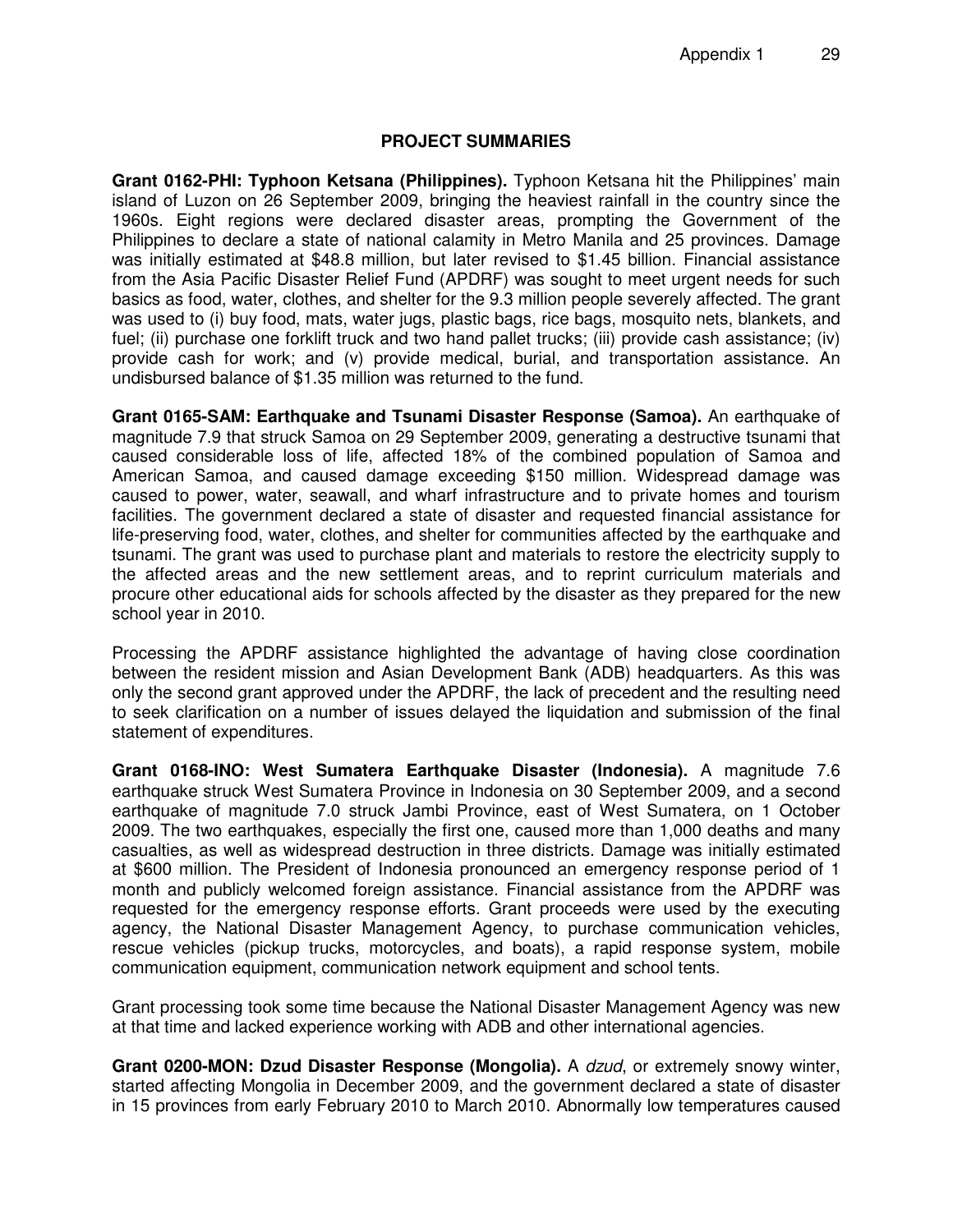herder families to become isolated and communities inaccessible. Affected people suffered food shortages and lacked medical assistance and heating fuel. Heavy snow, which could not be removed for lack of machinery, obstructed roads and made it difficult for assistance to reach families in remote areas. The severe winter conditions caused the loss of 8.1 million head of livestock, upon which one-third of Mongolia's population depend for their livelihood. With the arrival of spring, animal carcasses needed to be removed and soil disinfected to avoid soil contamination and reduce the risk of spreading infectious diseases. The government requested financial assistance for the provision of life-preserving services for communities affected by the dzud.

Financial assistance distributed to more than 8,000 herder families helped alleviate food shortages and provide such basic needs as heating fuel and medical assistance. The grant also helped improve social welfare and health service delivery, and strengthened disaster preparedness for isolated herder families and inaccessible communities by delivering 20 ambulances to as many district hospitals. Soil contamination and infectious diseases were prevented with the timely removal of animal carcasses and disinfection of soil. The Government of Mongolia successfully completed the Dzud Disaster Response Project in October 2010.

**Grant 0214-PAK: National Flood Emergency Response (Pakistan).** Heavy rains in late July 2010 over northwest Pakistan caused widespread flooding. The floods were the most severe in Pakistan's recent history, resulting in more than 1,400 fatalities, damaging nearly 900,000 houses, and affecting 20 million people, including 6 million requiring immediate relief and shelter. The government declared an emergency as food, clean drinking water, tents, and other supplies were urgently needed, and outbreaks of waterborne disease threatened. It requested financial assistance from the APDRF offered as humanitarian assistance. The agreement was signed for the grant on 20 October 2010, and funds were immediately transferred from ADB to the cabinet division and then to the National Disaster Management Authority. The grant was used mainly to provide temporary shelters and bedding to protect the displaced population from the approaching winter cold and to stockpile emergency rescue equipment. The procurement and delivery of supplies was completed before the grant closing date of 19 April 2011. With fund utilization at 99.3%, 13,700 tents and 113,500 blankets were procured. Some were distributed to affected population and some used to restock depleted stores in preparation for subsequent disasters.

The ADB grant assistance was a timely intervention that contributed significantly to the government's efforts to provide rescue and relief to the affected population, and helped strengthen national and local emergency response capacity and preparedness for future disasters by restocking depleted stores. The provincial, state, and district disaster management authorities responsible for maintaining these stocks were able to put the remaining stock to good use during floods in August 2011. All stocks in the stores of the district, provincial, and federal authorities are fully utilized.

**Grant 0237-INO: Mount Merapi Disaster Response (Indonesia).** Seismic activity and preliminary eruptions at Mount Merapi increased alarmingly in mid-October 2010. Residents living within 10 kilometers were evacuated when Mount Merapi erupted on 26 October 2010. By the first week of November 2010, the danger zone had been expanded to a radius of 20 kilometers, displacing 400,000 people. Volcanic activity peaked on 4–5 November 2010, making this the most violent Mount Merapi eruption since 1872. Pyroclastic (hot gas) flows and volcanic ash affected villages around the volcano, causing fatalities and displacing people. Agriculture and cattle raising, the two main livelihoods of the local population, were adversely affected. The President of Indonesia declared Mount Merapi a national disaster, and provincial governments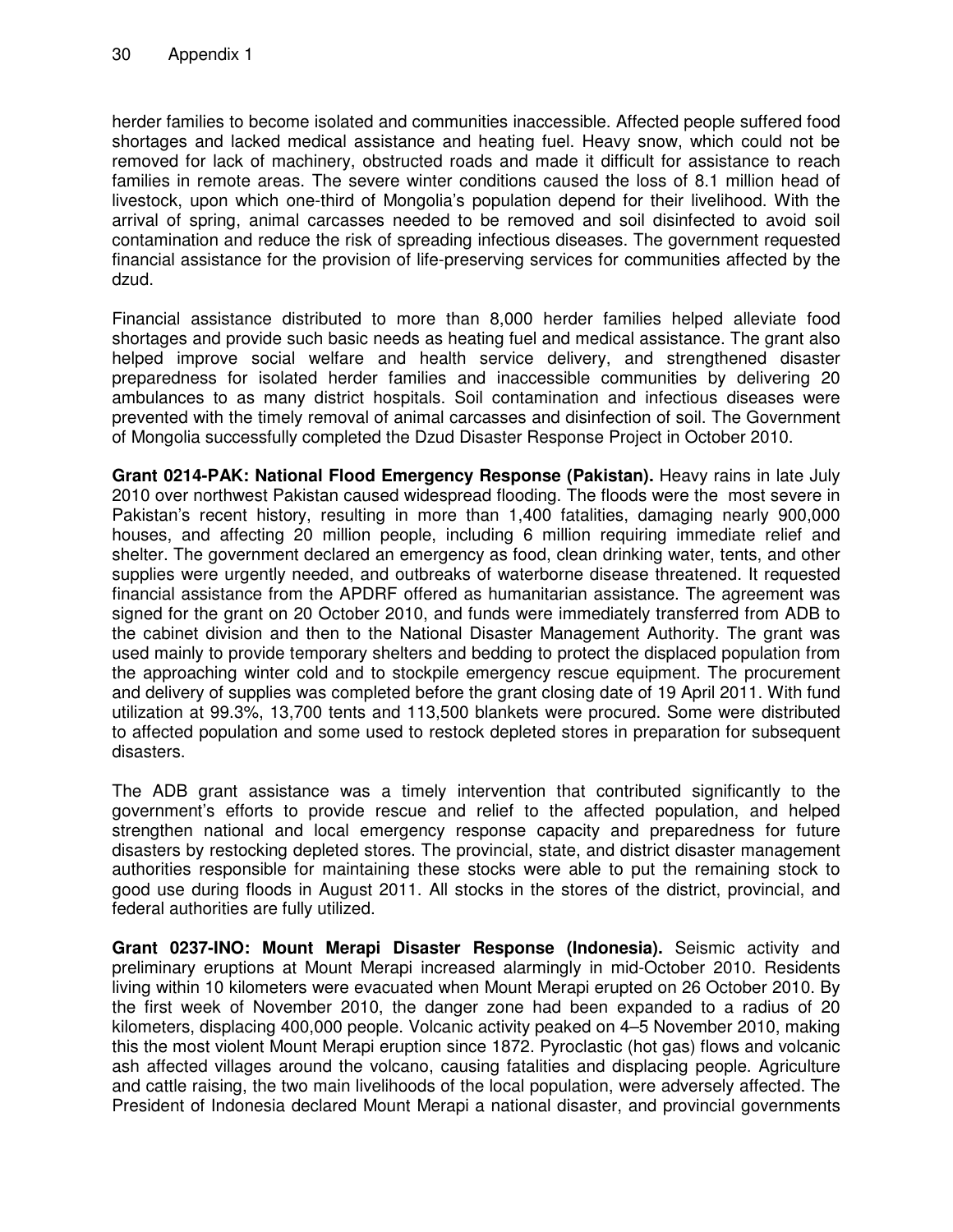also declared states of emergency. The request for financial assistance under the APDRF was intended for building temporary shelters; normalizing such public services as schools, public clinics, and water supply and sanitation; and setting up a cash-for-work scheme under which refugees cleared debris. However, the grant was canceled because the executing agency, Badan Nasional Penanggulangan Bencana, failed to (i) submit a detailed work plan or procurement plan compliant with the provisions of the grant agreement, or (ii) justify its request to extend the grant closing date for 18 months.

**Grant 0247-SRI: Flood Disaster Response (Sri Lanka).** Heavy rainfall starting in December 2010 caused widespread flooding in 17 of Sri Lanka's 25 districts in what was described as some of the worst in a century. The floods affected more than 1.2 million people, driving more than 300,000 people from their homes. Houses were damaged and destroyed. Fields of rice, vegetables, and other crops were extensively damaged. Inundated roads limited access to affected populations for the distribution of assistance and created difficulties in assessing the floods. The government initially estimated damage at \$43 million and urgently requested financial assistance from the APDRF to help restore the livelihoods of affected populations, purchase emergency relief materials and supplies, and restore community infrastructure and services. The grant immediately supported the government's provision of food, drinking water, and medical supplies, as well as site cleaning and livelihood programs for 25,000 flood-affected people. The government used \$0.6 million for relief items—food, drinking water, medical supplies, personal hygiene kits, water purification and sanitation systems, transitional shelter, temporary classrooms, and teaching equipment. It used the remaining \$2.3 million for site clearing and livelihood programs. The district secretaries responsible for disaster management implemented the project at the district level. The grant supported Sinhalese, Tamil, and Muslim communities in the project area. The project was completed on 17 August 2011 without any extension and with grant funding fully utilized.

ADB's assistance was approved within 4 days. The project significantly contributed to the government's efforts to mitigate the consequences of the January 2011 floods. Relief and livelihood assistance programs were targeted on the most severely affected people, helping to support and, via cash for work programs, contributing to the rehabilitation of damaged paddy fields.

**Grant 0266-PAK: Sindh and Balochistan Flood Disaster Response (Pakistan).** Torrential monsoon rains beginning in mid-August 2011 triggered severe flooding in Pakistan, primarily in the province of Sindh. The impact across vast adjoining areas of Balochistan and southern Punjab had serious humanitarian consequences. Continual rains seriously impeded the delivery of emergency services and flood mitigation works. The government declared 14 of the most severely affected districts of Sindh and 5 districts in Balochistan to be calamity-affected areas. The floods affected infrastructure and more than 890,000 hectares of farmland in the most productive districts of Pakistan. Damage to communication infrastructure seriously challenged relief, reconstruction, and other economic efforts. The government requested financial assistance from the APDRF to help meet the urgent need for food, medical supplies and shelter. The grant was used to purchase tents and mosquito nets, and cover related taxes.

**Grant 0268-CAM: Cambodia Flooding 2011: Humanitarian Assistance.** The Mekong River started to rise in early August 2011. The water level rose more significantly when Typhoons Nesat and Nalgae brought heavy rain in late September and early October 2011. Of 24 provinces and municipalities, 18 were inundated, affecting 1.5 million people. The prolonged inundation prevented the initiation of meaningful remedial measures. The damage to infrastructure and crops was initially estimated at more than \$500 million. The government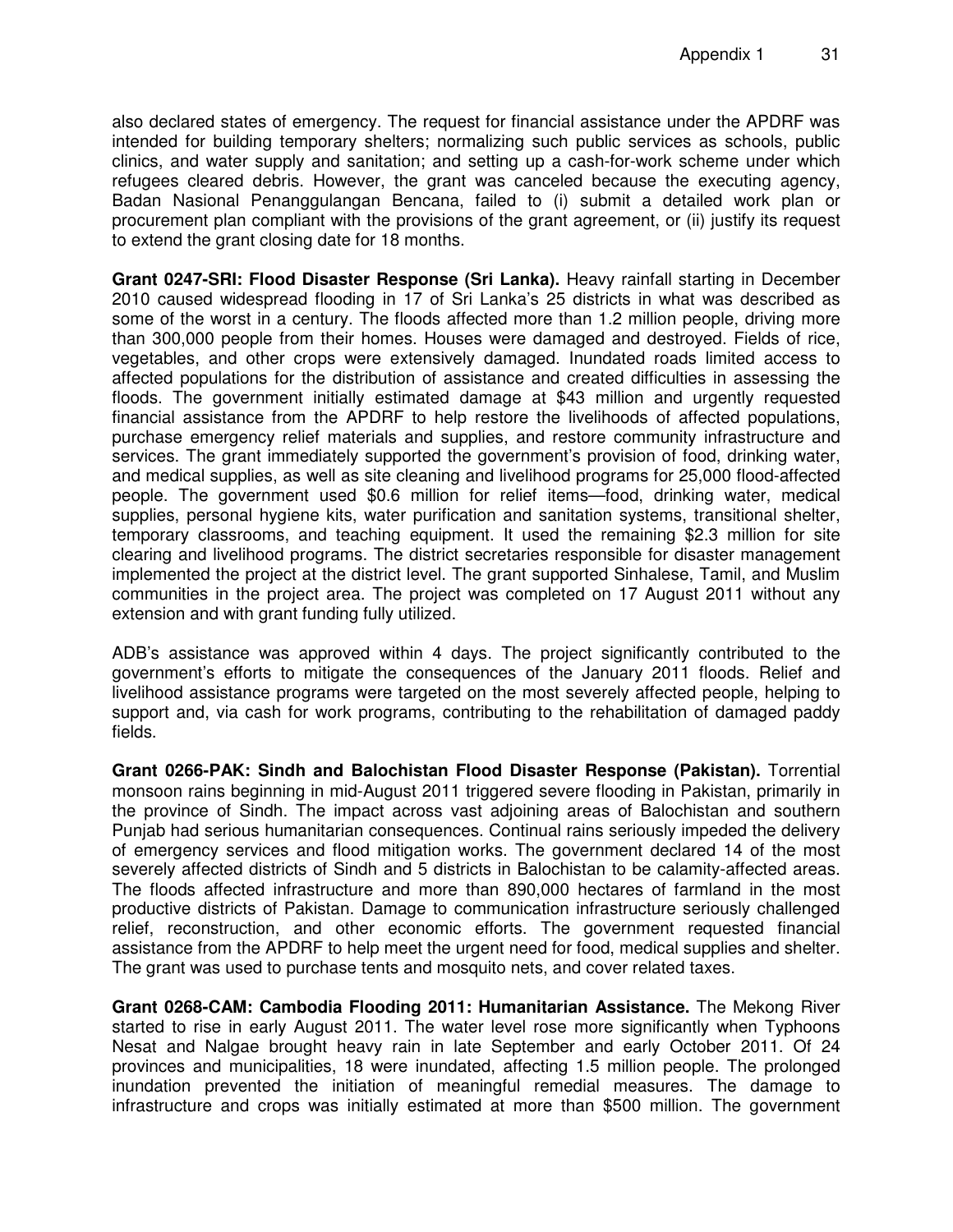requested APDRF assistance to address critical needs for (i) rice seed to enable affected households to rapidly replant destroyed rice fields, (ii) the temporary repair of irrigation canal embankments, and (iii) support to affected families through food- and cash-for-work schemes undertaking emergency repairs to flood-damaged rural roads to restore connectivity with affected communities. The grant was used for the purchase of rice seeds, bags (for the repair of embankments and canals), and fuel; cash for work; recurrent operating and maintenance; consultancy fees; and per diem and representation for missions to affected areas.

**Grant 0269-THA: Thailand Flooding 2011.** Exceptionally heavy rains in August and September 2011 caused Thailand's worst flooding since 1942. By early November 2011, the government had confirmed 527 fatalities and 11.3 million people affected by the inundation. The economic impact was considerable, with initial indications that damage and losses would likely cut 2 percentage points off growth in annual gross domestic product in 2011. Provincial governments declared all flooded areas to be disaster areas. The request for financial assistance from the APDRF was for the provision of life-preserving services for communities affected by the flood. The grant was used to purchase supplies and equipment for flood relief and cash for work subcontracts.

**Grant 0279-PHI: Tropical Storm Washi (Philippines).** Tropical storm Washi (Sendong) swept across the central Philippines' Visayas and northeastern Mindanao from 16 to 18 December 2011, bringing heavy rain that caused massive flooding, flashfloods, and landslides. Three cities and one municipality were badly affected. Rivers overflowed and inundated the cities with muddy water at an alarming rate. The flooding drowned many residents in their sleep and swept away houses made of light materials. The President of the Philippines declared a state of national calamity on 20 December 2011. Early assessments estimated damage to infrastructure, agriculture, and school buildings at \$23 million. The government requested APDRF financial assistance to assist in meeting urgent needs for food, water, soap, hygiene kits, clothes, medical supplies, and shelter, as well as to clear debris and provide livelihood support for affected people. The grant was used to purchase food, water, and kitchen kits; provide transitional shelter; support a cash-for-work initiative to clear debris; and provide hauling and trucking services.

**Grant 0283-FIJ and Grant 0286-FIJ: Fiji Floods.** Tropical cyclones in January and April 2012 resulted in significant landslides and widespread flooding, directly affecting hundreds of thousands and requiring emergency shelter assistance for many thousands. Water and electricity supplies were disrupted and roads, bridges, and dams extensively damaged. The Western Division was the main area impacted by both cyclones, although more provinces and districts were affected as a result of the second cyclone. On both occasions, a state of natural disaster was declared. The National Emergency Operations Centre coordinated and monitored recovery measures by government agencies and nongovernment organizations. Initial damage and needs assessments were undertaken for key sectors such as agriculture, health, water and sanitation, and infrastructure. The Government of Fiji requested and received immediate ADB assistance under the APDRF for \$1 million on both occasions.

In the first case, funds were requested to provide temporary shelter, food, drinking water, and medical supplies; for disease prevention and vector control purposes; to repair health and educational institutions; and for agricultural inputs. The grant was used for civil works purposes, specifically to purchase concrete pipes, crushed rocks, river gravel, base course, and concrete mix, as well as to hire excavators, diggers, bulldozer, dump trucks, and similar equipment.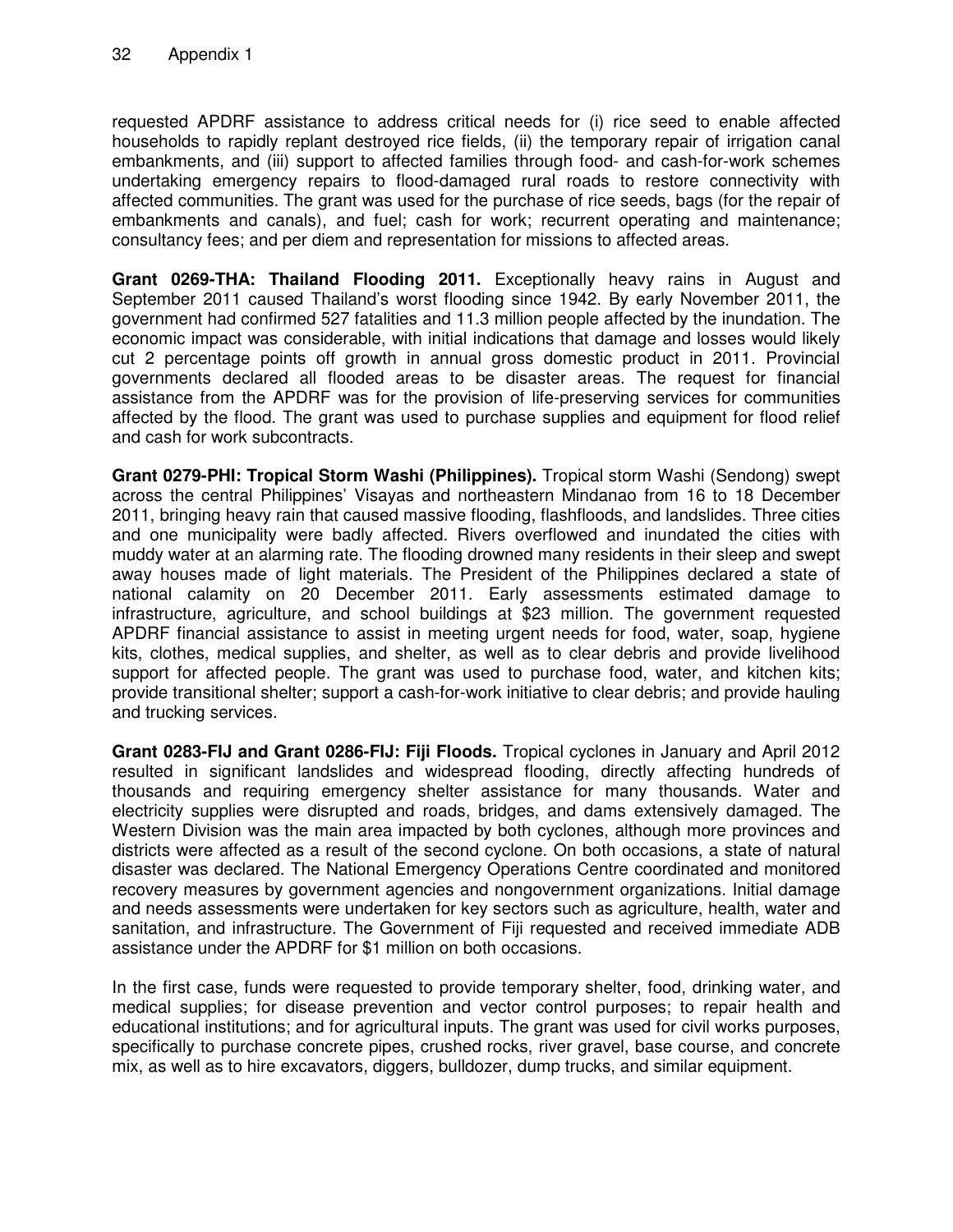In the second case, funds were requested to meet emergency needs, particularly the repair and restoration of essential services. The grant was used for the urgent repair of a bridge in Nadi, linking the two parts of the town and providing the only road link between Nadi, the country's third-largest conurbation, and Suva, the capital.

**Grant 0333-SAM: Cyclone Emergency Response (Samoa).** Tropical Cyclone Evan significantly impacted Samoa from 13 to 14 December 2012, causing widespread destruction across both Upolu and Savai'i islands. On the main island of Upolu, flash flooding brought about extensive damage to the urban center and suburbs along the river banks. The southern and southeastern coastal areas of Upolu were flattened. The tropical cyclone claimed five lives in total with 12 persons reported missing. At the height of the storm, 7,739 people (4% of the total population) took shelter in 34 evacuation centers and churches throughout the country. More than 4,000 people remain in the evacuation centers, while the cleanup operation is underway. An allocation of \$500,000 from the APDRF was approved to help augment the government's and development partners' assistance for the basic needs of the impacted population, especially in relation to rehabilitation work and restoration of essential services. The government used the funds to buy fuel and building materials.

**Grant 0344-RMI and Grant 0351-RMI: Drought Disaster Response (Marshall Islands).** In response to a severe drought that started in April 2013, ADB approved two consecutive APDRF grants of \$100,000 and \$200,000 each for the Marshall Islands. The first grant was requested in particular to help meet food supplies, and transport and logistical costs; the second was used to augment the government's drought response plan. Both grants were used, in the event, to procure food, fuel and tools.

**Grant 0369-PHI: Typhoon Haiyan (Yolanda) (Philippines).** Category 5 Typhoon Haiyan (locally named Yolanda) entered the Philippines area of responsibility during the night of 6 November 2013. Maximum sustained winds reached at least 215 kilometers per hour near the center with wind gusts reaching up to 275 kilometers per hour. Haiyan is the third category 5, or "super typhoon," to hit the Philippines since 2010, and possibly the strongest to ever hit land. The United Nations Disaster Assessment and Coordination team described the scale of destruction in Tacloban alone as comparable to the impact of the 2004 Indian Ocean tsunami.

With the successive emergencies in the Philippines, which began with the outbreak of fighting in Zamboanga City and Basilan on 9 September and the 7.2 magnitude Bohol earthquake on 15 October, the response capacities of government agencies dealing directly with the disaster was significantly overstretched. The maximum amount of \$3 million was approved from APDRF in response to the urgent need to provide support for the restoration of life-preserving services to communities affected by Typhoon Yolanda. The grant was used to procure food and water.

**Grant 0372-CAM: Cambodia Flooding 2013: Humanitarian Assistance.** In September 2013, Cambodia experienced serious flooding because of flash floods from heavy rains and floods from overflowing rivers, especially in the northwestern provinces of Banteay Meancheay, Battambang, Pailin, and Siem Reap. The damage from the 2013 flooding was expected to exceed that of the floods in 2000 and 2011, both in terms of loss of life and impacts on infrastructure and agricultural crops, largely because the period of inundation was prolonged, preventing the initiation of meaningful remedial measures. The National Committee for Disaster Management released an initial damage estimate approaching \$1 billion. An APRDF grant was sought to finance (i) rice seeds to enable affected households rapidly to replant destroyed fields; (ii) temporary repairs of irrigation canal embankments; and (iii) support to affected families through food- and cash-for-work schemes by undertaking emergency repairs to flood-damaged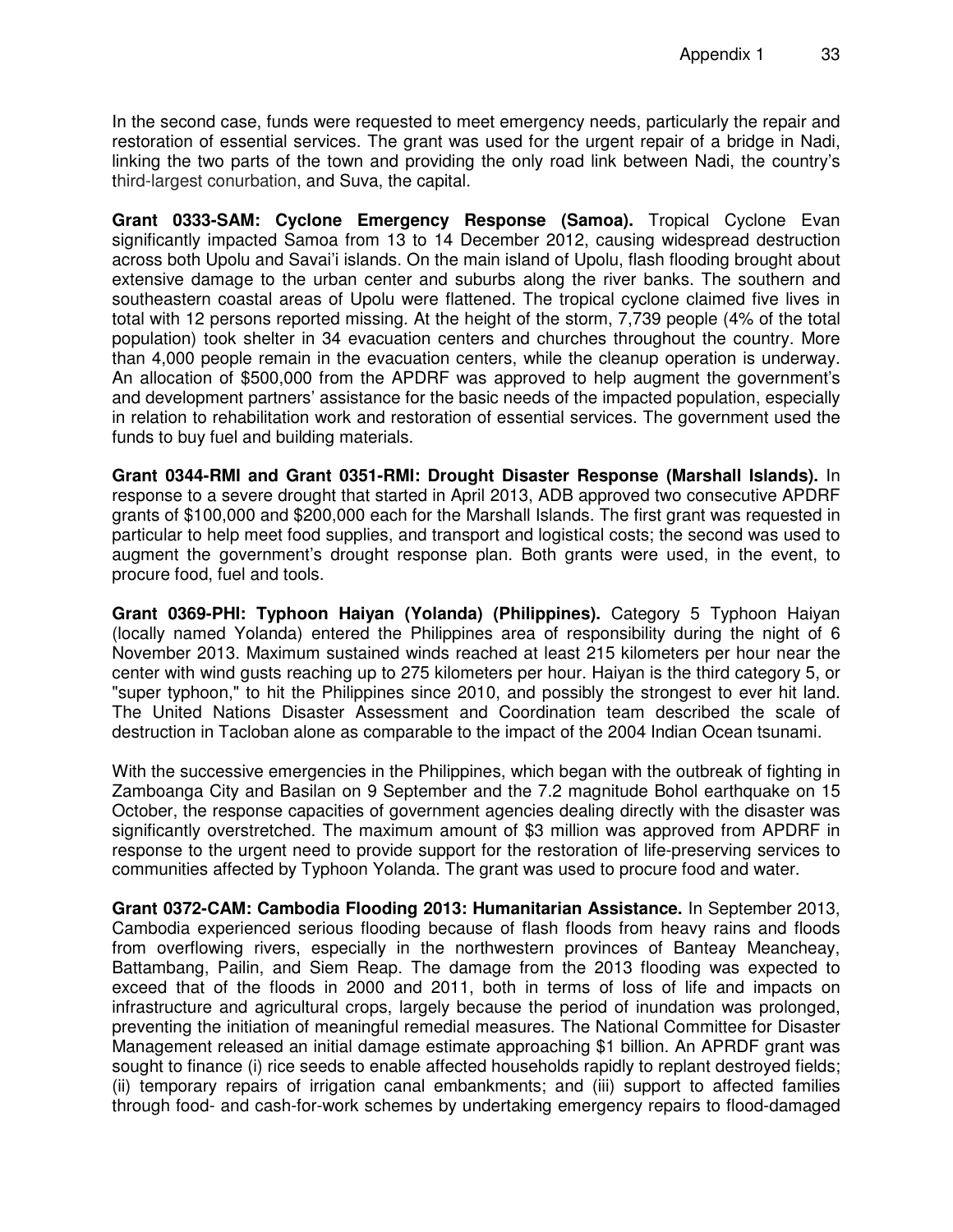rural roads in order to restore connectivity of affected communities. The grant was used to support the temporary repairs of irrigation canal embankments and to support food- and cashfor-work emergency road repair schemes.

**Grant 0381-PAL: Super Typhoon Haiyan Response Project (Palau).** On 7 November 2013, Typhoon Haiyan, a category 5 tropical cyclone with sustained winds exceeding 250 kilometers per hour near its center, traversed northern Palau and directly over the State of Kayangel. Through the APDRF, ADB assisted the Government of Palau in (i) providing emergency power to health centers and dispensaries, (ii) providing potable water to Kayangel until the Kayangel water supply lens recharges, and (iii) removing non-green disaster waste from Kayangel to Koror for safe disposal. The grant was used for temporary shelter and fuel for generators.

**Grant 0385-SOL: Flood Disaster Response Project (Solomon Islands).** Prolonged heavy rainfall on 3–5 April 2014 associated with a tropical depression, which later became Tropical Cyclone Ita, caused severe flooding in Solomon Islands. The capital city of Honiara was most severely affected after the Mataniko River burst its banks on 3 April 2014. Major infrastructure, including the sewerage system, water supplies, roads, and bridges, was badly damaged or destroyed. The Old Mataniko Bridge in the Central Business District of Honiara was washed away and the eastern approach to the New Mataniko bridge—the only bridge connecting East and West Honiara—suffered erosion. An APDRF grant was used to undertake urgent repairs to the New Mataniko bridge to retain connectivity and provide access to hospital and humanitarian support for affected people.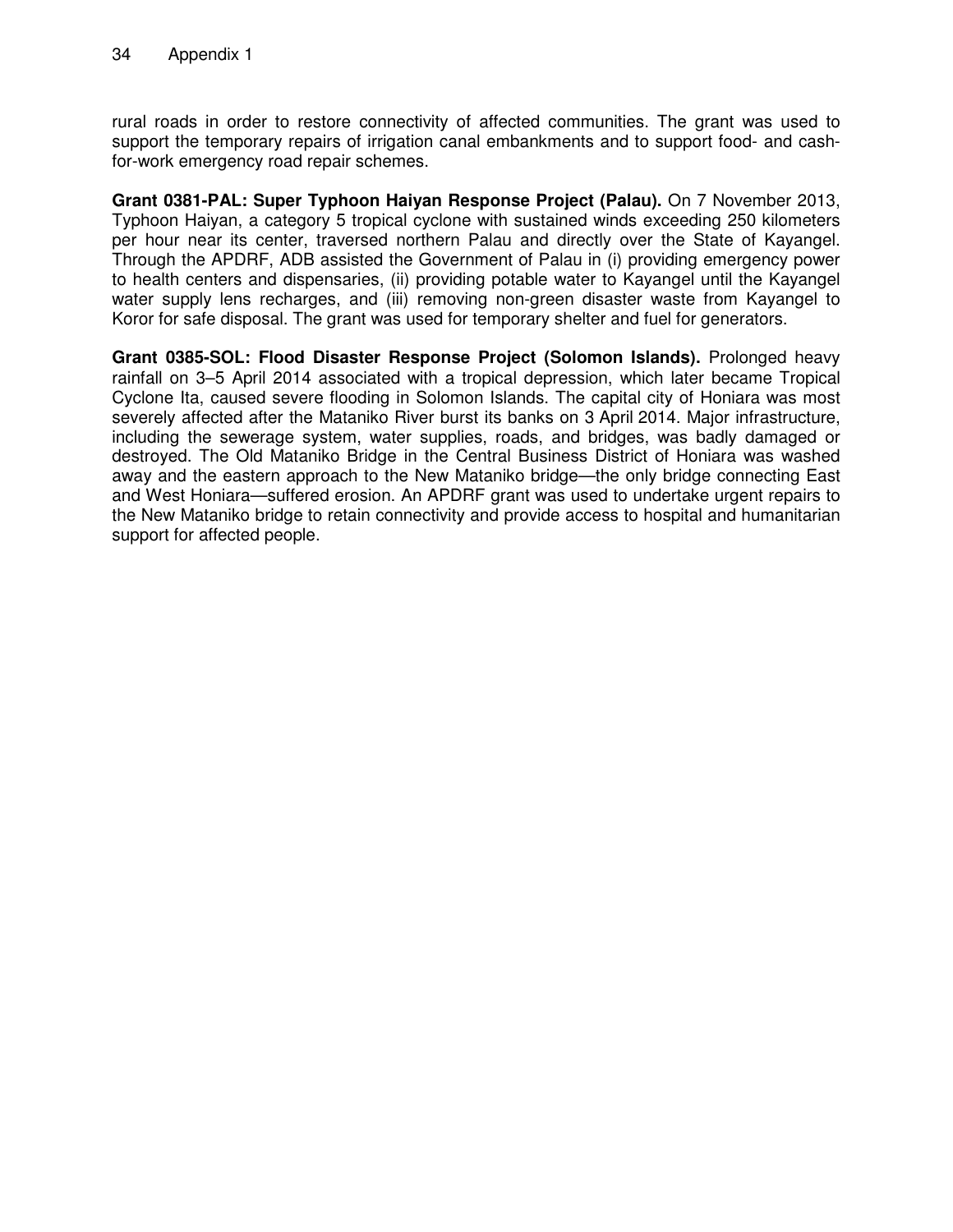## **TABLES**

## **Table A2.1: Indicated and Actual Use of Asia Pacific Disaster Relief Fund Grants (2009–2014)**

| Approval<br>Year | Country     | <b>Grant Title</b>                                         | Use of grant as indicated in grant<br>memo                                                                               | Actual use of grant                                                                                                                                                                                                    |
|------------------|-------------|------------------------------------------------------------|--------------------------------------------------------------------------------------------------------------------------|------------------------------------------------------------------------------------------------------------------------------------------------------------------------------------------------------------------------|
| 2009             | Philippines | Typhoon Ketsana                                            | Food, water, clothes, shelter                                                                                            | Food, mats, water jugs, plastic bags, rice bags, mosquito nets,<br>blankets, and fuel; 1 forklift truck and 2 hand pallet trucks;<br>cash assistance; cash for work; medical, burial, and<br>transportation assistance |
| 2009             | Samoa       | Earthquake and<br>Tsunami Disaster<br>Response             | Food, water, clothes, shelter                                                                                            | Restoration of electricity supply; school teaching materials                                                                                                                                                           |
| 2009             | Indonesia   | West Sumatera<br>Earthquake<br><b>Disaster</b>             | Emergency relief                                                                                                         | Communication vehicles and equipment; rescue vehicles;<br>rapid response system; school tents                                                                                                                          |
| 2010             | Mongolia    | Dzud Disaster<br>Response                                  | Emergency relief                                                                                                         | Cash transfers to affected households; vehicles to support<br>emergency operations, health care and social services                                                                                                    |
| 2010             | Pakistan    | <b>National Flood</b><br>Emergency<br>Response             | Emergency response needs                                                                                                 | Blankets, tents                                                                                                                                                                                                        |
| 2010             | Indonesia   | Mount Merapi<br>Disaster Response                          | Temporary shelters; restoration of public<br>services; cash for work scheme                                              | N/A (cancelled)                                                                                                                                                                                                        |
| 2011             | Sri Lanka   | <b>Flood Disaster</b><br>Response                          | Livelihoods restoration; emergency relief<br>items; restoration of community<br>infrastructure and services              | Food, drinking water, medical supplies, personal hygiene kits;<br>water purification and sanitation systems; transitional shelter,<br>temporary classrooms and teaching equipment; debris<br>clearance; cash for work  |
| 2011             | Pakistan    | Sindh and<br><b>Balochistan Flood</b><br>Disaster Response | Food, medical supplies, shelter                                                                                          | Tents, mosquito nets                                                                                                                                                                                                   |
| 2011             | Cambodia    | Cambodia Flooding<br>2011:<br>Humanitarian<br>Assistance   | Rice seeds; temporary repair of irrigation<br>canal embankments; food and cash for<br>work emergency road repair schemes | Rice seeds, bags, and fuel; cash for work; consultants; per<br>diem and representation for missions to affected areas                                                                                                  |
| 2011             | Thailand    | <b>Thailand Flooding</b><br>2011                           | Emergency relief                                                                                                         | Flood relief supplies and equipment; cash for work<br>subcontracts                                                                                                                                                     |
| 2011             | Philippines | <b>Tropical Storm</b><br>Washi                             | Food, water, soap, hygiene kits, clothes,<br>medical supplies, and shelter; cash for<br>work debris clearance scheme     | Food, water, kitchen kits; transitional shelter; cash for work<br>site clearance; hauling and trucking services                                                                                                        |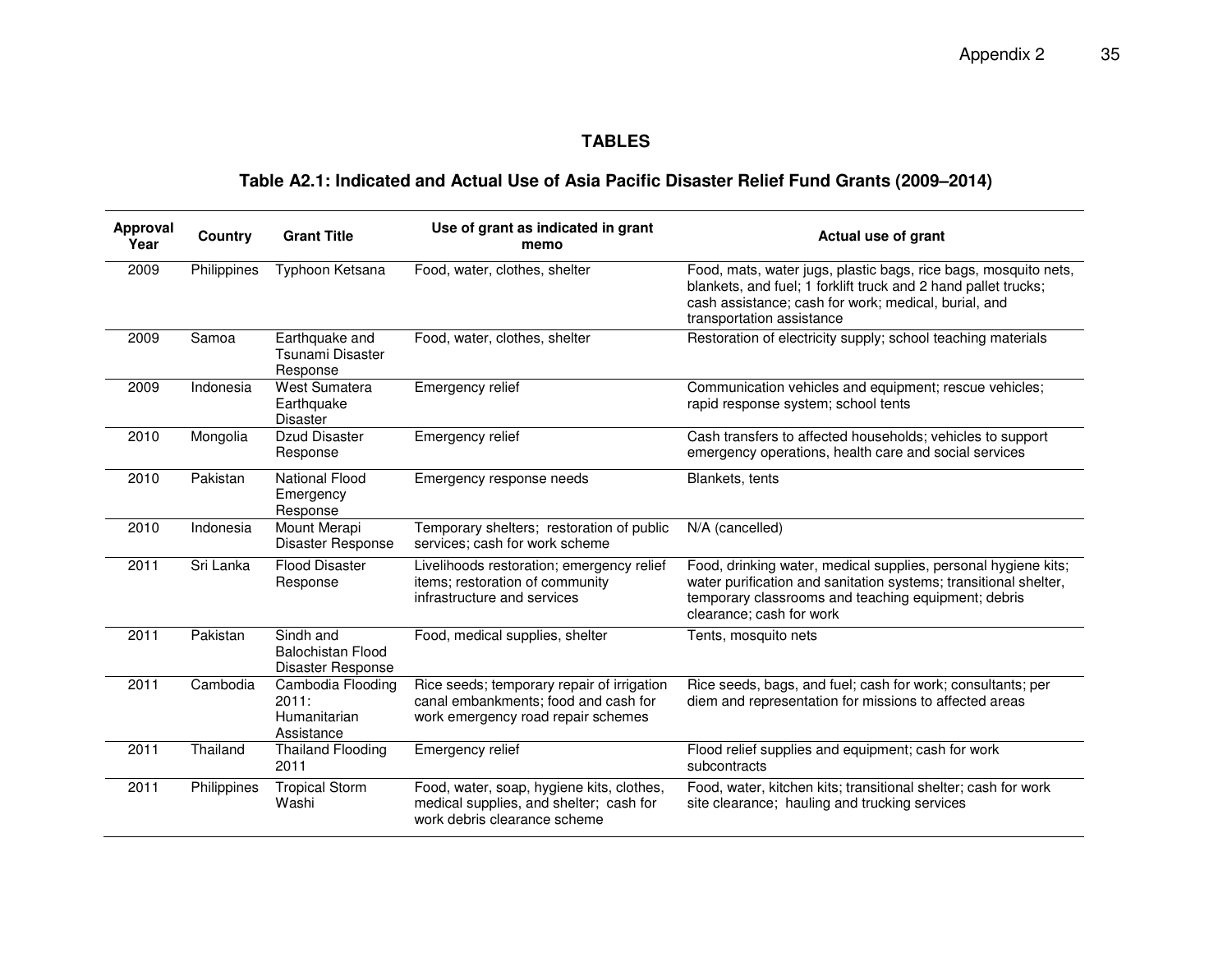| <b>Approval</b><br>Year | Country             | <b>Grant Title</b>                                       | Use of grant as indicated in grant<br>memo                                                                                                                            | Actual use of grant                                                                                                                   |
|-------------------------|---------------------|----------------------------------------------------------|-----------------------------------------------------------------------------------------------------------------------------------------------------------------------|---------------------------------------------------------------------------------------------------------------------------------------|
| 2012                    | Fiji                | Fiji Flood<br>Emergency<br>Response Project              | Temporary shelter, food, water, medical<br>supplies; disease prevention and vector<br>control; repairs to health and educational<br>institutions; agricultural inputs | Concrete pipes, crushed rocks, river gravel, base course, and<br>concrete mix; hire of excavators, diggers, bulldozer, dump<br>trucks |
| 2012                    | Fiji                | Fiji Flood<br>Rehabilitation<br>Project                  | Emergency needs, especially<br>rehabilitation work and restoration of<br>essential services                                                                           | Repair of bridge                                                                                                                      |
| 2012                    | Samoa               | Cyclone<br>Emergency<br>Response Project                 | Food, shelter; water supply                                                                                                                                           | Fuel and building materials                                                                                                           |
| 2013                    | Marshall<br>Islands | Drought Disaster<br>Response                             | Emergency needs, especially food and<br>transport and logistical costs                                                                                                | Staff overtime and per diems; food, fuel and tools <sup>a</sup>                                                                       |
| 2013                    | Marshall<br>Islands | Second Drought<br>Disaster Response                      | Immediate drought needs                                                                                                                                               | Staff overtime and per diems; food, fuel and tools <sup>a</sup>                                                                       |
| 2013                    | Philippines         | Typhoon Haiyan<br>(Yolanda)                              | Restoration of life-preserving services                                                                                                                               | Food and water <sup>a</sup>                                                                                                           |
| 2013                    | Cambodia            | Cambodia Flooding<br>2013:<br>Humanitarian<br>Assistance | Rice seeds; temporary repairs of<br>irrigation canal embankments; food and<br>cash for work emergency road repair<br>schemes                                          | Temporary repair of irrigation canal embankments; food and<br>cash for work emergency road repair schemes                             |
| 2013                    | Palau               | Super Typhoon<br>Haiyan Response<br>Project              | Emergency power for health centers and<br>dispensaries; drinking water; debris<br>clearance                                                                           | Relief supports; temporary shelter; fuel for generators <sup>a</sup>                                                                  |
| 2014                    | Solomon<br>Islands  | <b>Flood Disaster</b><br>Response Project                | Medical kits, food, drinking water;<br>personal hygiene kits; debris clearance.                                                                                       | Repair of bridge                                                                                                                      |

N/A = not applicable.<br><sup>a</sup> Provisional information, pending liquidation.<br>Source: Asian Development Bank.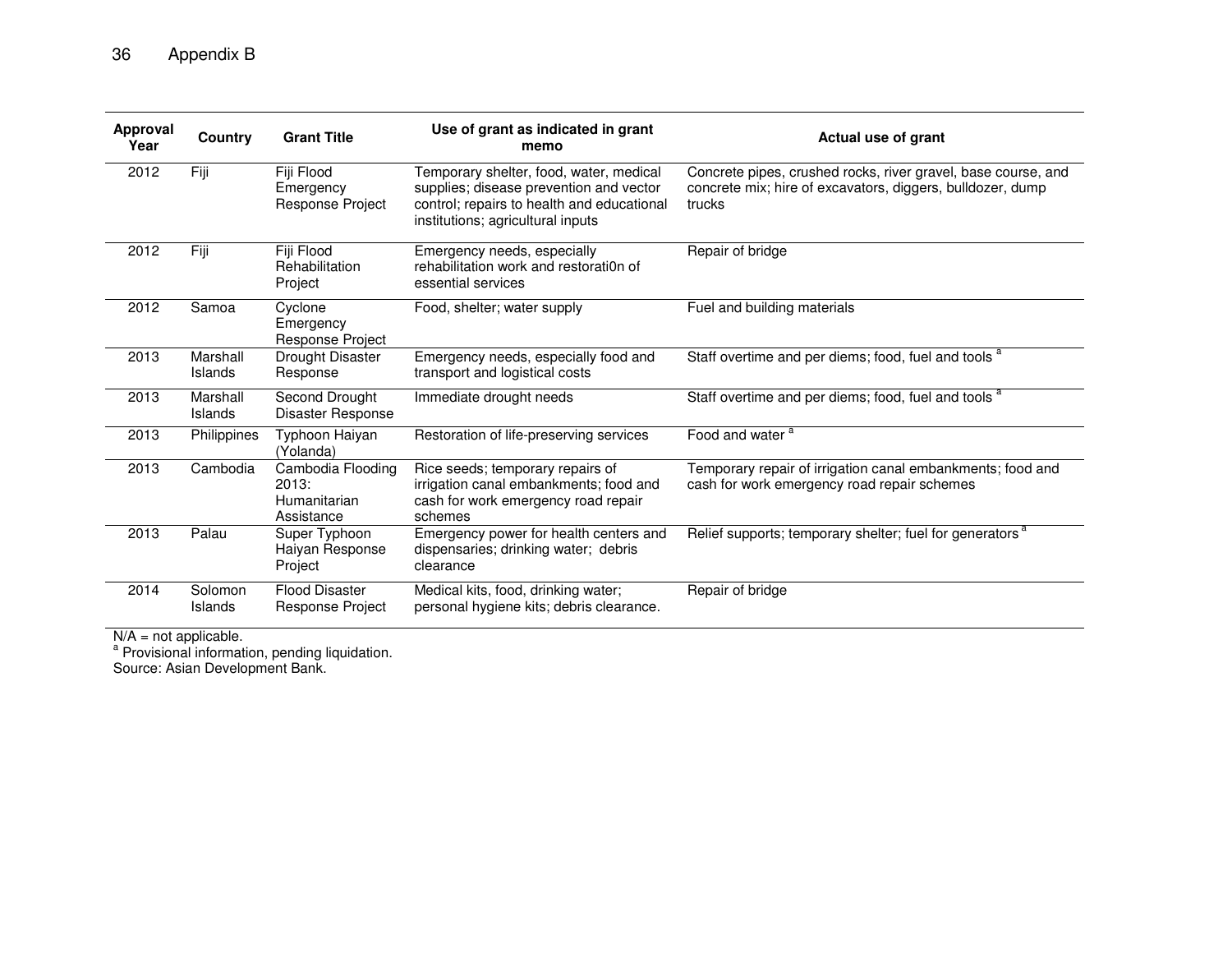# **Table A2.2: Asia Pacific Disaster Relief Fund Grant Approval, Effectiveness, Liquidation, and Completion Timelines (2009–2014)**

| Approval<br>Year | Country     | <b>Disaster</b>              | <b>Disaster</b><br><b>Date</b> | Emer-<br>qency<br>Declar-<br>ation              | <b>Request</b><br>to ADB | <b>RSDD</b><br>Endorse-<br>ment | Approval  | Agree-<br>ment | <b>Effectivity</b> | Last/Final<br>Liquid-<br>ation | <b>Financial</b><br>Closing |
|------------------|-------------|------------------------------|--------------------------------|-------------------------------------------------|--------------------------|---------------------------------|-----------|----------------|--------------------|--------------------------------|-----------------------------|
| 2009             | Philippines | Tropical<br>cyclone          | 26-Sep-09                      | 28-Sep-09                                       | 28-Sep-09                | 29-Sep-09                       | 29-Sep-09 | 01-Oct-09      | 01-Oct-09          | 08-Feb-13                      |                             |
| 2009             | Samoa       | Earthquake<br>and<br>tsunami | 29-Sep-09                      | 29-Sep-09                                       | 30-Sep-09                | 02-Oct-09                       | 02-Oct-09 | 02-Oct-09      | 02-Oct-09          | 01-Sep-10                      | 14-Dec-10                   |
| 2009             | Indonesia   | Earthquake                   | 30-Sep-09                      | 01-Oct-09                                       | 12-Oct-09                | 12-Oct-09                       | 13-Oct-09 | 21-Oct-09      | 21-Oct-09          | 31-Dec-10                      | 31-Dec-10                   |
| 2010             | Mongolia    | Dzud                         | Dec 2009 -<br>May 2010         | 02-Feb-10                                       | 01-Apr-10                | 05-Apr-10                       | 12-Apr-10 | 14-Apr-10      | 14-Apr-10          | 15-Dec-10                      | 30-Jun-14                   |
| 2010             | Pakistan    | Flood                        | Late July<br>2010              | 05-Aug-10                                       | 18-Aug-10                | 18-Aug-10                       | 19-Aug-10 | 22-Oct-10      | 22-Oct-10          | 02-Feb-12                      | 30-Sep-13                   |
| 2010             | Indonesia   | Volcanic<br>eruption         | 26-Oct-10                      | 05-Nov-10                                       | 26-Nov-10                | 02-Dec-10                       | 07-Dec-10 | 10-Jan-11      | 19-Jan-11          |                                |                             |
| 2011             | Sri Lanka   | Flood                        | Dec 2010                       | 11-Feb-11                                       | 10-Feb-11                | 14-Feb-11                       | 16-Feb-11 | 18-Feb-11      | 18-Feb-11          | 13-Feb-12                      | 04-Jul-13                   |
| 2011             | Pakistan    | Flood                        | Mid-Aug<br>2011                | Balochistan<br>16-Sep-11;<br>Sindh 6-<br>Oct-11 | 27-Sep-11                | 11-Oct-11                       | 24-Oct-11 | 27-Oct-11      | 27-Oct-11          | 19-Jun-13                      | 30-Sep-13                   |
| 2011             | Cambodia    | Flood                        | 22-Sep-11                      |                                                 | 27-Oct-11                | 28-Oct-11                       | 02-Nov-11 | 04-Nov-11      | 04-Nov-11          | 25-Jul-13                      | 15-Aug-13                   |
| 2011             | Thailand    | Flood                        | Aug-Sep<br>2011                | 20-Oct-11                                       | 4-Nov-11                 | 10-Nov-11                       | 17-Nov-11 | 22-Dec-11      | 27-Dec-11          | 29-Apr-14                      | 27-May-14                   |
| 2011             | Philippines | Tropical<br>cyclone          | $16 - 18$<br>Dec 11            | 20-Dec-11                                       | 21-Dec-11                | 22-Dec-11                       | 22-Dec-11 | 23-Dec-11      | 26-Dec-11          | $15 - Jan-13$                  | 16-Oct-14                   |
| 2012             | Fiji        | Flood                        | 23-27<br>Jan12                 | 25-Jan-12                                       | 8-Feb-12                 | 13-Feb-12                       | 15-Feb-12 | 06-Mar-12      | 12-Mar-12          | 05-Nov-13                      |                             |
| 2012             | Fiji        | Flood                        | 29 Mar-3<br>Apr 12             | $1-Apr-12$                                      | 5-Apr-12                 | 9-Apr-12                        | 16-Apr-12 | 19-Apr-12      | 19-Apr-12          | 18-Oct-13                      | 28-Jul-14                   |
| 2012             | Samoa       | Tropical<br>cyclone          | $13 - 14$<br>Dec12             | 17-Dec-12                                       | 20-Dec-12                | 21-Dec-12                       | 24-Dec-12 | 02-Jan-13      | 02-Jan-13          | 28-Oct-14                      | 23-Dec-14                   |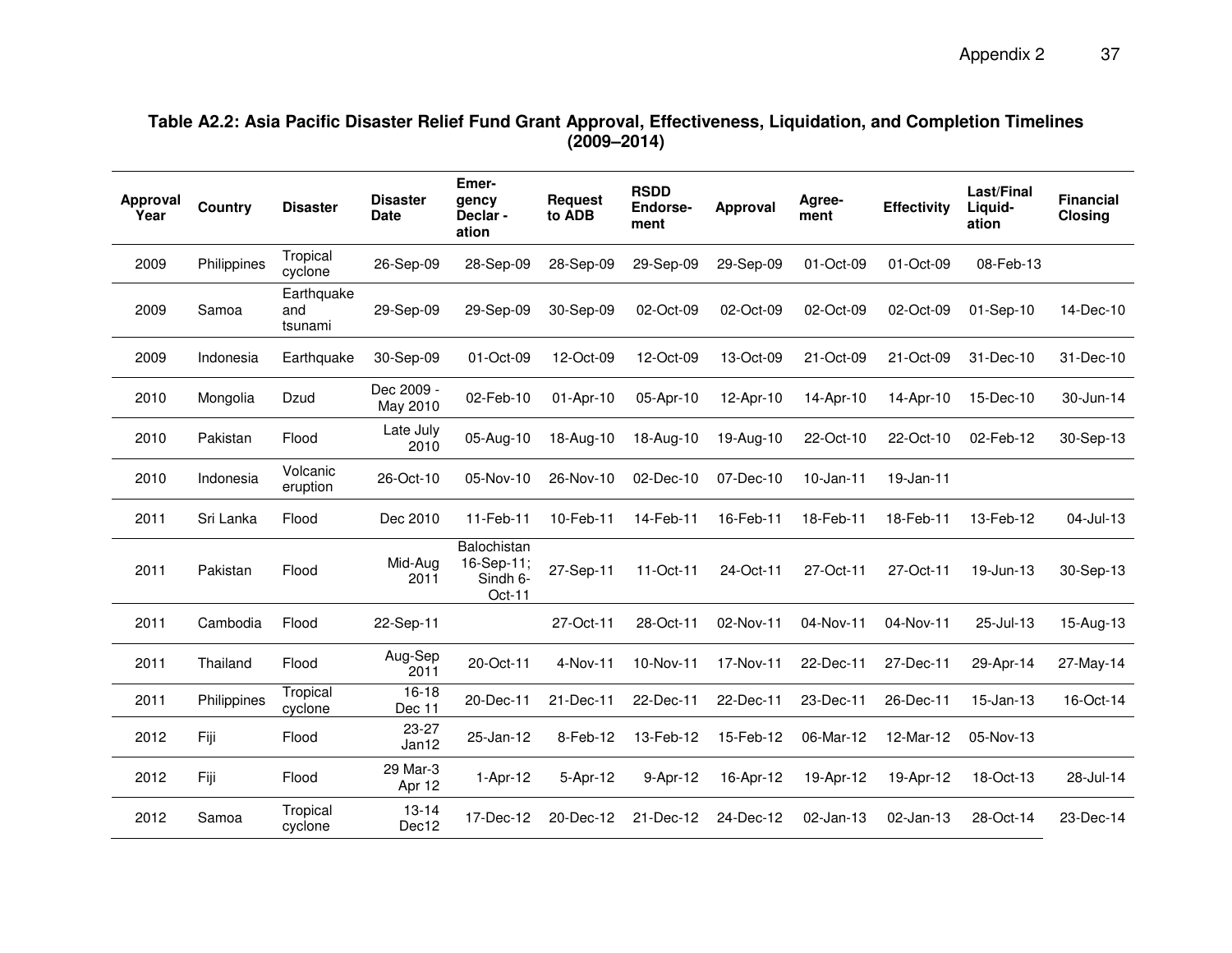| <b>Approval</b><br>Year | Country                    | <b>Disaster</b>     | <b>Disaster</b><br><b>Date</b> | Emer-<br>gency<br>Declar-<br>ation | <b>Request</b><br>to ADB | <b>RSDD</b><br>Endorse-<br>ment | Approval     | Agree-<br>ment   | <b>Effectivity</b> | Last/Final<br>Liquid-<br>ation | <b>Financial</b><br>Closing |
|-------------------------|----------------------------|---------------------|--------------------------------|------------------------------------|--------------------------|---------------------------------|--------------|------------------|--------------------|--------------------------------|-----------------------------|
| 2013                    | Marshall<br>Islands        | Drought             | <b>Early 2013</b>              | 19-Apr-13                          | $10$ -May-13             | 15-May-13                       | 17-May-13    | 24-May-13        | 29-May-13          |                                |                             |
| 2013                    | Marshall<br><b>Islands</b> | Drought             | <b>Early 2013</b>              | $8-Mav-13$                         | $11$ -Jun-13             | 28-Jun-13                       | $10$ -Jul-13 | $18 -$ Jul $-13$ | 23-Jul-13          |                                |                             |
| 2013                    | Philippines                | Tropical<br>cyclone | 08-Nov-13                      | 11-Nov-13                          | 12-Nov-13                | 13-Nov-13                       | 13-Nov-13    | 14-Nov-13        | 14-Nov-13          | 29-Apr-14                      |                             |
| 2013                    | Cambodia                   | Flood               | 3rd week<br>of Sep13           |                                    | 21-Oct-13                | 12-Nov-13                       | 14-Nov-13    | 22-Nov-13        | 22-Nov-13          | 03-Jun-14                      |                             |
| 2013                    | Palau                      | Tropical<br>cyclone | 7-Nov-13                       | $9-Nov-13$                         | $8-Nov-13$               | 17-Dec-13                       | 18-Dec-13    | 20-Dec-13        | 20-Dec-13          |                                |                             |
| 2014                    | Solomon<br><b>Islands</b>  | Flood               | 3-5 April<br>14                | $4-Apr-14$                         | 10-Apr-14                | 11-Apr-14                       | 16-Apr-14    | 22-Apr-14        | 22-Apr-14          | 16-Oct-14                      |                             |

Source: Grant Financial Information System.